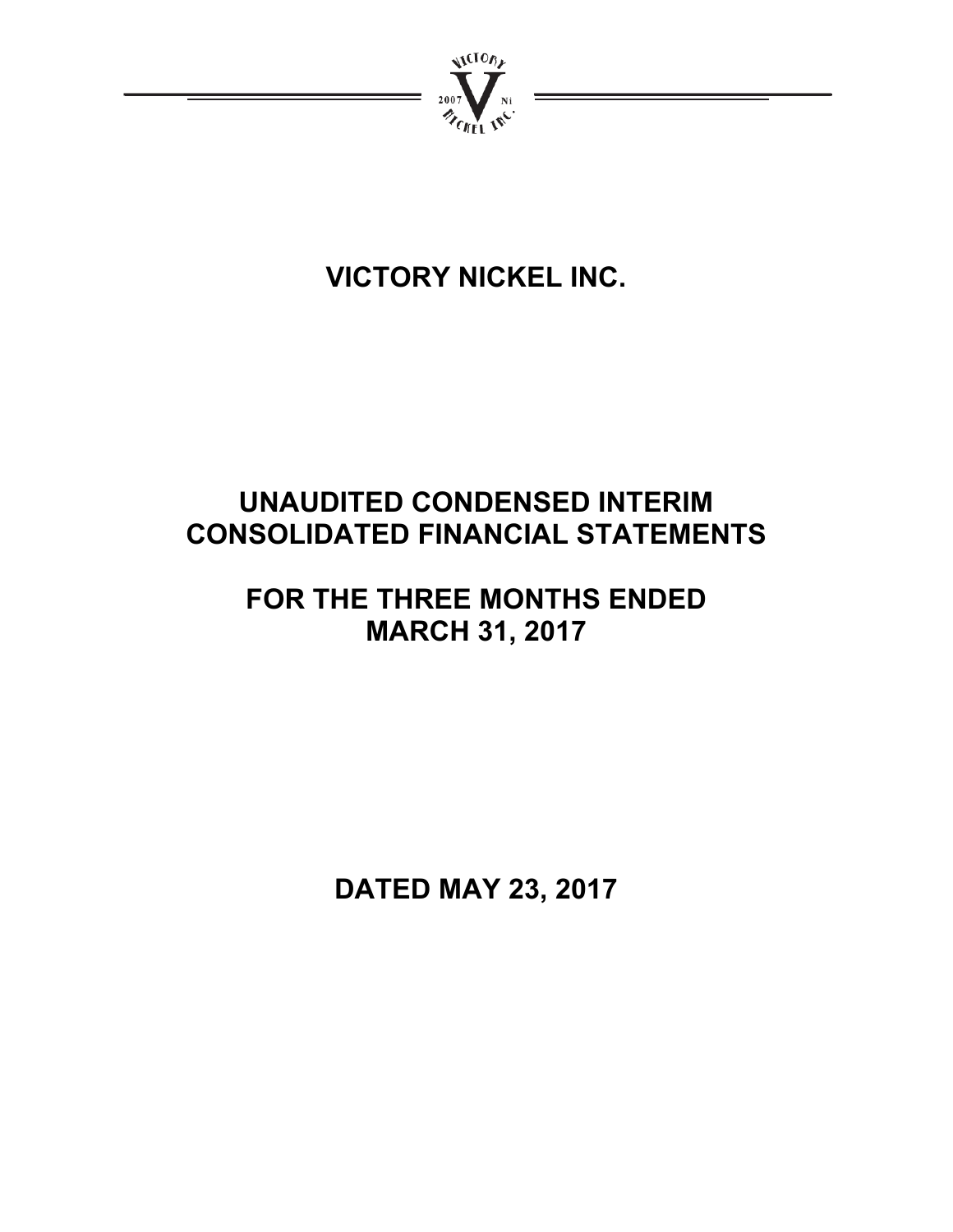# **Condensed Interim Consolidated Balance Sheets**

|                                                   |              | March 31,<br>2017 |                         | December 31,<br>2016 |
|---------------------------------------------------|--------------|-------------------|-------------------------|----------------------|
| (in thousands of United States dollars)           | <b>Notes</b> | (unaudited)       |                         | (unaudited)          |
| <b>ASSETS</b>                                     |              |                   |                         |                      |
| <b>Current assets</b>                             |              |                   |                         |                      |
| Cash and cash equivalents                         |              | \$<br>78          | -\$                     | 197                  |
| Receivables and prepaids                          | 4            | 269               |                         | 78                   |
| Marketable securities                             | 5            | 230               |                         | 158                  |
| Inventory                                         | 6            | 2,089             |                         | 2,223                |
| <b>Total current assets</b>                       |              | 2,666             |                         | 2,656                |
| Non-current assets                                |              |                   |                         |                      |
| Property, plant and equipment                     | 7            | 3,426             |                         | 3,567                |
| Mine property and development project             | 8            | 34,978            |                         | 34,974               |
| Exploration and evaluation projects               | 9            | 8,724             |                         | 8,718                |
| <b>Total non-current assets</b>                   |              | 47,128            |                         | 47,259               |
| <b>Total Assets</b>                               |              | \$<br>49,794      | $\sqrt[6]{\frac{1}{2}}$ | 49,915               |
| <b>LIABILITIES AND SHAREHOLDERS' EQUITY</b>       |              |                   |                         |                      |
| <b>Current liabilities</b>                        |              |                   |                         |                      |
| Trade and other payables                          | 10           | \$<br>$2,154$ \$  |                         | 2,141                |
| Loans and borrowings                              | 11           | 12,781            |                         | 6,073                |
| <b>Total current liabilities</b>                  |              | 14,935            |                         | 8,214                |
| <b>Non-current liabilities</b>                    |              |                   |                         |                      |
| Loans and borrowings                              | 11           |                   |                         | 5,871                |
| Participating Interest                            | 12           | 933               |                         | 933                  |
| Lease obligations                                 | 13           | $\mathbf{2}$      |                         | 5                    |
| Deferred tax liability                            |              | 3,376             |                         | 3,809                |
| <b>Total non-current liabilities</b>              |              | 4,311             |                         | 10,618               |
| <b>Total Liabilities</b>                          |              | 19,246            |                         | 18,832               |
| Shareholders' equity                              |              |                   |                         |                      |
| Share capital                                     | 14           | 53,241            |                         | 53,241               |
| Contributed surplus                               |              | 6,000             |                         | 5,696                |
| Accumulated other comprehensive loss              |              | (3,786)           |                         | (3, 855)             |
| Deficit                                           |              | (24, 907)         |                         | (23, 999)            |
| <b>Total shareholders' equity</b>                 |              | 30,548            |                         | 31,083               |
| <b>Total Liabilities and Shareholders' Equity</b> |              | \$<br>49,794      | $\sqrt[6]{\frac{1}{2}}$ | 49,915               |

### **NATURE OF OPERATIONS AND GOING CONCERN (Note 1)**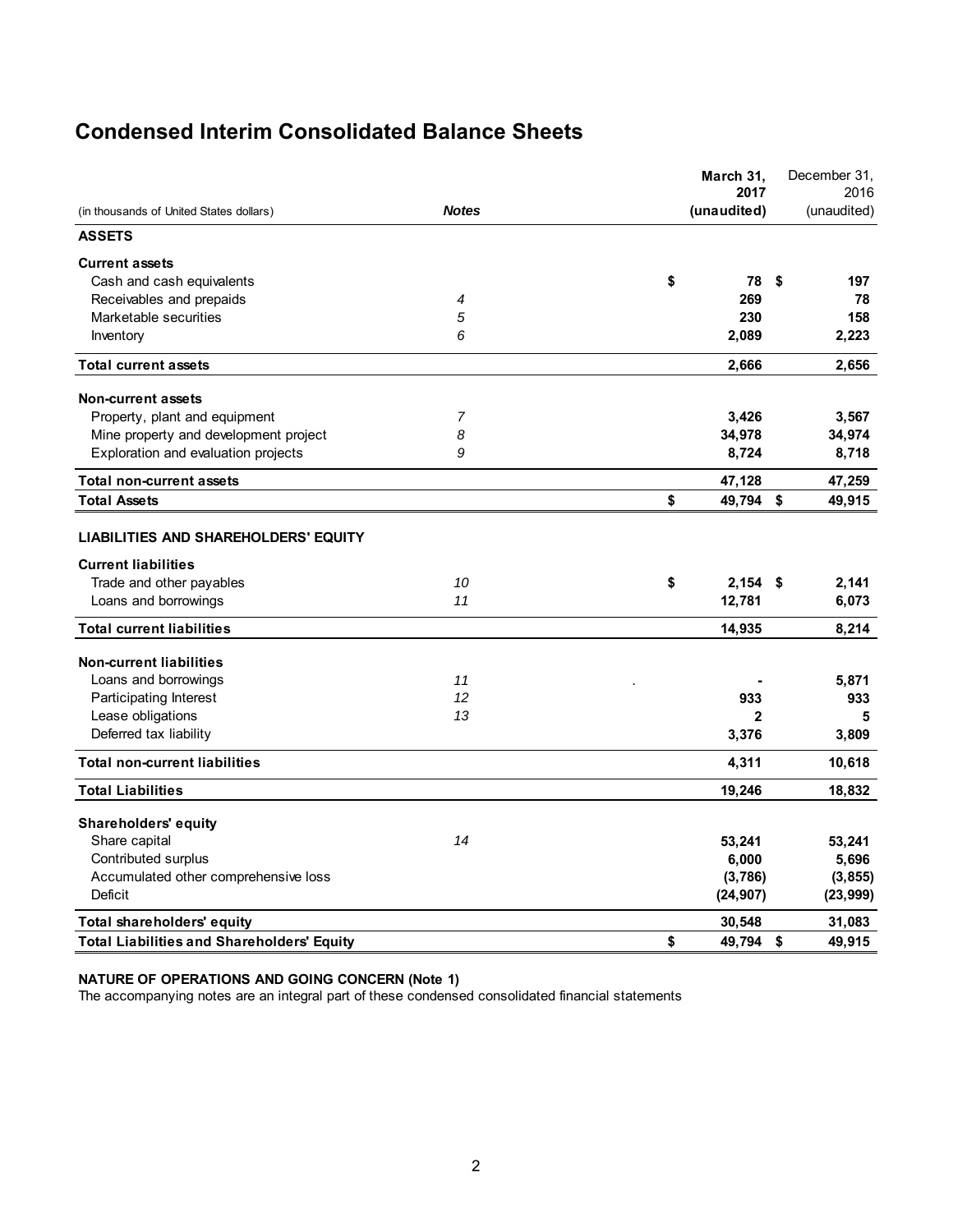# **Condensed Interim Consolidated Statements of Operations**

|                                                                   |                | Three months ended<br>March 31, 2017 |    |                               |  |  |
|-------------------------------------------------------------------|----------------|--------------------------------------|----|-------------------------------|--|--|
| (in thousands of United States dollars, except per share amounts) | <b>Notes</b>   | (unaudited)                          |    | March 31, 2016<br>(unaudited) |  |  |
| Sales                                                             |                | \$<br>249                            | \$ | 65                            |  |  |
|                                                                   |                |                                      |    |                               |  |  |
| Cost of goods sold                                                |                | (241)                                |    | (85)                          |  |  |
| Gross margin                                                      |                | 8                                    |    | (20)                          |  |  |
| <b>Operating expenses</b>                                         |                |                                      |    |                               |  |  |
| General and administrative                                        |                | (139)                                |    | (329)                         |  |  |
| Share based payments:                                             |                |                                      |    |                               |  |  |
| Options                                                           | 16             | (304)                                |    |                               |  |  |
| Amortization of property, plant and equipment                     | $\overline{7}$ | (133)                                |    | (189)                         |  |  |
| <b>Operating loss</b>                                             |                | (568)                                |    | (538)                         |  |  |
| Finance income                                                    | 17             | 28                                   |    | 1,877                         |  |  |
| Finance costs                                                     | 17             | (801)                                |    | (278)                         |  |  |
| Net finance (costs) income                                        |                | (773)                                |    | 1,599                         |  |  |
| (Loss) income before income taxes                                 |                | (1, 341)                             |    | 1,061                         |  |  |
| Income tax recovery                                               |                | 433                                  |    |                               |  |  |
| Net (loss) income for the period                                  |                | \$<br>$(908)$ \$                     |    | 1,061                         |  |  |
| (Loss) income per share                                           | 15             |                                      |    |                               |  |  |
| Basic and diluted (loss) income per share                         |                | \$<br>$(0.01)$ \$                    |    | 0.02                          |  |  |
|                                                                   |                |                                      |    |                               |  |  |

The accompanying notes are an integral part of these condensed consolidated financial statements

# **Condensed Interim Consolidated Statements of Comprehensive (Loss) Income**

| (in thousands of United States dollars)          | <b>Notes</b> | March 31, 2017<br>(unaudited) |      | Three months ended<br>March 31, 2016<br>(unaudited) |
|--------------------------------------------------|--------------|-------------------------------|------|-----------------------------------------------------|
| Net (loss) income for the period                 |              | \$<br>$(908)$ \$              |      | 1,061                                               |
| Other comprehensive income                       |              |                               |      |                                                     |
| Net change in fair value of financial assets     | 5            | 72                            |      | 139                                                 |
| Income tax loss                                  |              |                               |      | (21)                                                |
| Foreign exchange loss                            |              | (3)                           |      | (33)                                                |
| Other comprehensive income for the period        |              | 69                            |      | 85                                                  |
| Total Comprehensive (Loss) Income for the period |              | (839)                         | - \$ | 1.146                                               |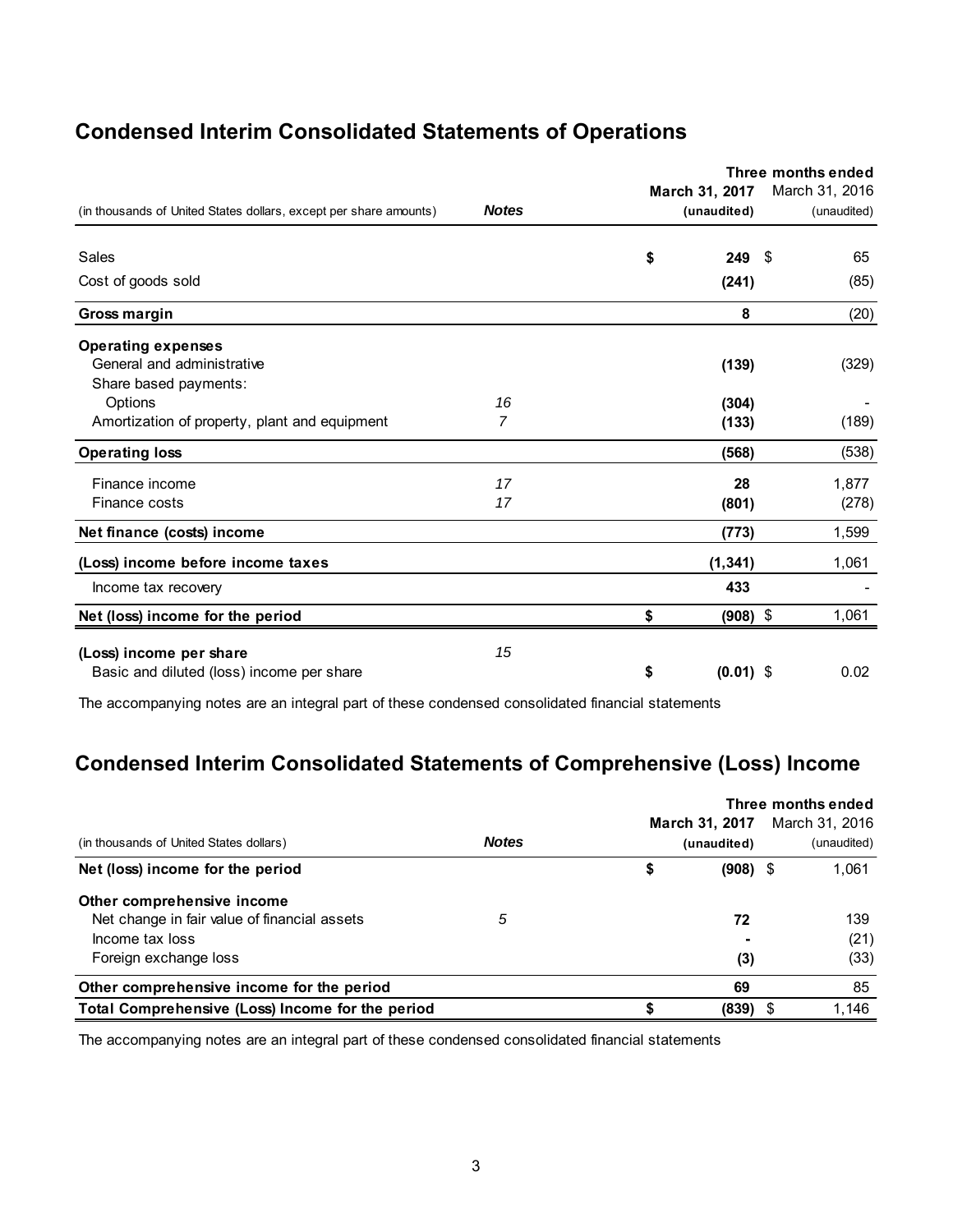# **Condensed Interim Consolidated Statements of Shareholders' Equity**

|                                                       |              |                         |                |    | Accumulated<br>Other                              |                              |                     |
|-------------------------------------------------------|--------------|-------------------------|----------------|----|---------------------------------------------------|------------------------------|---------------------|
| (in thousands of United States dollars)               | <b>Notes</b> | <b>Share</b><br>Capital | <b>Surplus</b> |    | <b>Contributed Comprehensive</b><br>Income (Loss) | <b>Deficit</b>               | <b>Total Equity</b> |
| Balances as at January 1, 2016                        |              | \$52,570                | \$<br>5,696    | \$ |                                                   | $(4, 130)$ \$ $(15, 372)$ \$ | 38,764              |
| Total comprehensive loss for the period               |              |                         |                |    |                                                   |                              |                     |
| Net loss for the year                                 |              |                         |                |    |                                                   | (8,627)                      | (8,627)             |
| Other comprehensive income (loss)                     |              |                         |                |    |                                                   |                              |                     |
| Net change in fair value of financial assets          |              |                         |                |    | 347                                               |                              | 347                 |
| Income tax gain                                       |              |                         |                |    | 4                                                 |                              | 4                   |
| Foreign exchange on change in functional currency     |              |                         |                |    | (76)                                              |                              | (76)                |
| Total other comprehensive income                      |              |                         |                |    | 275                                               |                              | 275                 |
| Total comprehensive loss for the period               |              |                         |                |    |                                                   |                              | (8, 352)            |
| Transactions with owners, recorded directly in equity |              |                         |                |    |                                                   |                              |                     |
| <b>Contributions by owners</b>                        |              |                         |                |    |                                                   |                              |                     |
| Issuance of shares on settlement of debt              |              | 671                     |                |    |                                                   |                              | 671                 |
| <b>Total contributions by owners</b>                  |              | 671                     |                |    |                                                   |                              | 671                 |
| <b>Total transactions with owners</b>                 |              | 671                     |                |    |                                                   |                              | 671                 |
| Balances as at December 31, 2016                      |              | \$53,241                | \$<br>5,696    | \$ |                                                   | $(3,855)$ \$ $(23,999)$ \$   | 31,083              |
| Total comprehensive loss for the period               |              |                         |                |    |                                                   |                              |                     |
| Net Loss for the year                                 |              |                         |                |    |                                                   | (908)                        | (908)               |
| Other comprehensive income (loss)                     |              |                         |                |    |                                                   |                              |                     |
| Net change in fair value of financial assets          | 5            |                         |                |    | 72                                                |                              | 72                  |
| Foreign exchange on change in functional currency     |              |                         |                |    | (3)                                               |                              | (3)                 |
| Total other comprehensive income                      |              |                         |                |    | 69                                                |                              | 69                  |
| Total comprehensive loss for the period               |              |                         |                |    |                                                   |                              | (839)               |
| Transactions with owners, recorded directly in equity |              |                         |                |    |                                                   |                              |                     |
| Contributions in the year                             |              |                         |                |    |                                                   |                              |                     |
| Options granted and vesting                           | 16           |                         | 304            |    |                                                   |                              | 304                 |
| Total contributions                                   |              |                         | 304            |    |                                                   |                              | 304                 |
| <b>Total transactions with owners</b>                 |              |                         | 304            |    |                                                   |                              | 304                 |
| Balances as at March 31, 2017                         |              | \$53.241                | \$<br>6.000    | S  |                                                   | $(3,786)$ \$ $(24,907)$ \$   | 30.548              |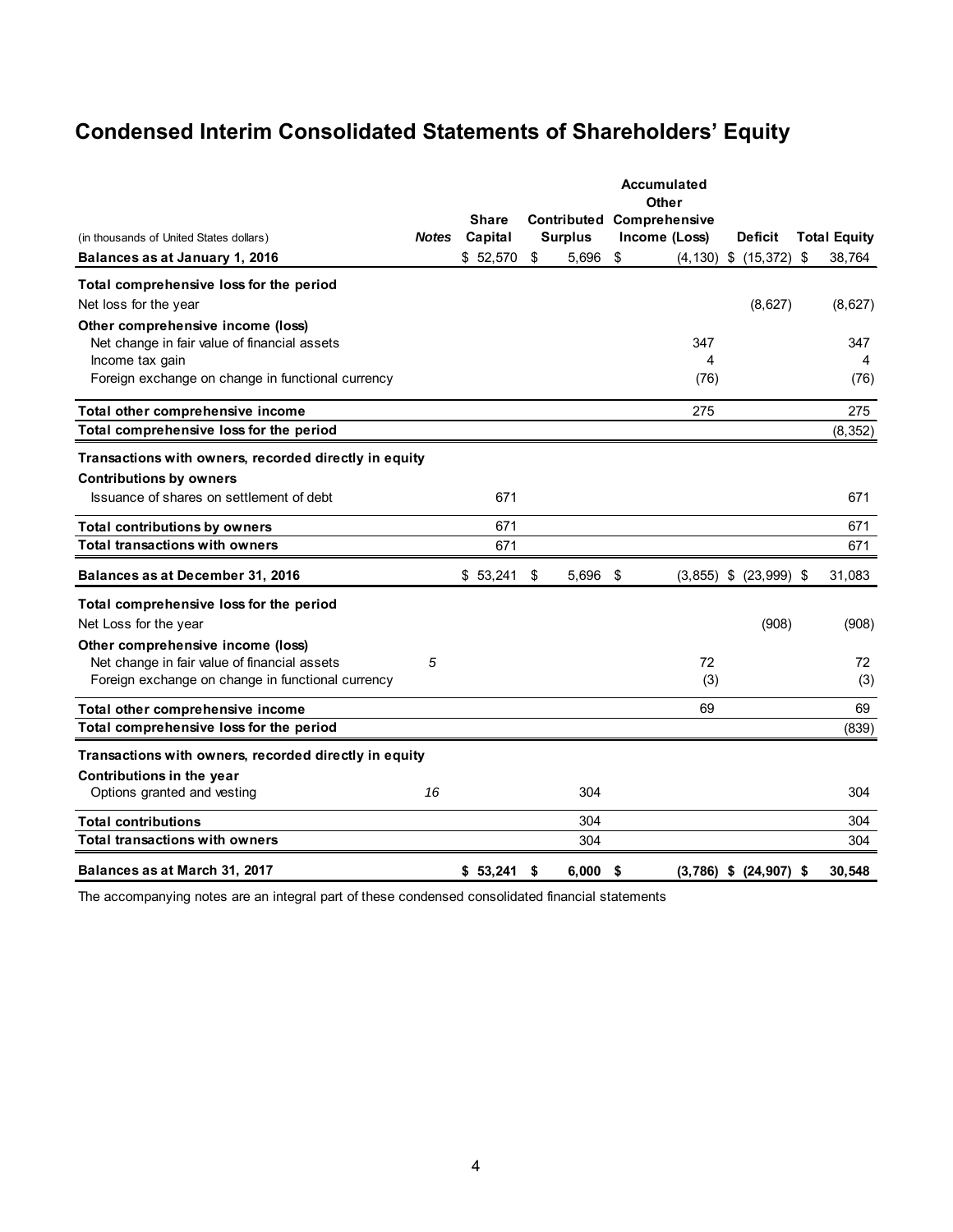# **Condensed Interim Consolidated Statements of Cash Flows**

| (in thousands of United States dollars)               | <b>Notes</b>   | March 31, 2017   | Three months ended<br>March 31, 2016 |
|-------------------------------------------------------|----------------|------------------|--------------------------------------|
| Cash flows from operating activities                  |                |                  |                                      |
| Net (loss) income for the period                      |                | \$<br>$(908)$ \$ | 1,061                                |
| Adjustments for:                                      |                |                  |                                      |
| Share-based payments                                  | 16             | 304              |                                      |
| Amortization of property, plant and equipment         | $\overline{7}$ | 133              | 189                                  |
| Net finance costs (income)                            | 17             | 798              | (2, 343)                             |
| Income tax (recovery) loss                            |                | (433)            | 21                                   |
| Net change in working capital:                        |                |                  |                                      |
| Change in receivables and prepaids                    | 4              | (191)            | 220                                  |
| Change in inventory                                   | 6              | 134              | 23                                   |
| Change in accrued interest                            | 11             | 67               |                                      |
| Change in trade and other payables                    | 10             | 45               | 835                                  |
| Net cash (used in) from operating activities          |                | (51)             | 6                                    |
| Cash flows from investing activities                  |                |                  |                                      |
| Expenditures on mine property and development project | 8              | (4)              |                                      |
| Expenditures on exploration and evaluation projects   | 9              | (6)              |                                      |
| Net cash used by investing activities                 |                | (10)             |                                      |
| Cash flows from financing activities                  |                |                  |                                      |
| Payments of interest                                  | 11             | (20)             |                                      |
| Payments under leases                                 | 13             | (35)             | (37)                                 |
| Deposits of restricted cash                           |                |                  | 36                                   |
| Net cash used by financing activities                 |                | (55)             | (1)                                  |
| Net (decrease) increase in cash and cash equivalents  |                | (116)            | 5                                    |
| Foreign exchange effect on cash and cash equivalents  |                | (3)              |                                      |
| Cash and cash equivalents, beginning of the period    |                | 197              | 85                                   |
| Cash and cash equivalents, end of the period          |                | \$<br>78<br>\$   | 90                                   |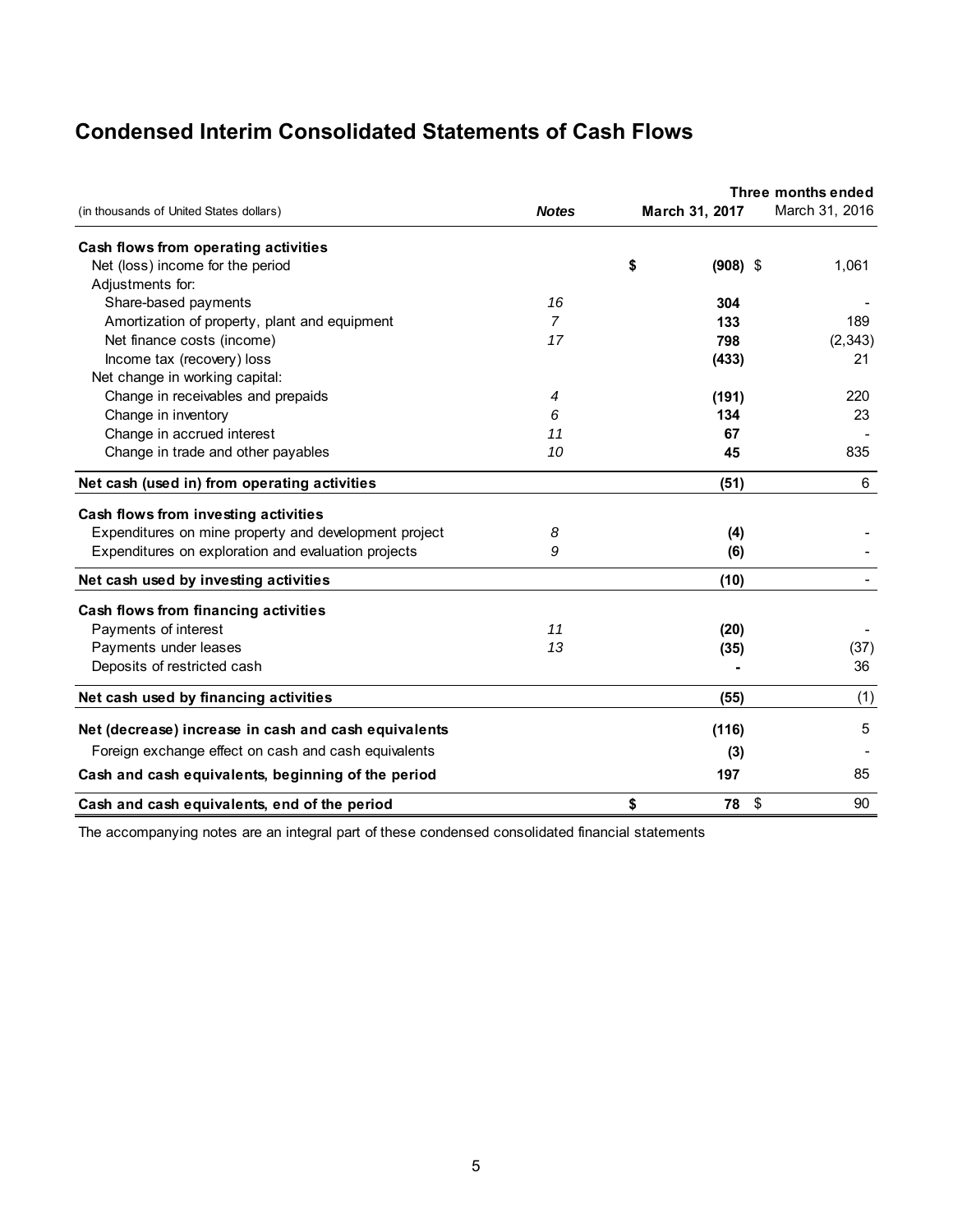*(all tabular amounts in thousands of United States dollars, except common share and per share information)*

## **1. NATURE OF OPERATIONS AND GOING CONCERN**

## **Nature of Operations**

Victory Nickel Inc. ("Victory Nickel" or the "Company") is a company domiciled in Canada. The address of the Company's registered office is 80 Richmond St. West, Suite 1802, Toronto, Ontario, M5H 2A4. The condensed interim consolidated financial statements as at and for the three months ended March 31, 2017 and 2016 comprise the Company and its subsidiaries Victory Silica Ltd. ("VSL" or "Victory Silica") and BG Solutions Ltd. ("BG") together referred to as "Victory Nickel" and individually as "Victory Nickel entities". Victory Nickel was primarily engaged in the acquisition, exploration and development of nickel properties and associated products in Canada until the second quarter of 2014 when the Company became a producer and supplier of premium frac sand from its frac sand plant (the "7P Plant"), having a nominal capacity of 500,000 tons per annum ("tpa"), located near the town of Seven Persons, approximately 18 kilometres southwest of Medicine Hat, Alberta. Frac sand is specialized sand that is used as a proppant to enhance recovery from oil and gas wells. The Company was formed on February 1, 2007 pursuant to a plan of arrangement.

On February 22, 2016, the Company commenced trading its common shares on the Canadian Securities Exchange ("CSE") under the symbol NI. Previously, the Company was listed on the Toronto Stock Exchange ("TSX") under the symbol NI.

All dollar amounts are quoted in United States dollars ("USD\$" or "US dollars"), except for those denoted as Canadian dollars ("CAD\$") or Australian dollars ("AU\$").

## **Going Concern**

These condensed interim consolidated financial statements have been prepared using Generally Accepted Accounting Principles ("GAAP") applicable to a going concern, which contemplates the realization of assets and settlement of liabilities in the normal course of business as they come due. As at March 31, 2017, the Company had a working capital deficiency of \$12,269,000, calculated as current assets less current liabilities, an increase from a working capital deficiency of \$5,558,000 as at December 31, 2016. At March 31, 2017, the debts of \$12,501,000 were the largest factor in the Company's working capital deficiency, as the Company was in default on its promissory convertible notes, as described in Note 11.

The Company's main assets are its nickel projects. Minago, the most advanced of its projects is permitted and ready for development. However, development costs are in excess of \$500,000,000 and given the current price of nickel, it is unlikely that financing for this project will be available in the near future.

On April 14, 2015, the Company announced that operations at the 7P Plant were temporarily suspended until the demand for frac sand improved; this temporary suspension was due to the dramatic decrease in energy pricing that began in 2014. Since March 2015, sales have been significantly below rates achieved during 2014 and continue well below the level required to generate positive cash flow. The 7P Plant continues to operate on an as-needed basis in order to fulfil customer needs, as the Company works to sell its existing inventory of frac sand. Early 2017 has shown some improvement in the slowdown in drilling activity due to the severe drop in the price of oil, but sales have yet to recover to levels that would generate positive cash flow.

The near-term outlook in the frac sand market remains unclear. The strength of the US dollar is also impacting demand for high-quality Wisconsin sand in Canada as the price for domestic sand has dropped and service companies appear satisfied with using lower-quality domestic sand, because of the price differential. As the Company's inventory is Wisconsin frac sand, this will continue to stress the Company's liquidity until such time as the market demand recovers and operations can resume on a consistent basis.

Cash flows from frac sand sales were not sufficient to cover operating costs and the Company was not able to make a portion of its interest payments due during 2016 and the first quarter of 2017.

On March 3, 2016 the Company announced that it had completed the restructuring of the SPA Amended Loan (as defined and outlined in Note 11), which included terms of a debt restructuring package (the "Debt Restructuring Agreement") for the holders of the promissory convertible notes (the "Promissory Convertible Notes") and the Company's trade creditors. The SPA Amended Loan was increased to \$5,500,000 and the maturity date extended by 30 months to January 31, 2018 (the "Senior Secured Debt").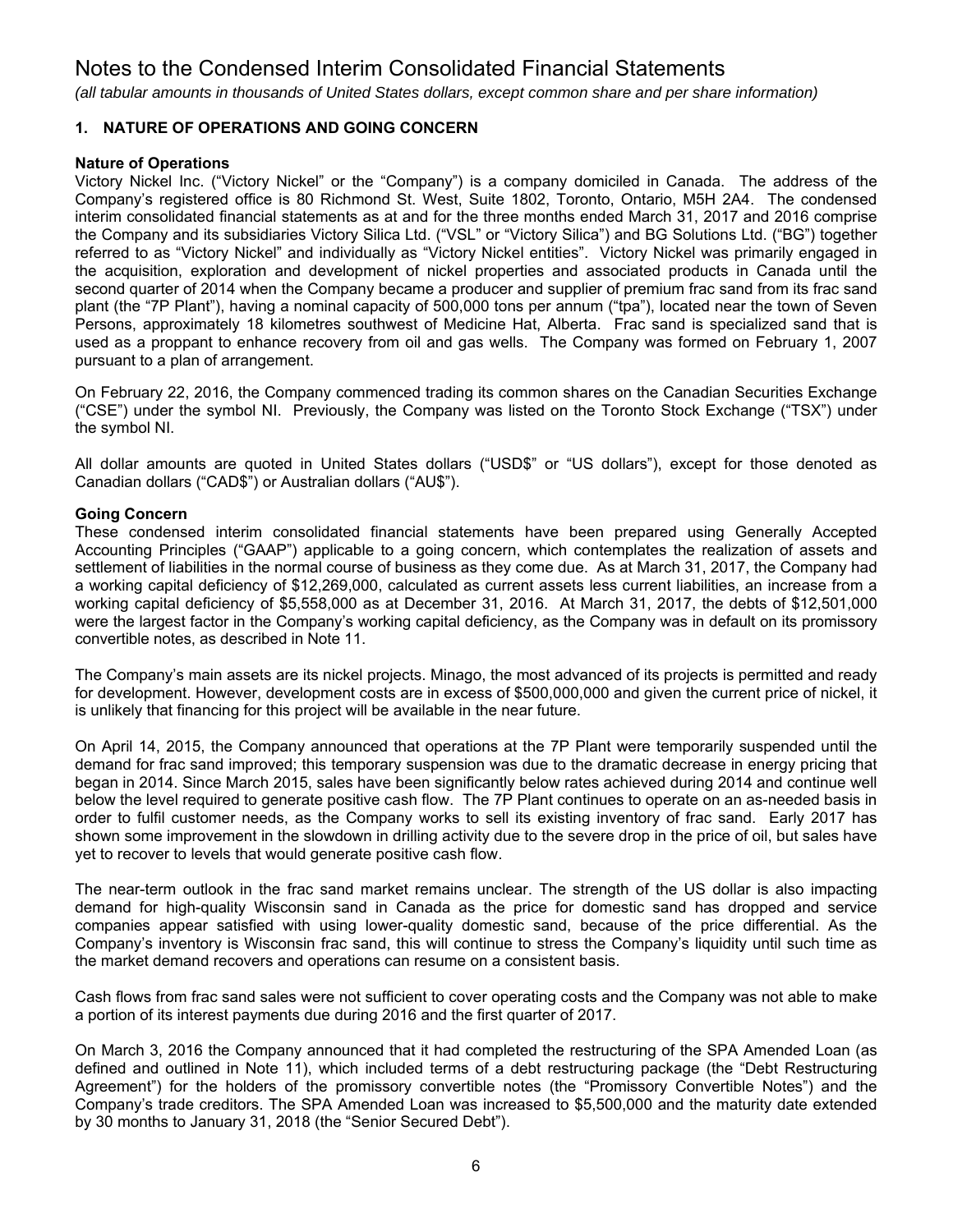*(all tabular amounts in thousands of United States dollars, except common share and per share information)*

Pursuant to the terms of the Senior Secured Debt, the Company is prevented from making payments under outstanding unsecured debt until the Senior Secured Debt is repaid. Only a portion of the interest due under the Senior Secured Debt was paid in the first quarter of 2017. The lender of the Senior Secured Debt (the "Secured Lender") provided a forbearance agreement for the balance of the accrued interest and made short term advances to cover non-discretionary costs, such as equipment lease payments. All advances were included in trade payables and were paid during 2016. Barring a significant improvement in the sales of frac sand, the Company is unlikely to be able to repay the Senior Secured Debt in full when it matures in January 2018. The Company's ability to make the required interest payments in 2017 is also in doubt and dependent upon frac sand sales. To date, the Company's Secured Lender has communicated its commitment to ensuring the protection of the Company's core assets, including the advances noted above and the forbearance agreement. Should the support of the Secured Lender change, the going concern assumption would be in doubt.

All of the Promissory Convertible Note holders participated in the Debt Restructuring Agreement, except for one holder of a \$3,000,000 Promissory Convertible Note (the "Outstanding Note"). On March 27, 2016, the Company announced that it had received notice that the holder of the Outstanding Note had filed a statement of claim concerning non-payment of principal and interest. The Company has reviewed the statement of claim with legal counsel to assess its impact on the Company and has concluded that there is no significant impact on the status of the Company's debt. The Outstanding Note matured in July 2016 and the Company has been unable to repay the amounts owing and interest payments due, which has resulted in the Company defaulting on the note.

On March 7, 2016, March 31, 2016 and June 7, 2016, the Company announced that it had completed private placements with certain of its unsecured lenders, trade creditors and management in settlement of the Promissory Convertible Notes and debt owed, as per the terms of the Debt Restructuring Agreement, as described in Note 11. The Company has not paid interest payments due on its New Promissory Convertible Notes (as defined in Note 11), which has resulted in the Company defaulting its New Promissory Convertible Notes.

The ability of the Company to continue as a going concern is heavily dependent on the frac sand market improving, both in demand and in price, and the Company's ability to resume operations at its 7P Plant. In addition to the liquidity and solvency uncertainties described above, the ability to resume full operations at the 7P Plant will require additional financing. In order to resume purchasing and shipping supplies of frac sand and full operations at the 7P Plant, the Company will require additional working capital. As noted, the Company's Secured Lender has been supportive to date. However, there are no assurances that the Company will be able to obtain the working capital to resume operations at the level sufficient to generate cash flows to repay its outstanding obligations.

The Company has cut non-essential costs in an effort to reduce operating losses and has deferred payments wherever possible. During 2016, the Company, with the agreement of its Secured Lender, sold non-core assets, including marketable securities and its interest in a general partnership agreement (the "Partnership"), to provide operating funds. However, without an injection of capital and/or until the demand for frac sand returns to pre-2015 levels, the Company will not be able to meet its outstanding obligations or any new obligations as they become due. The defaults on the Company's existing obligations add to the challenge of obtaining additional capital.

There can be no assurance that the Company will be able to restructure its debt further and/or recapitalize, and there is no certainty as to what further steps, if any, the secured and unsecured lenders may take. To date, the Secured Lender has been supportive and has provided limited working capital needed to protect the Company's core assets, and management and the board of directors have reduced and/or deferred salaries and director fees until business recovers, but there is no certainty that this will continue.

In addition to the above liquidity issues, the Company is subject to the risks and challenges experienced by other companies at a comparable stage. These risks include, but are not limited to, continuing losses, a continued prolonged slowdown in the frac sand market which would limit the Company's ability to generate cash flow from the 7P Plant, dependence on key individuals and the ability to secure adequate financing or to complete corporate transactions to meet the minimum capital required to successfully fund its projects and operating expenses.

None of the Company's mining projects have commenced commercial production and, accordingly, the Company is dependent upon debt or equity financings, the optioning and/or sale of resource or resource-related assets or interests, exploration results which have the potential for the discovery of economically-recoverable reserves and resources, and/or the ability to generate sufficient cash flow from its other operating activities for its funding. Development of the Company's current nickel mining projects to the production stage will require significant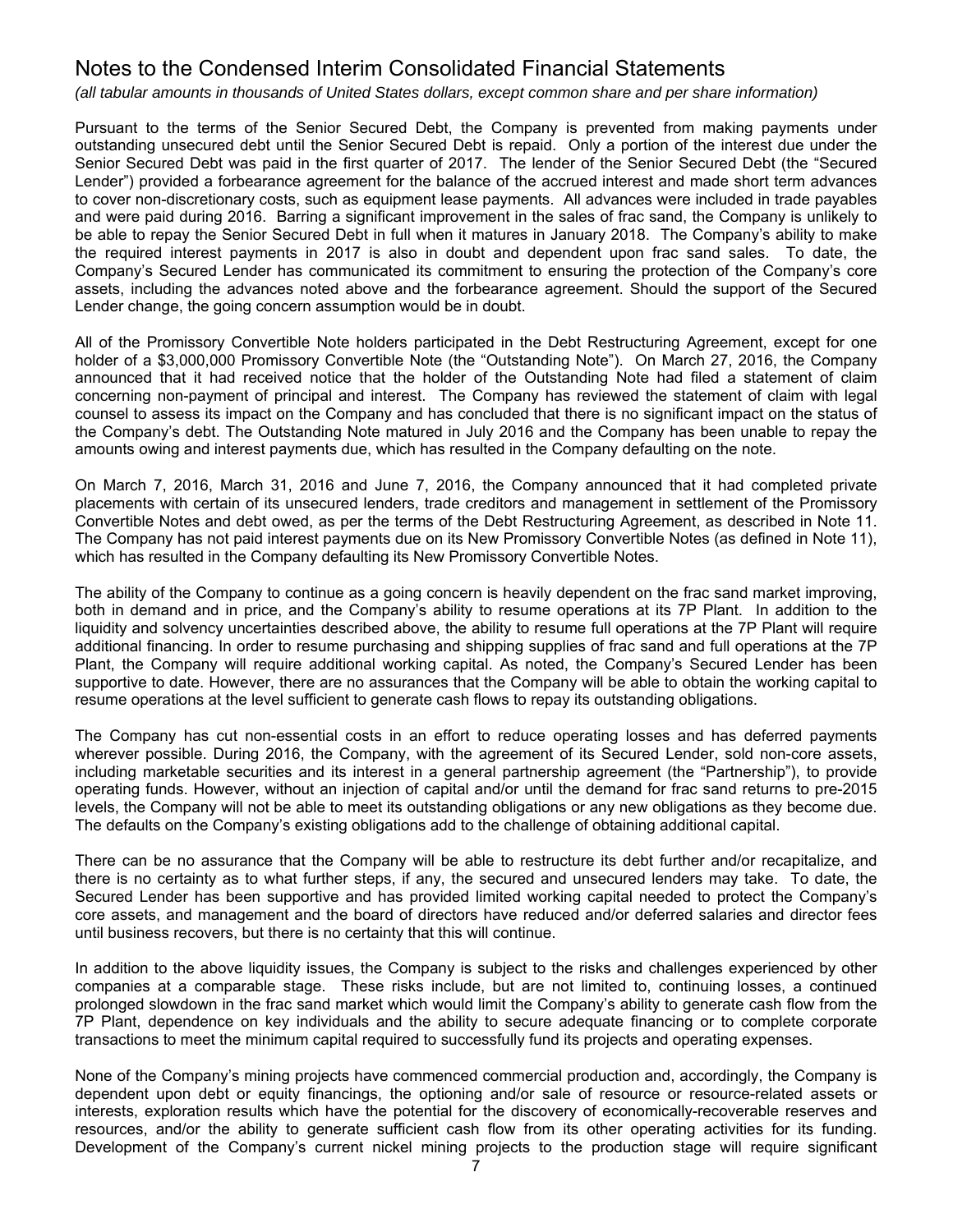*(all tabular amounts in thousands of United States dollars, except common share and per share information)*

financing. Given the current economic climate, including the low nickel price, and the Company's existing liquidity challenges, the ability to raise sufficient funds will be difficult.

Should the Company not be able to overcome the risks described in this section, the carrying value of the Company's assets would be subject to material adjustment and, in addition, other adjustments may be necessary to these condensed interim consolidated financial statements should such adverse events impair the Company's ability to continue as a going concern as contemplated under GAAP. There is no certainty that the Company will be able to generate sufficient cash to fund its activities including debt servicing, project expenditures and corporate costs. These conditions indicate the existence of a material uncertainty that may cast significant doubt about the Company's ability to continue as a going concern. Failure to continue as a going concern would require that the Company's assets and liabilities be restated on a liquidation basis, which would differ significantly from the going concern basis.

## **2. BASIS OF PREPARATION**

The condensed interim consolidated financial statements have been prepared using accounting policies consistent with International Financial Reporting Standards ("IFRS") and its interpretations adopted by the International Accounting Standards Board ("IASB") applicable to the preparation of the interim financial statements, including IAS 34. The accounting policies, methods of computation and presentation applied in these condensed interim consolidated financial statements are consistent with those of the previous fiscal year.

These unaudited condensed interim consolidated financial statements reflect the accounting policies and disclosures described in Notes 2, 3, 4 and 5 to the Company's Audited Consolidated Financial Statements for the years ended December 31, 2016 and 2015 ("2016 Audited Financial Statements") (with the exception of changes set out below, if any) and accordingly, should be read in conjunction with those financial statements and the notes thereto.

The management of the Company prepares the condensed interim consolidated financial statements, which are then reviewed by the Audit Committee and the Board of Directors. The condensed interim consolidated financial statements were authorized for issue by the Board of Directors on May 23, 2017 and are made available to shareholders and others through filing on SEDAR shortly thereafter.

These financial statements are presented in US dollars, which is the Company's functional currency. All financial information is expressed in US dollars unless otherwise stated; tabular amounts are stated in thousands of dollars.

### **3. SIGNIFICANT ACCOUNTING POLICIES**

The accounting policies of the Company are set out in detail in Note 3 to the 2016 Audited Financial Statements. Such policies have been applied consistently by all Victory Nickel entities and to all periods presented in these condensed interim consolidated financial statements.

There have been no new accounting policies adopted by the Company.

### **4. RECEIVABLES AND PREPAIDS**

|                                       | March 31, | December 31, |
|---------------------------------------|-----------|--------------|
|                                       | 2017      | 2016         |
| Trade accounts receivable             | $216$ \$  | 41           |
| Less: Allowance for doubtful accounts |           | (23)         |
|                                       | 216       | 18           |
| Other receivables                     | 53        | 51           |
| Prepaid expenses and deposits         |           | 9            |
|                                       | 269       | 78           |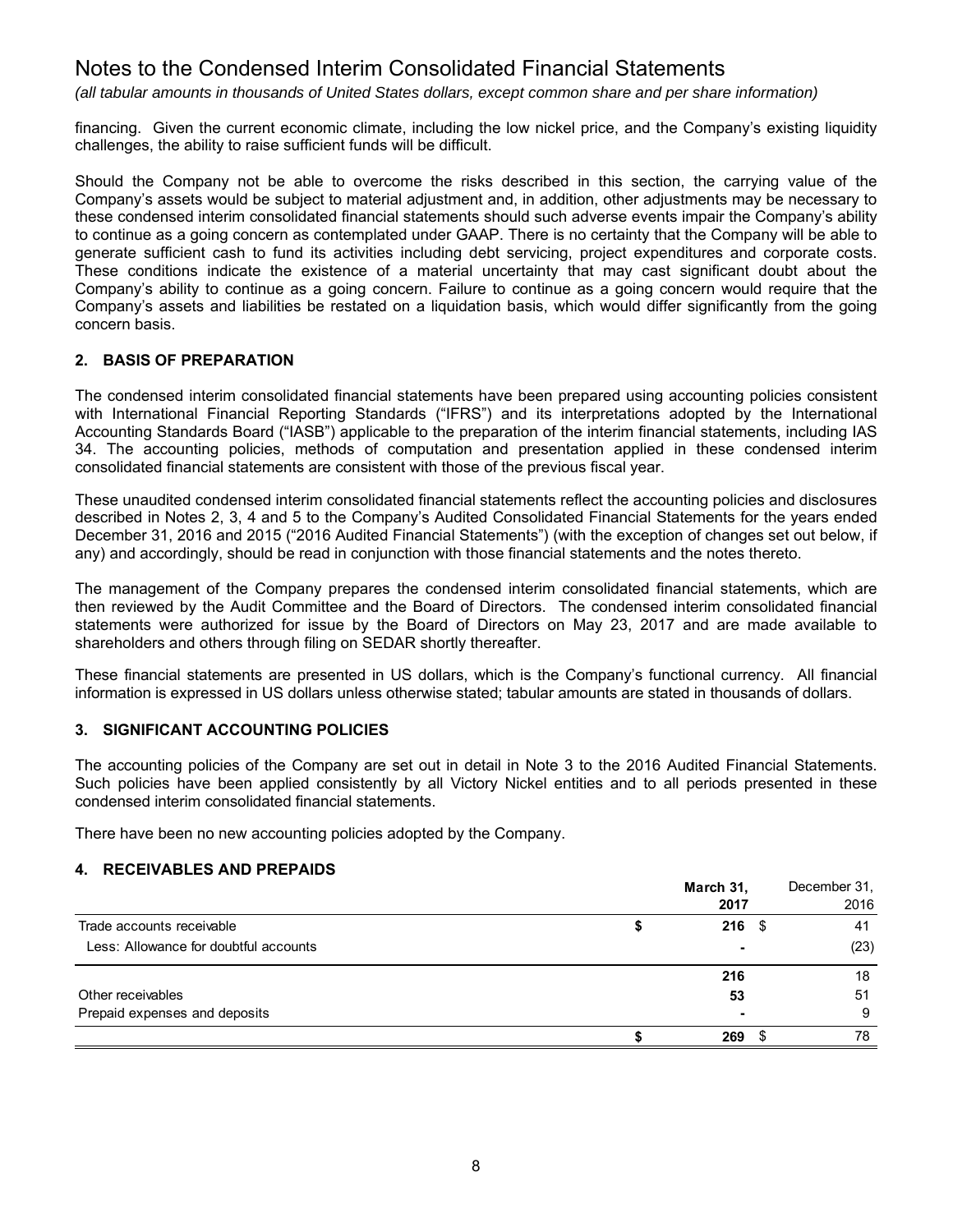*(all tabular amounts in thousands of United States dollars, except common share and per share information)*

The aging of trade accounts receivable is as follows:

|                           |   | March 31,<br>2017        | December 31,<br>2016 |
|---------------------------|---|--------------------------|----------------------|
| Trade accounts receivable |   |                          |                      |
| Current                   | w | $198$ \$                 | 16                   |
| Past due 0-30 days        |   | 18                       | $\overline{2}$       |
| Past due 31-60 days       |   | $\overline{\phantom{0}}$ |                      |
| Past due 90 days          |   | $\blacksquare$           | 23                   |
|                           |   | $216$ \$                 | 41                   |

The Company maintains an allowance for doubtful accounts that represents its estimate of the uncollectible amounts based on specific losses estimated on individual exposures. During the first quarter of 2017, the previous allowance for doubtful accounts of \$23,000 at December 31, 2016 was written off. As at March 31, 2017, one of the Company's customers accounted for 75% of the trade accounts receivable balance (2015 – two customers for 100%).

## **5. MARKETABLE SECURITIES**

|                                                              | March 31,<br>2017 | December 31.<br>2016 |
|--------------------------------------------------------------|-------------------|----------------------|
| Financial assets at fair value through OCI:<br><b>Shares</b> | 230               | 158                  |
|                                                              | 230               | 158                  |

# **6. INVENTORY**

|                                  | March 31,<br>2017 | December 31,<br>2016 |
|----------------------------------|-------------------|----------------------|
| Raw material                     |                   |                      |
| At transload facility            | \$<br>$188$ \$    | 188                  |
| Stored at 7P Plant               | 531               | 568                  |
|                                  | 719               | 756                  |
| Finished goods & other inventory | 1,370             | 1,467                |
|                                  | 2,089             | \$<br>2,223          |

## **7. PROPERTY, PLANT AND EQUIPMENT**

|                                      | Land and<br><b>Building</b> | <b>7P Plant</b> |            | <b>Vehicles</b><br>and Mobile<br><b>Equipment</b> |   | Equipment<br>and Furniture | Total       |
|--------------------------------------|-----------------------------|-----------------|------------|---------------------------------------------------|---|----------------------------|-------------|
| Balances as at January 1, 2017       |                             |                 |            |                                                   |   |                            |             |
| Cost                                 | 83                          |                 | 4.804      | 708                                               |   | 220                        | 5,815       |
| Accumulated Amortization             | (13)                        |                 | (1, 415)   | (418)                                             |   | (39)                       | (1,885)     |
| Effect of Foreign Exchange           | (8)                         |                 | (145)      | (41)                                              |   | (169)                      | (363)       |
| <b>Carrying Amount</b>               | \$<br>62                    | \$              | $3,244$ \$ | $249$ \$                                          |   | 12 <sub>2</sub>            | \$<br>3,567 |
| Disposals - cost                     |                             |                 |            | (23)                                              |   | $\overline{\phantom{0}}$   |             |
| Disposals - accumulated amortization | $\overline{\phantom{0}}$    |                 |            | 15                                                |   | $\overline{\phantom{0}}$   | 15          |
| Amortization                         | ٠                           |                 | (114)      | (18)                                              |   | (1)                        | (133)       |
| Balances as at March 31, 2017        |                             |                 |            |                                                   |   |                            |             |
| Cost                                 | 83                          |                 | 4,804      | 731                                               |   | 220                        | 5,815       |
| Accumulated Amortization             | (13)                        |                 | (1,529)    | (421)                                             |   | (40)                       | (2,003)     |
| Effect of Foreign Exchange           | (8)                         |                 | (191)      | (41)                                              |   | (169)                      | (409)       |
| <b>Carrying Amount</b>               | \$<br>62                    | 5               | 3,084      | \$<br>269                                         | S | 11                         | \$<br>3,426 |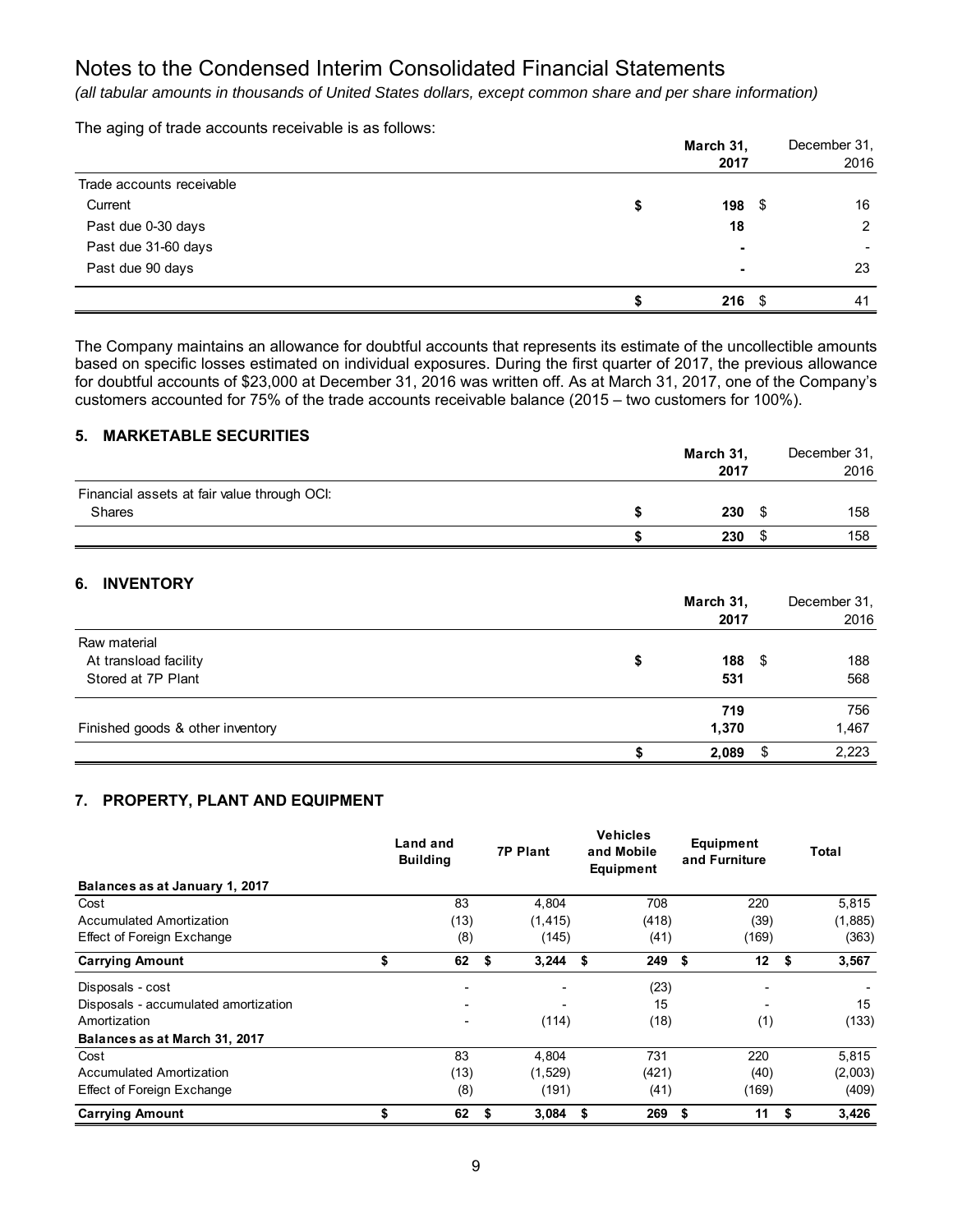*(all tabular amounts in thousands of United States dollars, except common share and per share information)*

## **8. MINE PROPERTY AND DEVELOPMENT PROJECT**

|        | January 1,<br>2017 | Current<br>Expenditures | March 31,<br>2017 |
|--------|--------------------|-------------------------|-------------------|
| Minago | 34,974 \$          | 4                       | 34,978            |
|        | 34,974             | - \$<br>4               | 34,978            |

### **Minago**

The 100%-owned Minago project covers approximately 19,799 ha, through a combination of mining claims, mineral leases and a mineral exploration licence, on Manitoba's Thompson Nickel Belt. The property encompasses the Nose Deposit, which contains the entire current nickel mineral resource, and the North Limb, a zone of nickel mineralization with a known strike length of 1.5 kilometres located to the north of the Nose Deposit.

From 2006 to date, considerable work has been performed, including diamond drilling, metallurgical testing and engineering studies and all the studies required to complete the Environmental Impact Study that was filed in May 2010. As a result, in August 2011, the Company received its Environmental Act Licence ("EAL"). In April 2014, the Company announced the filing of an amendment to the EAL to relocate the permitted Minago tailings facilities, such that it will not interfere with potential nickel resources and also reduce operating costs. Consultations with First Nations by the Government of Manitoba continue. On completion, the government is expected to issue the amendment to the existing EAL which continues to be valid. The results of the Minago Feasibility Study ("FS") were announced in December 2009 and improvements thereto announced in June 2010 and July 2011.

Five mineral claims totalling 691 ha located at the north end of the Company's existing Minago property package are subject to a maximum 2% net smelter return royalty ("NSR") with a 50% back-in right; these claims represent approximately 2.4% of the total Minago project and are not contained in the FS pit footprint.

The Minago project is not in production. Accordingly, the Minago project is not being depreciated.

### **9. EXPLORATION AND EVALUATION PROJECTS**

Cumulative costs relating to the acquisition of mineral properties and E&E expenditures have been incurred on the following projects:

|                   |   | January 1,<br>2017 | Current<br>Expenditures |      | Writedowns/<br>Recoveries                            | March 31,<br>2017 |
|-------------------|---|--------------------|-------------------------|------|------------------------------------------------------|-------------------|
| Lac Rocher<br>Mel | S | 1,922<br>6.796     | 6<br>-                  | - \$ | $\overline{\phantom{0}}$<br>$\overline{\phantom{a}}$ | 1,928<br>6.796    |
|                   |   | 8,718              |                         | -JD  | $\overline{\phantom{0}}$                             | 8,724             |

### **Lac Rocher**

The Lac Rocher project, which is 100%-owned, is located 140 kilometres northeast of Matagami in northwestern Québec. The project is subject to a royalty of CAD\$0.50 per ton on any ores mined and milled from the property and a 2% NSR described below.

The Lac Rocher property is subject to a discovery incentive plan (the "DIP") to reward certain individuals involved in the discovery of Lac Rocher with a 2% NSR for mines that were discovered on certain properties prior to the expiry of the DIP. The NSR is payable only on revenues earned after recovery of all development costs for any mine on the property. The terms of the DIP provide the Company with a right of first refusal on any proposed disposition of the NSR. In addition, the DIP contains put/call provisions under which the Company may be required to purchase, or may exercise an option to purchase, the NSR at the value of its discounted cash flows, as defined therein. The Lac Rocher property is the only property subject to the DIP. As the Lac Rocher property is not yet in production, no royalties are currently payable.

### **Mel**

The Company purchased a 100% interest in the Mel properties located near Thomson, Manitoba from Vale. Vale is entitled to a 10% royalty on "distributable earnings" defined as net revenue less operating expenses, before federal and provincial income taxes, after provincial mining taxes and less aggregate pre-production capital but before depreciation.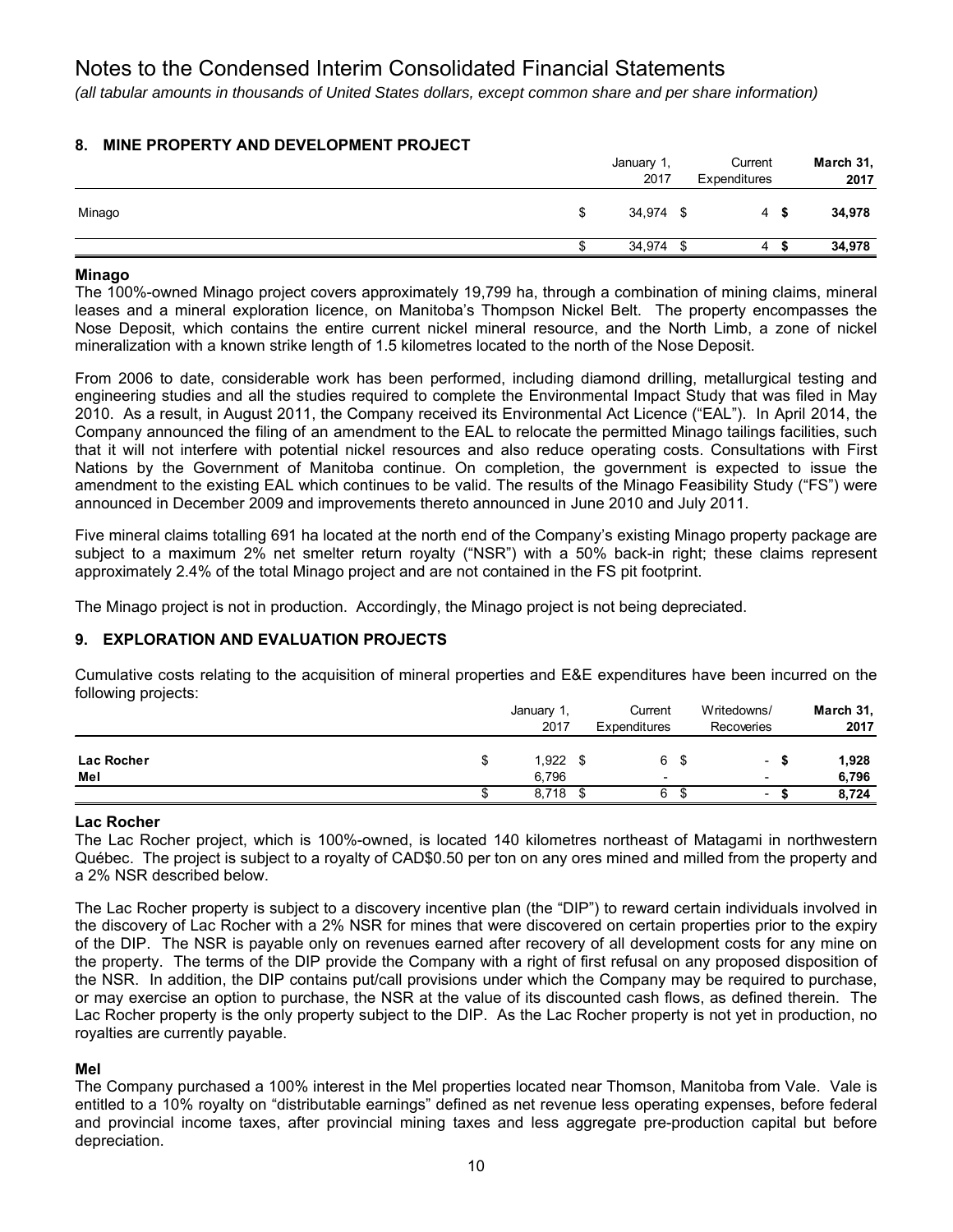*(all tabular amounts in thousands of United States dollars, except common share and per share information)*

Vale has a contractual obligation to mill ore mined from the Mel deposit at its cash cost plus 5% provided that the product meets Vale specifications and that Vale has sufficient mill capacity.

## **Lynn Lake**

The Company owns a 100% right, title and interest in the Lynn Lake nickel property ("Lynn Lake"), covering approximately 600 ha in northern Manitoba. In November 2014, the Company announced that it had optioned the Lynn Lake property to Corazon Mining Ltd. ("Corazon"). Under the terms of the option agreement, subject to any required regulatory approvals, Corazon can acquire a 100% interest in Lynn Lake by issuing to Victory Nickel, 40,000,000 Corazon shares upon closing and incurring AU\$3,500,000 in exploration expenditures or payments (in cash or Corazon shares at Corazon's option) to Victory Nickel over five years. In addition, Victory Nickel will retain a 1.5% net smelter royalty on production from Lynn Lake and receive a payment of AU\$1,000,000 (in cash or Corazon shares at Corazon's option) within 30 days of ore processing activities. In April 2015, the Company received 40,000,000 shares of Corazon valued at \$192,000 as part of the option agreement.

## **Bear Coulee**

In October 2014, the Company entered into an option to acquire a 100% interest in a frac sand land package totalling over 300 acres in Trempeleau County Wisconsin, USA (the "Bear Coulee Property"). The option agreement provides for a cash payment on signing of the agreement, a second cash payment on delivery of permits and a third cash payment on exercise of the option. The option is valid for six months from receipt of permits with two equivalent extensions available under certain circumstances. Prior to production, the Company will be required to pay \$40,000 per annum as advance royalties on the initial 20,000 tons of sand production. Once the Bear Coulee Property is in production, the Company will be required to pay a royalty of \$2.00 per ton of frac sand sold that is mined from the property.

In February 2015, the Company announced that a resource estimate of approximately 11 million tons of sand has been completed on the Bear Coulee Property and was incorporated into a National Instrument 43-101 technical report.

# **10. TRADE AND OTHER PAYABLES**

|                                       |   | March 31,        |      | December 31, |
|---------------------------------------|---|------------------|------|--------------|
|                                       |   | 2017             |      | 2016         |
| Accounts payable                      |   |                  |      |              |
| Mine property and development project | S | 12 <sup>12</sup> | - \$ | 11           |
| Exploration and evaluation projects   |   | 4                |      | 3            |
| Other accounts payable                |   | 1,953            |      | 1,775        |
| Accrued liabilities                   |   |                  |      |              |
| Other accrued liabilities             |   | 92               |      | 227          |
| Lease obligations - current portion   |   | 93               |      | 125          |
|                                       |   | 2,154            |      | 2,141        |

As part of the SPA Amended Loan (defined in Note 11) with the Secured Lender, the Company agreed to not make any payments to settle past unsecured debt or balances outstanding with trade creditors who did not agree to the Debt Restructuring Agreement, prior to the repayment of the Senior Secured Debt, without the Secured Lender's approval.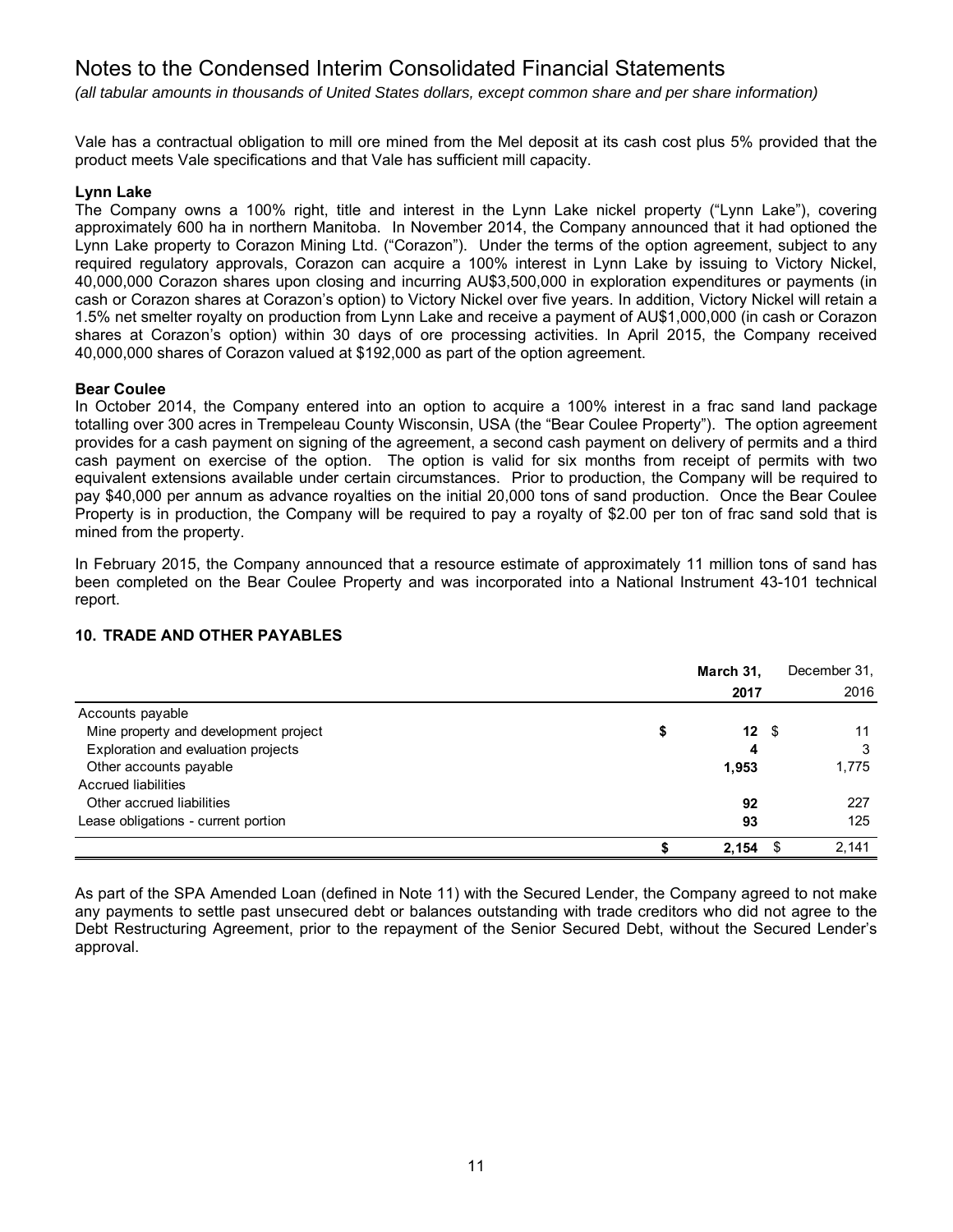*(all tabular amounts in thousands of United States dollars, except common share and per share information)*

# **11. LOANS AND BORROWINGS**

|                                                     |              | March 31,   |          | December 31. |
|-----------------------------------------------------|--------------|-------------|----------|--------------|
|                                                     | <b>Notes</b> | 2017        |          | 2016         |
| Current loans and borrowings                        |              |             |          |              |
| Senior Secured Debt                                 | (a)          | \$<br>5,490 | -S       |              |
| Current portion of Promissory Convertible Notes     | (b)          | 3,000       |          | 3,000        |
| Current portion of New Promissory Convertible Notes | (b)          | 1,770       |          | 1,298        |
| Debt due to management & directors                  | (b)          | 280         |          |              |
| Accrued interest                                    |              | 2,166       |          | 1,775        |
| Other current loans                                 |              |             | 75       |              |
| Total current loans and borrowings                  |              | 12,781      |          | 6,073        |
| Long-term loans and borrowings                      |              |             |          |              |
| <b>Senior Secured Debt</b>                          | (a)          | \$          | -S<br>۰. | 5,468        |
| New Promissory Convertible Notes                    | (b)          |             |          | 123          |
| Long term debt due to management & directors        | (b)          |             |          | 280          |
| Total long-term loans and borrowings                |              |             |          | 5,871        |
|                                                     |              | 12,781      |          | 11,944<br>\$ |

During the first quarter of 2017, the Company made interest payments of \$18,000 (March 31, 2016 - \$24,000), incurred interest expense of \$407,000 (March 31, 2016 - \$278,000), amortized loan fees of \$5,000 (March 31, 2016 - \$nil) and amortized embedded derivatives of \$63,000 (March 31, 2016 - \$nil).

### **(a) Senior Secured Debt**

|                                                                        |   | March 31.<br>2017 |      | December 31,<br>2016 |
|------------------------------------------------------------------------|---|-------------------|------|----------------------|
| Carrying balance at beginning of the year                              | S | 5,468             | - SS | 5,150                |
| Conversion from accrued interest                                       |   |                   |      | 350                  |
| Add: change in fair value of warrants with a cashless exercise feature |   | 36                |      | 6                    |
| Less: change in unamortized fair value of warrants                     |   | 4                 |      | (15)                 |
| Less: unamortized loan fees                                            |   | (18)              |      | (23)                 |
| <b>Senior Secured Debt</b>                                             |   | 5,490             |      | 5.468                |

In May 2014, the Company announced that it had executed the SPA Loan ("SPA Loan"), to issue and sell to the purchaser senior secured 14.8% notes in the aggregate principal amount of \$4,000,000. In June 2015, the Company announced it had entered into an amending agreement (the "SPA Amended Loan") with respect to the SPA Loan. On March 3, 2016 the Company announced that it had completed the restructuring of the SPA Amended Loan per the terms of the Debt Restructuring Agreement. The SPA Amended Loan was increased to \$5,500,000 and the maturity date extended by 30 months to January 31, 2018.

The interest rate on the Senior Secured Debt remained unchanged at 14.8% with interest payable in arrears. The Senior Secured Debt will be due in full on the date of maturity, subject to a cash sweep of 75% of free cash flow ("Free Cash Flow") payable within 45 days following the end of each fiscal quarter and 90 days from each fiscal year end. Free Cash Flow will be calculated based on the Company's quarterly unaudited and annually audited consolidated statement of cash flows, as net cash from operating and investing activities, plus interest and lease payments from financing activities. Allowable investing activities must be approved in advance by the Secured Lender.

### **Warrants issued to the Secured Lender**

Under the terms of the SPA Loan, the Company issued 2,000,000 common share purchase warrants. The number of warrants is subject to an increase from 500,000 to 1,000,000 warrants for each \$1,000,000 note issued under the SPA Loan, if any of the notes are prepaid and the closing price of the Company's share price is CAD\$2.00 or lower on the trading day preceding the date of such prepayment (the "Original Warrants"). Given that there are costs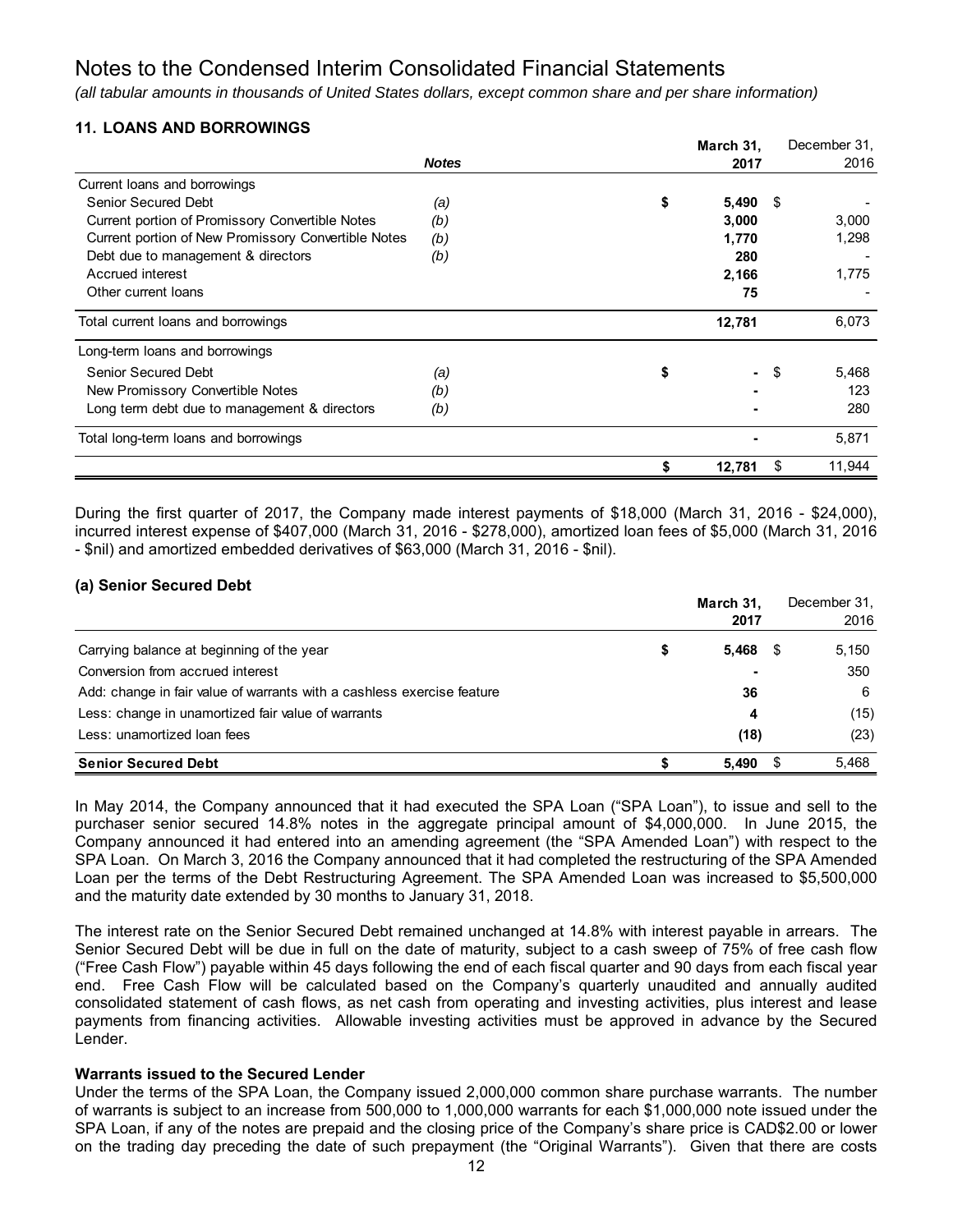*(all tabular amounts in thousands of United States dollars, except common share and per share information)*

associated with the prepayment right, the Company has valued the prepayment right at \$nil. Each original warrant entitled the holder to purchase one common share of the Company at an exercise price of CAD\$1.00 for a period of 36 months from the initial closing date.

Pursuant to the terms under SPA Amended Loan, the Original Warrants were amended to reduce the exercise price to CAD\$0.50 and to extend the expiry date to June 3, 2017. Additionally, as partial consideration for entering into the SPA Amended Loan, the Company issued an additional 575,000 common share purchase warrants on the same terms, including the amended pre-payment terms, as the Original Warrants (together with the Original Warrants, the "Warrants").

Under the terms of the Senior Secured Debt, the Warrants were amended to reduce the exercise price to CAD\$0.25 and to extend the expiry date to January 31, 2018. Additionally, as partial consideration for entering into the Senior Secured Debt, the Company issued an additional 175,000 common share purchase warrants on the same terms, including the amended pre-payment terms, as the Warrants (together with the Warrants, the "New Warrants").

The New Warrants are subject to a cashless exercise provision and are considered a component of debt rather than equity; the fair value at inception of the Senior Secured Debt was calculated at \$26,000 and was revalued at March 31, 2017 to \$42,000, with the change in fair value was recorded in finance income (Note 17).

The values of the warrants with a cashless exercise provision have been calculated using the Black-Scholes optionpricing model using the following parameters:

|                                  | March 31, | December 31, |
|----------------------------------|-----------|--------------|
|                                  | 2017      | 2016         |
|                                  |           |              |
| Fair values                      | C\$0.02   | C\$0.00      |
| Share prices at valuation dates  | C\$0.07   | C\$0.02      |
| <b>Assumptions</b>               |           |              |
| Exercise price                   | C\$0.25   | C\$0.25      |
| <b>Expected volatilities</b>     | 172%      | 167%         |
| Expected remaining terms (years) | 0.83      | 1.08         |
| Risk-free interest rates         | 0.75%     | 0.73%        |

### **(b) Promissory Convertible Notes**

|                                                                            |   | March 31, |   | December 31. |
|----------------------------------------------------------------------------|---|-----------|---|--------------|
|                                                                            |   | 2017      |   | 2016         |
| Total Principal Outstanding at beginning of the period                     | S | 4,421     | S | 5,942        |
| Less: refinancing of Promissory Convertible Notes                          |   |           |   | (1, 475)     |
| Add: refinancing of debt owed to trade creditors, directors and management |   |           |   | 512          |
| Less: change in present value discount on debt                             |   | 43        |   | (473)        |
| Add: change in fair value of warrants with a cashless exercise feature     |   | 282       |   | 70           |
| Less: change in unamortized fair value of warrants                         |   | 24        |   | (155)        |
| Carrying balance at the end of the period                                  |   | 4.770     |   | 4.421        |
| Less: current portion of Promissory Convertible Notes                      |   | (3,000)   |   | (3,000)      |
| Less: current portion of New Promissory Convertible Notes                  |   | (1,770)   |   | (1, 298)     |
| New Promissory Convertible Notes - Long term portion                       |   |           |   | 123          |

In November 2013 and during 2014, the Company entered into several unsecured Promissory Convertible Notes and incurred interest payable quarterly at 14.8% and were convertible at the option of the holder into the Company's common shares at CAD\$1.00. All Promissory Convertible Notes had a two-year term.

On March 6, 2016, March 31, 2016 and June 7, 2016, the Company announced that it had completed restructuring a portion of its debt through private placements of common shares and unsecured promissory convertible notes (the "New Promissory Convertible Notes") in settlement of current indebtedness to certain of its unsecured lenders and trade creditors (collectively the "Unsecured Debt Restructuring"). Completion of the Unsecured Debt Restructuring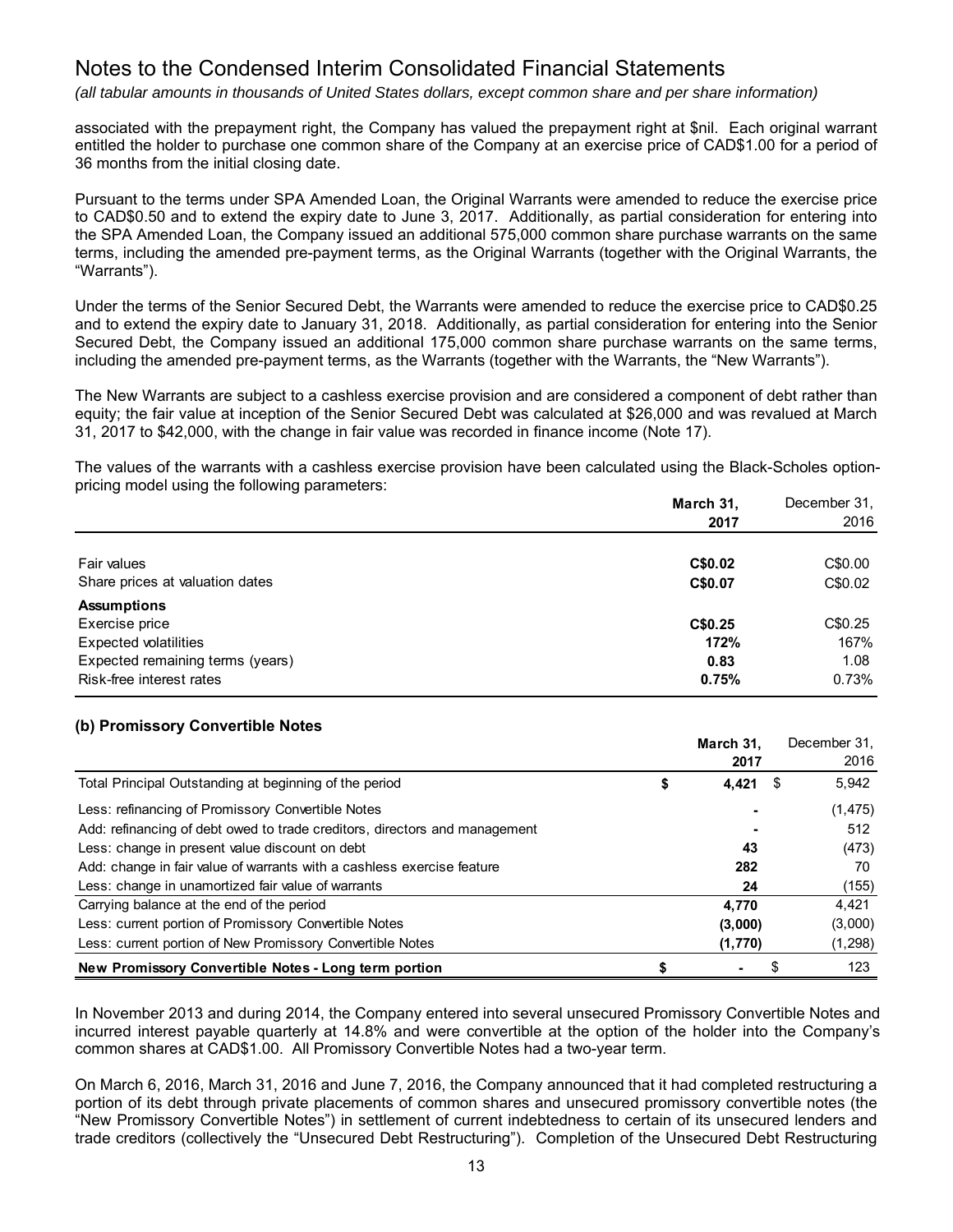*(all tabular amounts in thousands of United States dollars, except common share and per share information)*

represented 50% of the value owed to the Promissory Convertible Note Holders and Trade Creditors. The Unsecured Debt Restructuring included issuing 27,698,443 common shares of the Company and issuing New Promissory Convertible Notes of USD\$1,481,000 and CAD\$933,000.

### **Promissory Convertible Note Holders**

Debt of \$2,750,000 and CAD\$265,000 held by the Promissory Convertible Note holders was repaid under the following terms:

- 1) 50% of the value of the Promissory Convertible Notes issued between November 2013 and July 2014, with an interest rate of 14.8% per annum, was converted to 8,876,350 of common shares of the Company.
- 2) The remaining 50% of the value of the Promissory Convertible Notes were replaced with the New Promissory Convertible Notes, having the following terms:
	- A maturity date of July 31, 2018;
	- An interest rate of 7% per annum, payable annually or at any time in cash or in common shares valued at market, at the option of the Company;
	- Convertible at CAD\$0.25 per share; and
	- Holders of the New Promissory Convertible Notes will also receive one common share purchase warrant for every four common shares acquired upon conversion of the New Promissory Convertible Notes, with an exercise price of CAD\$0.50 per share, exercisable for a five year period from the date of conversion.

All of the Promissory Convertible Note holders participated in the Debt Restructuring Agreement, except for one holder of the \$3,000,000 Outstanding Note. On March 27, 2016, the Company announced that it had received notice that the holder of the Outstanding Note had filed a statement of claim concerning non-payment of principal and interest. The Company has reviewed the statement of claim with legal counsel to assess its impact on the Company and has concluded that there is no significant impact on the status of the Company's debt. Pursuant to the terms of the Senior Secured Debt, the Company is prevented from making payments under outstanding unsecured debt until the Senior Secured Debt is repaid. As a result, the Company has not paid interest accrued on the Outstanding Note. The Outstanding Note matured in July 2016 and the Company has been unable to repay the amounts owing and interest payments due. This has resulted in the Company defaulting on the Outstanding Note.

## **Trade Creditors**

Restructuring of debt owed to certain trade creditors, directors and management of \$211,000 and CAD\$1,600,000 was repaid under the following terms:

- 1) 50% of debt owed to trade creditors, directors and management, was converted to 18,822,093 of common shares of the Company.
- 2) The remaining 50% of the debt owed to trade creditors was paid with the New Promissory Convertible Notes, having the same terms as outlined above in the section 'Promissory Convertible Note Holders'.
- 3) The remaining 50% of debt owed to directors and management will be deferred for payment no sooner than January 31, 2018.

The option to convert the New Promissory Convertible Notes to common shares of the Company, have been calculated using the Black-Scholes option-pricing model using the following parameters:

|                                  | March 31,        | December 31.       |
|----------------------------------|------------------|--------------------|
|                                  | 2017             | 2016               |
| Fair values                      | C\$0.03          | C\$0.00 to C\$0.01 |
| Share prices at valuation dates  | C\$0.07          | C\$0.02            |
| <b>Assumptions</b>               |                  |                    |
| Exercise price                   | C\$0.25          | C\$0.25            |
| <b>Expected volatilities</b>     | 162.9% to 169.0% | 158% to 163%       |
| Expected remaining terms (years) | 1.33             | 1.58               |
| <b>Expected dividends</b>        | ٠                |                    |
| Risk-free interest rates         | 0.75%            | 0.73%              |

The Company has not made interest payments due on its New Promissory Convertible Notes, which has resulted in the Company defaulting on these New Promissory Convertible Notes.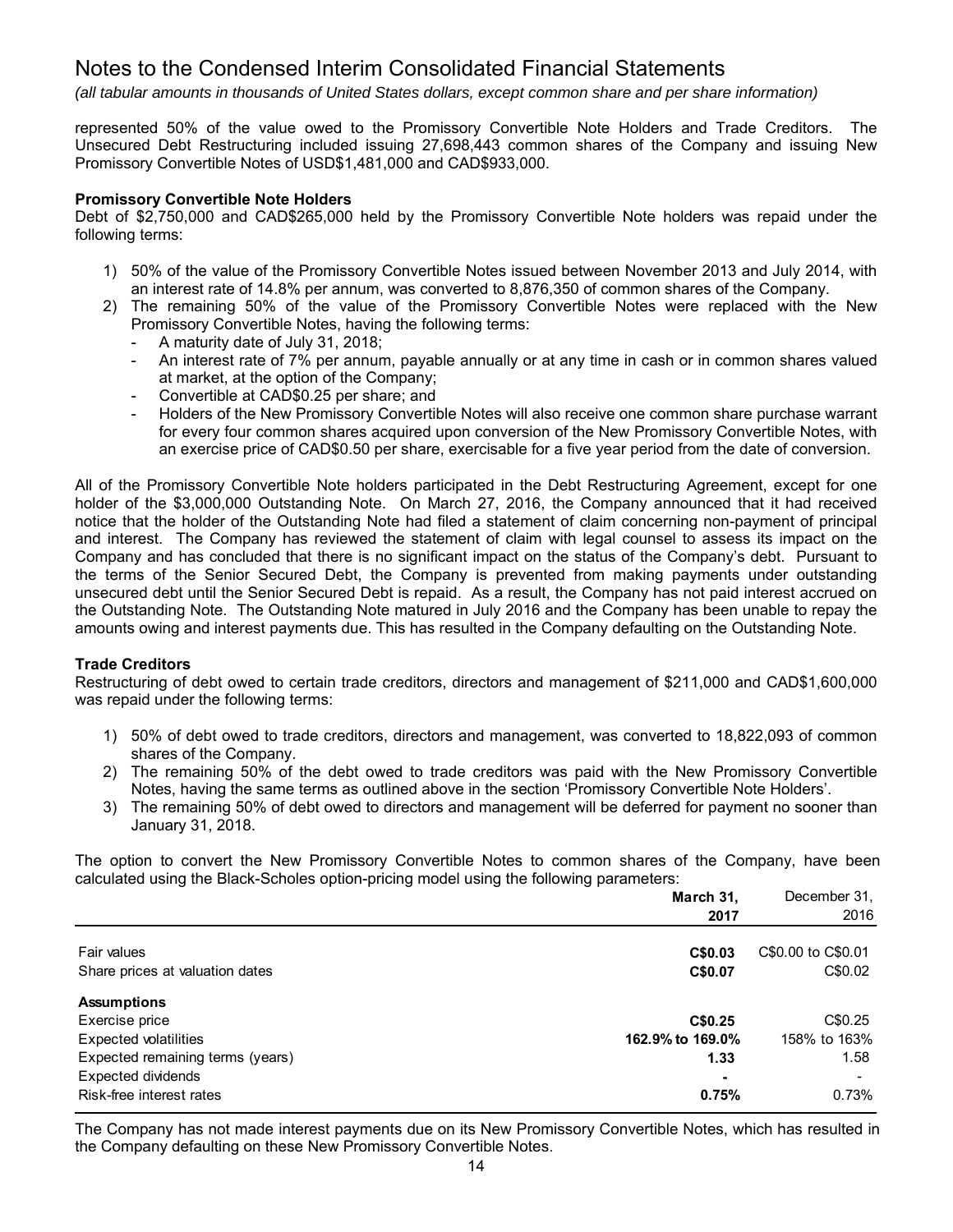*(all tabular amounts in thousands of United States dollars, except common share and per share information)*

# **12. PARTICIPATING INTEREST**

Pursuant to a participating interest loan (the "Participating Interest") with Nuinsco Resources Limited ("Nuinsco" or the "Lender"), the Lender has the right to convert the outstanding balance into a limited participating interest (the "Conversion"), whereby the Lender is entitled to receive a share of cash flows earned from the sale of frac sand from the 7P Plant. The Lender's participation was capped at CAD\$10,000,000, with a minimum of CAD\$7,500,000, and was subject to adjustment under certain circumstances.

The Participating Interest is classified as a financial liability carried at amortized cost. The estimated future cash flows discounted at 15% were determined using a probability-weighted estimation of future expected cash flow scenarios from the three-phased frac sand business based on current expectations of business results, capital costs and pre-operating expenditures. An assessment is made regarding the applicable ceiling for the cash flows which is dependent upon the phase attained by the Company when payments under the Participating Interest are anticipated. These cash flows were on the basis of completion of phase two; the Company expects to enter phase two before paying out the expected cash flows, despite announcing during February 2015, a deferral of phase two. The Company also included probability weightings of 50%, 25% and 25% as risk factors applied to varying levels of expected cash flows – being zero, 50% and 100% of the applicable ceiling maximum of CAD\$7,667,000.

As described earlier, the percentage participation in net cash flows is 52.16% and the applicable ceiling for phase two is CAD\$7,667,000 (phase one - CAD\$10,222,000). As a result of the continued slowdown in demand for frac sand, the continued suspension of operations at the 7P Plant and the losses incurred during the last few years, the estimated fair value of the Participating Interest was valued at \$933,000 at March 31, 2017. This is a Level 3 methodology and is subject to the highest level of uncertainty. The Company will continue to review and revise its estimates of expected future cash flows, as the expectations of payments of the Participating Interest change. Changes in that estimate will be recorded through operations with appropriate adjustment for actual cash flows paid**.** 

# **13. LEASE OBLIGATIONS**

|                                                         | March 31, |      | December 31. |
|---------------------------------------------------------|-----------|------|--------------|
|                                                         | 2017      |      | 2016         |
| Vehicles and Mobile Equipment:                          |           |      |              |
| Total present value of minimum lease payments           | 516       | - \$ | 516          |
| Principal payments                                      | (421)     |      | (386)        |
| Total present value of minimum lease payments remaining | 95        |      | 130          |
| Lease obligations - current portion                     | (93)      |      | (125)        |
| Lease obligations - long-term                           | 2         |      |              |

The Company has finance lease obligations for equipment in use at the 7P Plant. At the end of the lease obligations, ownership is transferred to the Company for all leases except two, whereby an election is to be made 60 days prior to the end of the lease term at the purchase option price of CAD\$1.00 and CAD\$10.00.

The future minimum lease payments are as follows:

|                                                  | March 31, | December 31, |
|--------------------------------------------------|-----------|--------------|
|                                                  | 2017      | 2016         |
| Less than 1 year                                 | 97        | 130          |
| Between 1 and 5 years                            |           |              |
| Total minimum lease payments payable             | 99        | 135          |
| Future finance charges on minimum lease payments |           |              |
| Present value of minimum lease payments          | 95        | 130          |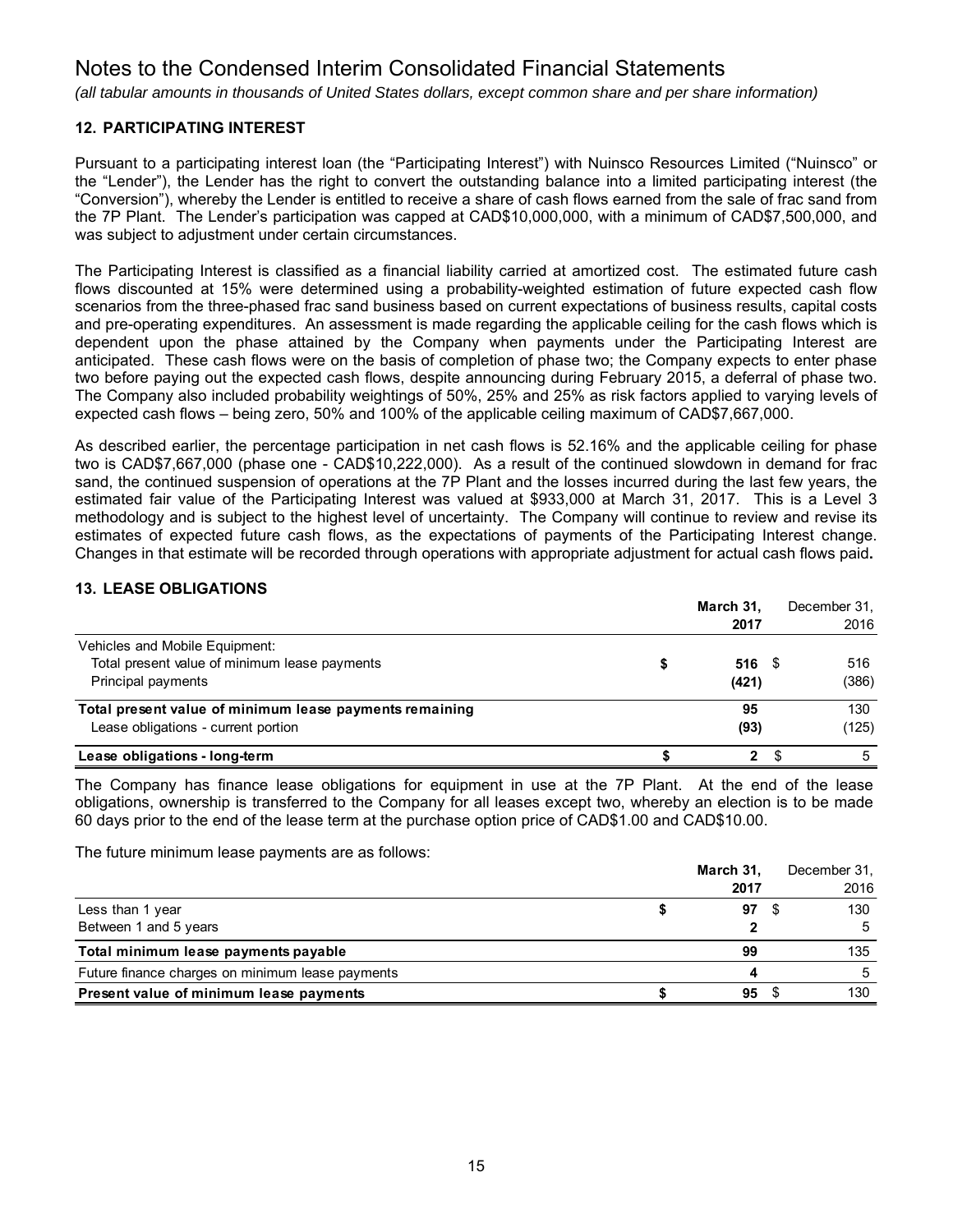*(all tabular amounts in thousands of United States dollars, except common share and per share information)*

# **14. CAPITAL AND OTHER COMPONENTS OF EQUITY**

The issued and outstanding common shares are as follows:

|                                            | Number of<br><b>Shares</b> |  | <b>Share</b><br>Capital |
|--------------------------------------------|----------------------------|--|-------------------------|
| Balance as at January 1 and March 31, 2017 | 92,370,968                 |  | 53,241                  |

## **15. EARNINGS (LOSS) PER SHARE**

The calculation of basic and diluted EPS for the period ended were as follows:

|                                                                                                                                | יי טויטואו<br>2017                   |
|--------------------------------------------------------------------------------------------------------------------------------|--------------------------------------|
| Balance as at beginning of the period                                                                                          | 92,370,968                           |
| Weighted average number of common shares at end of the period - Basic                                                          | 92,370,968                           |
| Effect of options granted and outstanding                                                                                      | 8,200,000                            |
| Weighted average number of common shares at end of the period - Diluted                                                        | 100,570,968                          |
| Number of options excluded<br>Number of warrants excluded<br>Number of shares from conversion of New Promissory Notes excluded | 5,390,000<br>2,750,000<br>10,590,642 |
| Net loss attributable to shareholders - Basic and Diluted                                                                      | (908)                                |
| <b>Weighted Average Basic Loss Per Share</b>                                                                                   | \$<br>(0.01)                         |
| <b>Weighted Average Diluted Loss Per Share</b>                                                                                 | (0.01)                               |

**March 31,**

The effect of adjustments to the weighted average number of common shares would be anti-dilutive when the Company incurs losses. The table above provides the weighted average number of shares on a diluted basis for periods where losses are incurred for information only. The average market value of the Company's shares for purposes of calculating the dilutive effect of share options is based on quoted market prices for the respective periods during which the options were outstanding.

## **16. SHARE-BASED PAYMENTS**

### **Stock Options**

The number and weighted average exercise prices of options are as follows:

|                                           | <b>Number of options</b> | average exercise price | Weighted       |
|-------------------------------------------|--------------------------|------------------------|----------------|
| (amounts in Canadian dollars)             | March 31, 2017           |                        | March 31, 2017 |
| Outstanding as at beginning of the period | 2,235,000                | \$                     | 0.49           |
| Granted                                   | 11,400,000               | \$                     | 0.05           |
| Expired or forfeit                        | (45,000)                 | \$                     | 0.30           |
| Outstanding as at end of the period       | 13,590,000               |                        | 0.12           |
| Exercisable as at end of the period       | 10,390,000               |                        | 0.14           |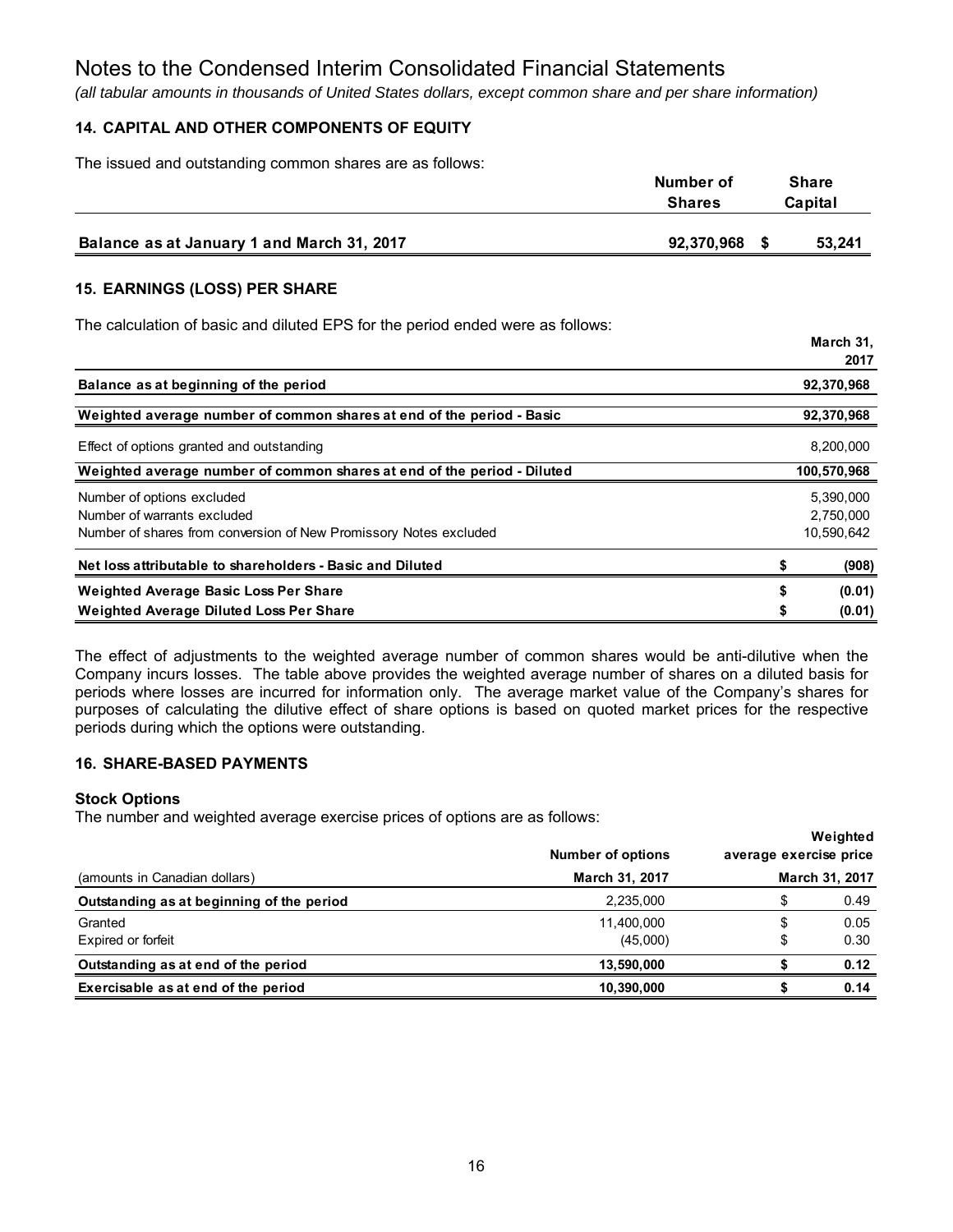*(all tabular amounts in thousands of United States dollars, except common share and per share information)*

|                                             | Number of<br>options outstanding | Weighted average remaining<br>contractual life (years) |
|---------------------------------------------|----------------------------------|--------------------------------------------------------|
|                                             | March 31, 2017                   | March 31, 2017                                         |
| Range of exercise prices (Canadian dollars) |                                  |                                                        |
| \$0.05                                      | 11,400,000                       | 4.90                                                   |
| \$0.30                                      | 697,000                          | 1.24                                                   |
| \$0.50                                      | 655.000                          | 0.24                                                   |
| \$0.55                                      | 213,000                          | 1.85                                                   |
| \$0.70                                      | 625,000                          | 2.31                                                   |
|                                             | 13,590,000                       | 4.32                                                   |

During the first quarter of 2017, the Company recorded \$304,000 in share-based payments upon the vesting of options. At March 31, 2017, an additional \$103,000 in share-based payments remains to be recognized up until February 2018. Options outstanding at March 31, 2017 expire between June 2017 and February 2022.

The grant-date fair values of share-based payments were measured based on the Black-Scholes option pricing model. The inputs used in the measurement of the fair values at grant date were as follows:

|                                  | March 31, |
|----------------------------------|-----------|
|                                  | 2017      |
| Fair values                      | C\$0.047  |
| Share prices at valuation dates  | C\$0.05   |
| <b>Assumptions</b>               |           |
| Exercise price                   | C\$0.05   |
| <b>Expected volatilities</b>     | 169.73%   |
| Expected remaining terms (years) | 5.00      |
| <b>Expected dividends</b>        |           |
| Risk-free interest rates         | 0.99%     |

### **Share purchase warrants**

The number and weighted average exercise prices of warrants at the period ended were as follows:

| (in Canadian dollars)                                     | <b>Date</b><br><b>Issued</b> | Life<br>(mths) | Number of | Weighted<br>average<br>warrants exercise price |
|-----------------------------------------------------------|------------------------------|----------------|-----------|------------------------------------------------|
| Issued pursuant to private placements<br>New Warrants (a) | March 3, 2016                | -23            | 2,750,000 | 0.25                                           |
| Outstanding as at end of the period                       |                              |                | 2,750,000 | 0.25                                           |

(a) These warrants may be settled without cash and are, accordingly, classified as debt rather than as a component of contributed surplus. Refer to Note 11 for more details on the issuance of warrants related to the Senior Secured Debt.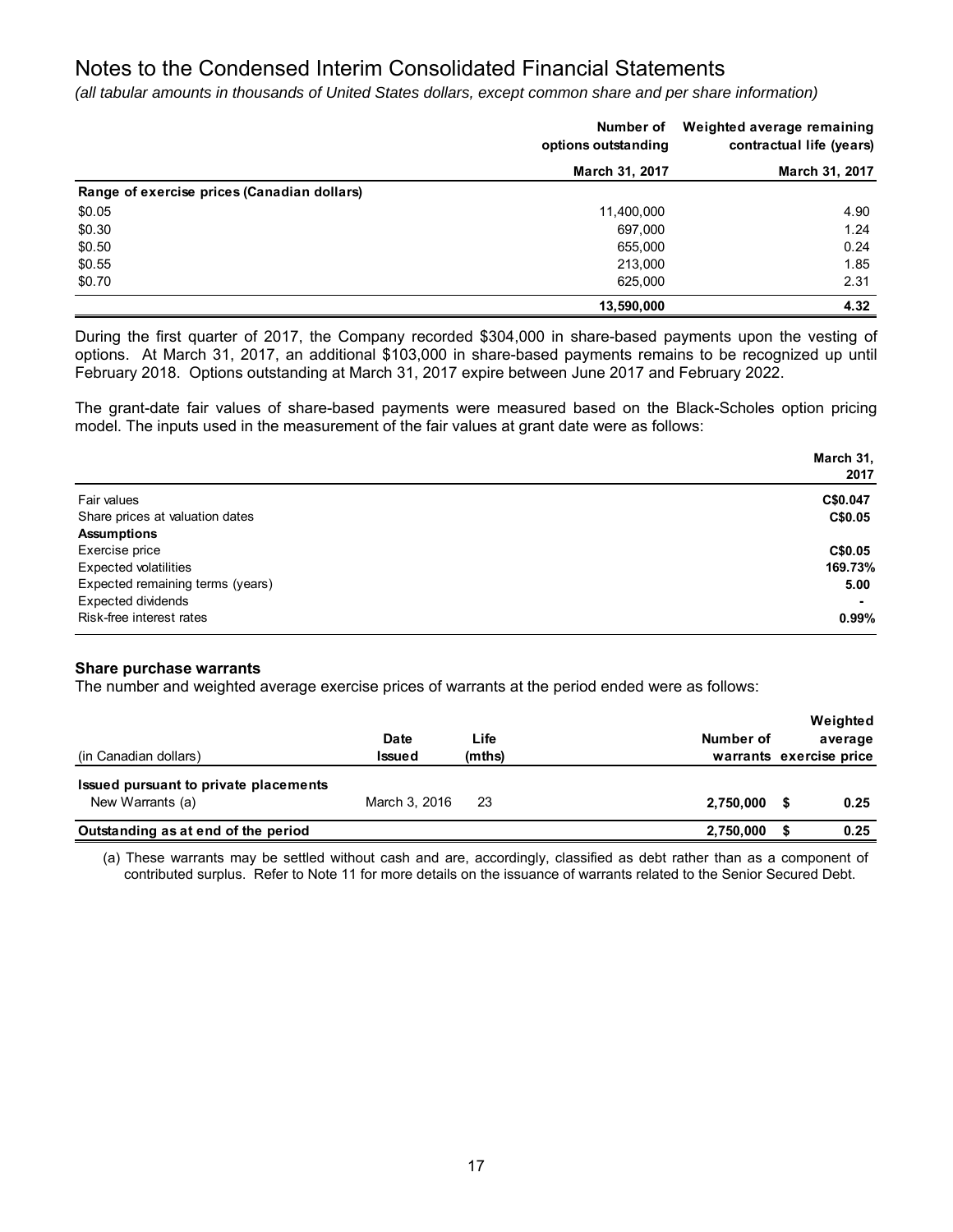*(all tabular amounts in thousands of United States dollars, except common share and per share information)*

# **17. FINANCE INCOME AND FINANCE COSTS**

|                                                                            | Three months ended |          |                               |
|----------------------------------------------------------------------------|--------------------|----------|-------------------------------|
|                                                                            |                    |          | March 31, 2017 March 31, 2016 |
|                                                                            |                    |          |                               |
| Change in value of options and warrants under Debt Restructuring Agreement | \$                 | - \$     | 59                            |
| Gain on Debt Restructuring Agreement                                       |                    |          | 1,766                         |
| Change on the value of Participating Interest                              |                    |          | 52                            |
| Net foreign exchange gain                                                  |                    | 28       |                               |
| <b>Finance income</b>                                                      |                    | 28       | 1,877                         |
| Interest expense on loans                                                  |                    |          |                               |
| Accrued and/or cash settled                                                |                    | 407      | 278                           |
| Amortization of loan fees                                                  |                    | 5        |                               |
| Amortization of embedded derivatives                                       |                    | 63       |                               |
| Change in value of options and warrants under Debt Restructuring Agreement |                    | 318      |                               |
| Other                                                                      |                    | 8        |                               |
| <b>Finance costs</b>                                                       |                    | 801      | 278                           |
| Net Finance (Costs) Income                                                 |                    | (773) \$ | 1,599                         |

### **18. OPERATING SEGMENT**

### **Reporting Segment**

The Company is engaged in the exploration, evaluation and development of properties for the mining and production of nickel and associated products; since January 1, 2014, it also is a producer and supplier of premium frac sand from its 7P Plant. Accordingly, the Company has three reporting segments: Corporate, Exploration and Development, and Frac Sand.

The Corporate segment operates to support the Company's activities, including exploration and development projects and the frac sand business.

Senior management makes decisions with respect to Exploration and Development by considering exploration and development potential and results on a project basis. The exploration and development projects are all located in Canada. Any applicable amounts relating to such projects will continue to be capitalized to the relevant project as either *Exploration and evaluation projects* or *Mine property and development project* on the consolidated balance sheets.

The Frac Sand segment is managed and operated by Victory Silica's executives and employees although the business and operating assets are part of Victory Nickel (refer also to Note 20). The segment is located in Canada although raw materials purchases are sourced from the United States.

The following tables provide information on the assets of the Company's segments:

|                                    | March 31,<br>2017 | December 31,<br>2016 |
|------------------------------------|-------------------|----------------------|
| Canada                             |                   |                      |
| Corporate                          | \$<br>$1,877$ \$  | 1,863                |
| <b>Exploration and Development</b> | 43,702            | 43,692               |
| Frac Sand                          | 5,658             | 5,803                |
| Intersegment elimination           | (1, 443)          | (1, 443)             |
| <b>Total Assets</b>                | 49,794 \$         | 49,915               |

There have been no changes in the reportable segments or the treatment of segmented assets and revenues during the period.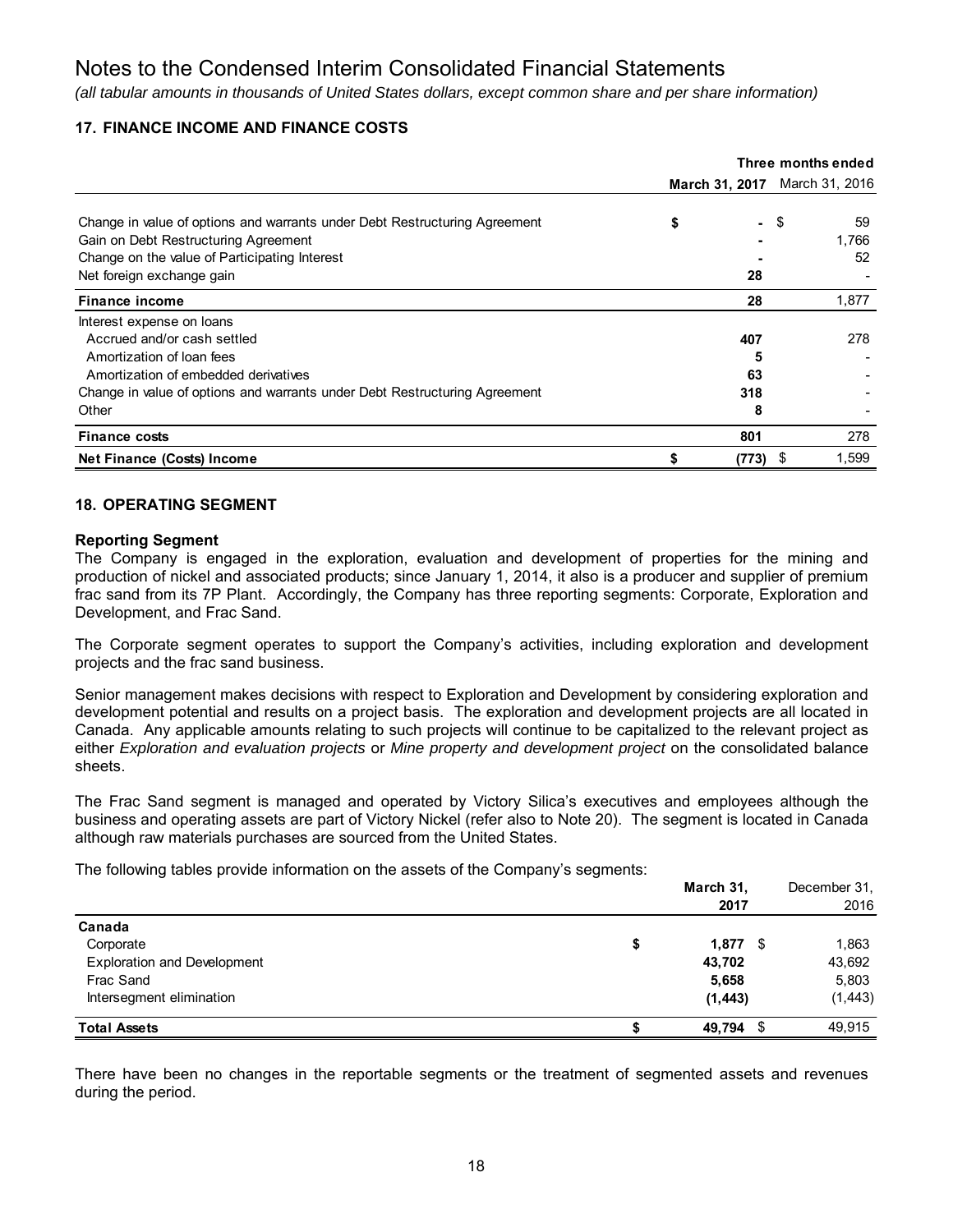*(all tabular amounts in thousands of United States dollars, except common share and per share information)*

|                                               |                      | <b>Exploration and</b> |                  | March 31, |             |
|-----------------------------------------------|----------------------|------------------------|------------------|-----------|-------------|
| Period ended March 31, 2017                   | Corporate            | Development            | <b>Frac Sand</b> | Total     | 2016        |
| <b>Revenues</b>                               | \$<br>$\blacksquare$ | \$<br>\$<br>$\sim$     | \$<br>249        | 249       | \$<br>65    |
| Cost of goods sold                            |                      |                        | (241)            | (241)     | (85)        |
| Gross margin                                  |                      | ٠                      | 8                | 8         | (20)        |
| <b>Operating expenses</b>                     |                      |                        |                  |           |             |
| General and administrative                    | (95)                 |                        | (44)             | (139)     | (329)       |
| Share-based payments:                         |                      |                        |                  |           |             |
| Options                                       | (304)                |                        |                  | (304)     |             |
| Amortization of property, plant and equipment | (1)                  |                        | (132)            | (133)     | (189)       |
| <b>Operating loss</b>                         | (400)                | ۰                      | (168)            | (568)     | (538)       |
| Finance income                                | 28                   |                        | ۰                | 28        | 1,877       |
| Finance costs                                 | (801)                |                        |                  | (801)     | (278)       |
| Net finance (costs) income                    | (773)                | ۰                      | ۰                | (773)     | 1,599       |
| (Loss) Income before income taxes             | (1, 173)             |                        | (168)            | (1, 341)  | 1,061       |
| Income tax recovery                           | 433                  |                        |                  | 433       |             |
| Net (loss) income for the period              | \$<br>$(740)$ \$     | $\blacksquare$         | \$<br>$(168)$ \$ | (908)     | \$<br>1,061 |

## **19. RELATED PARTIES AND MANAGEMENT AGREEMENT**

### **Related Party Balances and Transactions**

Short-term employee benefits provided by the Company to key management personnel include salaries, directors' fees, statutory benefit contributions, paid annual vacation and paid sick leave as well as non-monetary benefits such as medical care. In addition to short-term employee benefits, the Company may also issue options and shares as part of the stock option plan and share bonus plan. Payables to key management personnel generally relate to directors' fees, consulting fees and expense reimbursements.

Balances and transactions with related parties for the periods ended are shown in the following tables:

|                                                | March 31. |  | December 31, |
|------------------------------------------------|-----------|--|--------------|
|                                                | 2017      |  | 2016         |
| <b>Balances Outstanding</b>                    |           |  |              |
| Debt due to key management personnel           | 280       |  | 280          |
| Other payables due to key management personnel | 438       |  | 440          |
|                                                | 718       |  | 720          |

Key management personnel compensation is comprised of:

|                              | Three months ended            |    |  |    |
|------------------------------|-------------------------------|----|--|----|
|                              | March 31, 2017 March 31, 2016 |    |  |    |
| Short-term employee benefits |                               | 64 |  | 84 |
|                              |                               | 64 |  | 84 |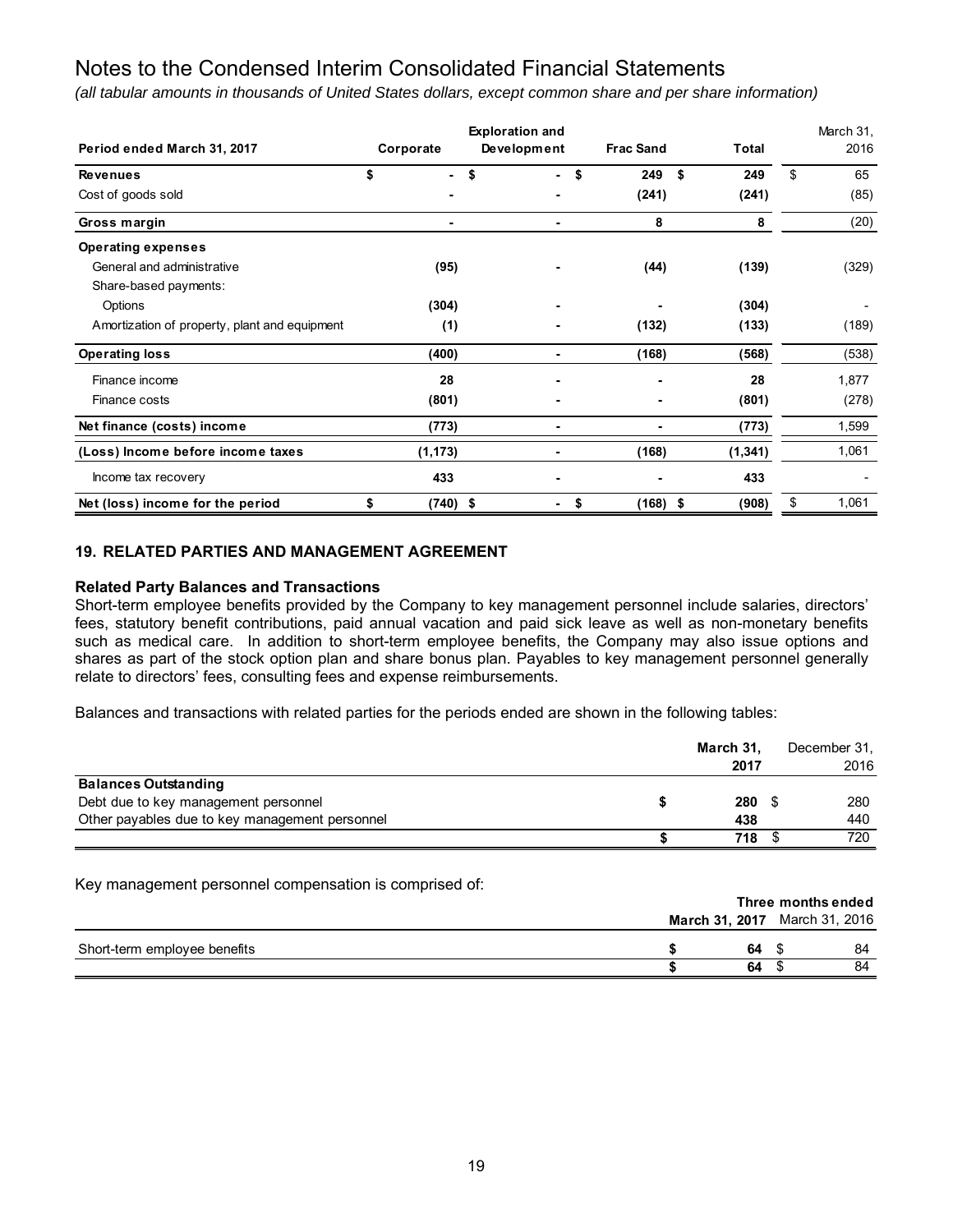*(all tabular amounts in thousands of United States dollars, except common share and per share information)*

# **20. COMPANY ENTITY**

### **Significant Subsidiary - Victory Silica**

On June 19, 2012, the Company announced the creation of Victory Silica to establish the Company as a supplier of premium frac sand prior to commencing frac sand sales from the Minago project. Victory Silica manages the frac sand business on behalf of the Company.

|                            |   | March 31, |      | December 31, |
|----------------------------|---|-----------|------|--------------|
|                            |   | 2017      |      | 2016         |
| Victory Silica Ltd.        |   |           |      |              |
| <b>Current Assets</b>      |   | 19        | - \$ | 20           |
| <b>Current Liabilities</b> | S | 20        |      | 33           |

## **21. SUBSEQUENT EVENT**

## **Appointment of Chief Financial Officer**

On May 23, 2017, the Company announced the appointment of Ms. Margaret Lai, CPA, CA, to the position of Chief Financial Officer, effective immediately. In connection with the appointment, the Company announced the grant to Ms. Lai of 500,000 stock options at an exercise price of \$0.06 per share.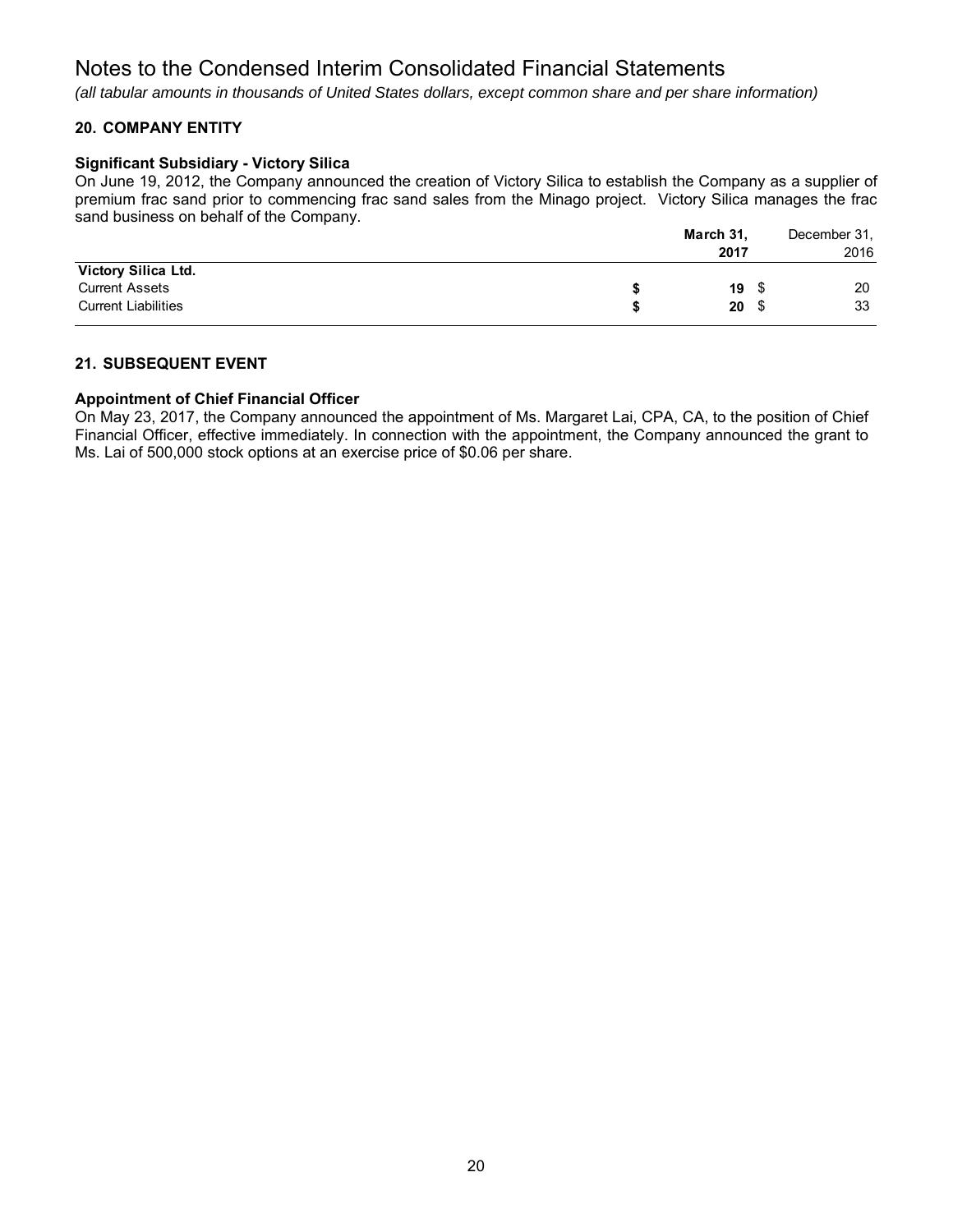

# **VICTORY NICKEL INC.**

# **MANAGEMENT'S DISCUSSION AND ANALYSIS FOR THE THREE MONTHS ENDED MARCH 31, 2017**

**DATED MAY 23, 2017**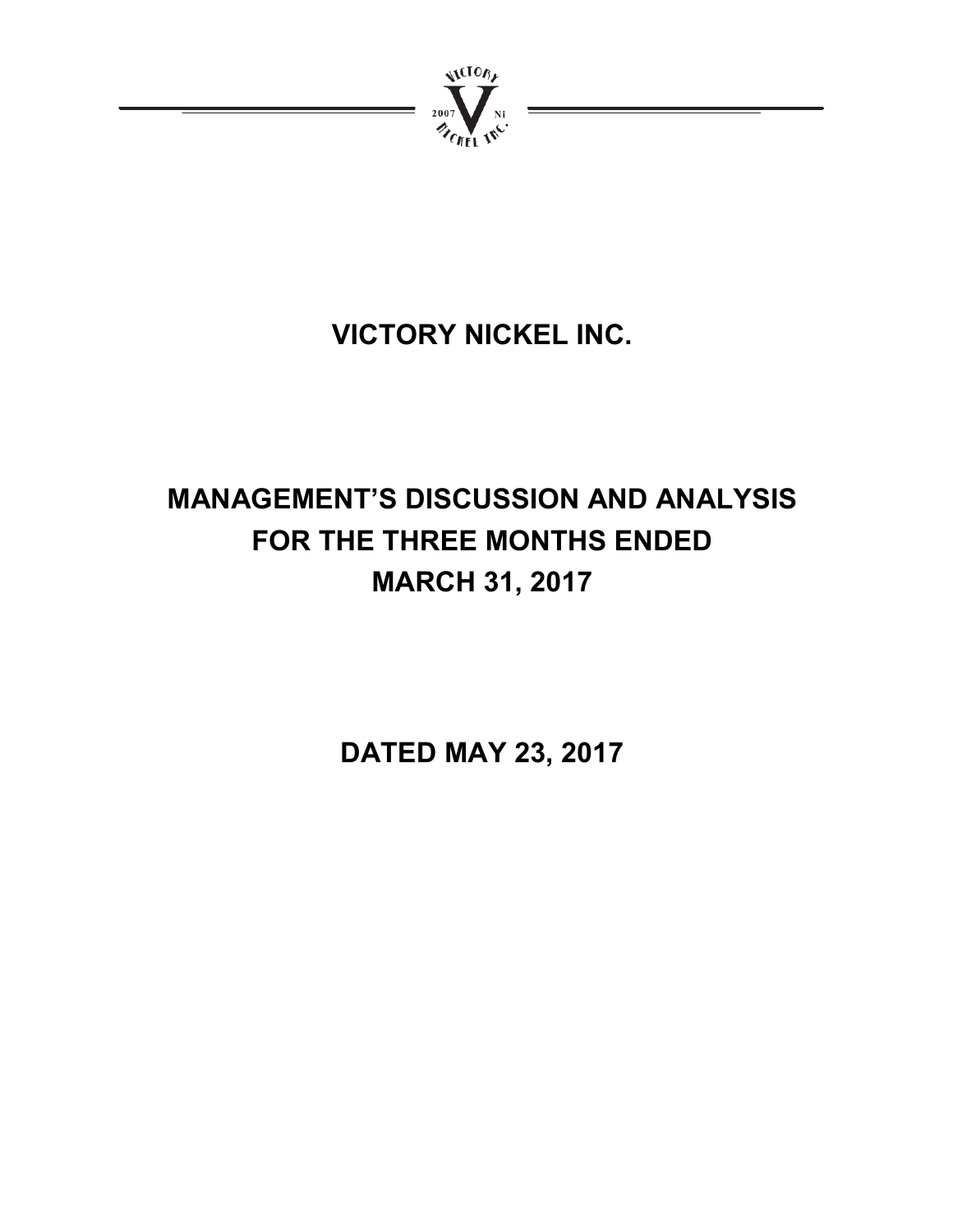## **VICTORY NICKEL INC. MANAGEMENT'S DISCUSSION AND ANALYSIS For The Three Months Ended March 31, 2017**

The following discussion of the results of operations, financial condition and cash flows of Victory Nickel Inc. ("Victory Nickel" or the "Company") prepared as of May 23, 2017 consolidates management's review of the factors that affected the Company's financial and operating performance for the three months ended March 31, 2017, and factors reasonably expected to impact on future operations and results. This discussion is intended to supplement and complement the Company's unaudited condensed interim consolidated financial statements for the three months ended March 31, 2017 (the "Unaudited Condensed Interim Consolidated Financial Statements") and the notes thereto, which were prepared in accordance with International Financial Reporting Standards ("IFRS").

Certain information and discussion included in this management's discussion and analysis ("MD&A") constitutes forwardlooking information. Readers are encouraged to refer to the cautionary notes contained in the section Forward-Looking Statements at the end of this MD&A.

Readers are also encouraged to consult the audited consolidated financial statements for the years ended December 31, 2016 and 2015 ("2016 Audited Financial Statements"). The Unaudited Condensed Interim Consolidated Financial Statements and the 2016 Audited Financial Statements are available at www.sedar.com and at the Company's website www.victorynickel.ca. All amounts disclosed are in United States dollars ("US\$" or "US dollars") unless otherwise stated as Canadian dollars ("CAD\$") or Australian dollars ("AU\$"). All tabular amounts are in thousands of US dollars.

Shares of the Company trade on the Canadian Securities Exchange ("CSE") under the symbol NI as of February 22, 2016. Prior to that date, shares of the Company traded on the Toronto Stock Exchange.

## **COMPANY OVERVIEW**

The Company was formed on February 1, 2007 as an exploration and development mineral resource company and was primarily engaged in the acquisition, exploration, evaluation and development of nickel projects and associated products in Canada. Victory Nickel owns 100% of four advanced sulphide nickel projects: the Minago, Lynn Lake (under option with Corazon Mining Ltd. ("Corazon"), an Australian public company (ASX: CZN)) and Mel projects in Manitoba, and the Lac Rocher project in Québec. The Minago project is the Company's most advanced nickel project. A feasibility study on the Minago Project ("Minago FS") was completed and the results were announced in December 2009, the Environmental Impact Study ("EIS") was filed in May 2010 and receipt of the Environmental Act Licence ("EAL") was announced in August 2011. Subsequent improvements to the project were announced in June 2010 and July 2011. In April 2014, the Company announced the filing of an amendment to the EAL to relocate the permitted Minago tailings facilities such that it will not interfere with potential nickel resources and also reduce operating costs. Consultations with First Nations by the Government of Manitoba are ongoing. On completion, it is expected that the Government will issue the requested amendment to the existing EAL.

Victory Nickel is also a producer and supplier of premium Wisconsin frac sand from its frac sand plant (the "7P Plant") located near Seven Persons, Alberta, approximately 18 kilometres southwest of Medicine Hat, Alberta. High-quality Northern White frac sand is sourced from Wisconsin, USA, through the Company's wholly-owned subsidiary Victory Silica Ltd. ("VSL" or "Victory Silica"). Northern White occurs predominantly in the US Mid-West and generally exceeds American Petroleum Institute ("API") specifications for frac sand. For this reason, it is a highly-desirable and preferred frac sand. Frac sand is used as a proppant to enhance the recovery from oil and gas wells. The 7P Plant comprises a wet plant with a nominal capacity of approximately 120,000 tons per annum ("tpa") and a fully-operational dry plant with a nominal capacity of 500,000 tpa. The Company established itself as a frac sand producer by acquiring concentrated sand in Wisconsin, USA, washing it prior to shipping the concentrate to the Company's 7P Plant for processing into four main categories of finished frac sand products.

Crucial to the success of its frac sand operations is the Company's ability to build a solid customer base within an economic distance of its production facilities. The Company was able to establish itself as a preferred supplier in the areas around Medicine Hat, Alberta through spot-market sales and short-term contracts. The Company's 7P Plant is located in close proximity to oil and gas producing plays in Alberta, BC, Saskatchewan and North Dakota, allowing customers to purchase sand FOB the 7P Plant and use their own trucks to deliver to the wellhead or, alternatively, to have the Company deliver frac sand directly to the wellhead. A small portion of finished sand is delivered by rail.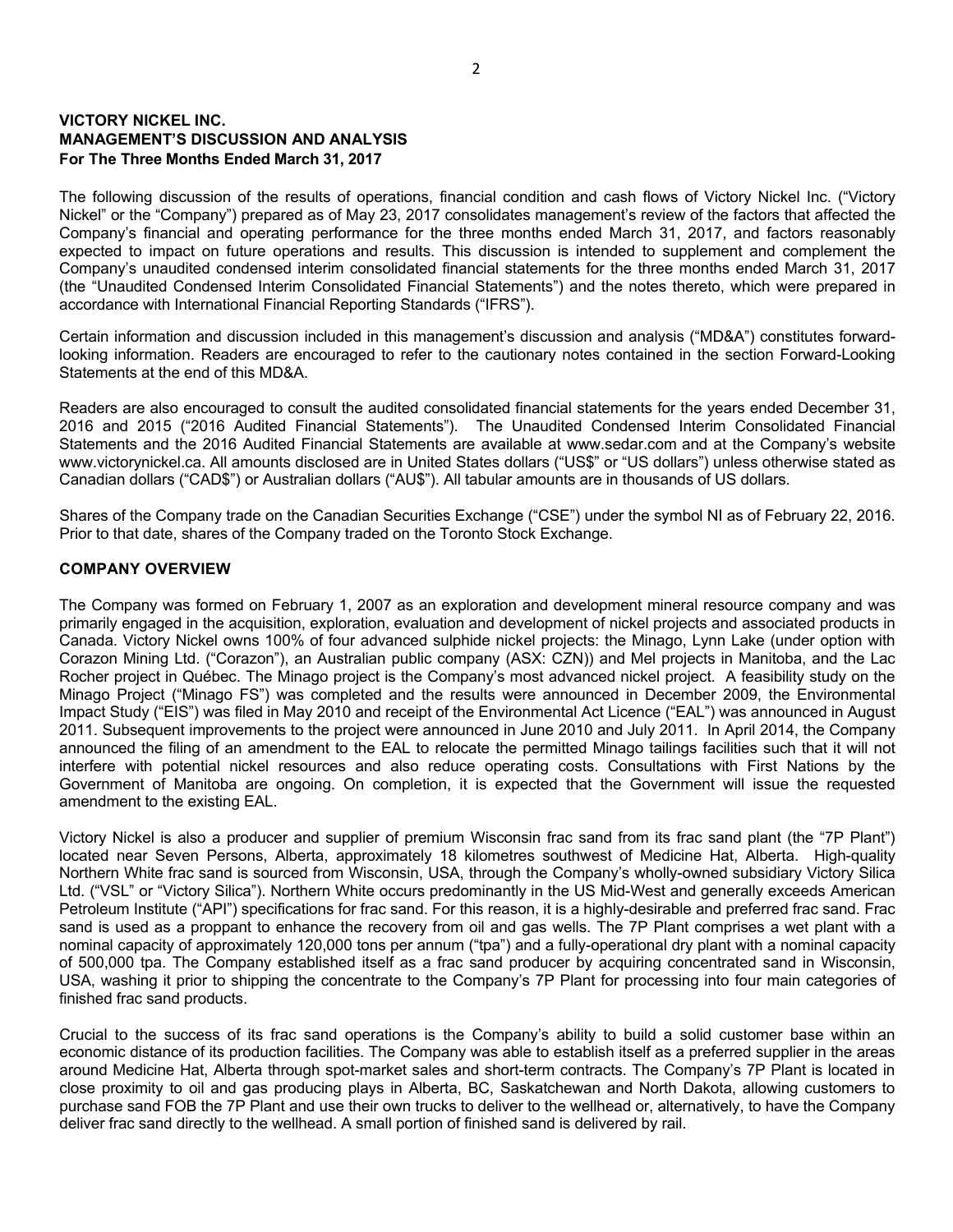The Company's decision to enter the frac sand business was initially based on the need to generate cash flow and the desire to highlight the value of the frac sand as a co-product at its Minago nickel project in Manitoba. Based on the Minago FS, approximately 11 million tonnes of frac sand exist within the Minago pit footprint. The pit footprint represents only a small portion of the Minago property. The frac sand is a significant contributor to the economics of the Minago project.

To ensure long-term supply of concentrated sand, the Company entered into an option to acquire a 100% interest in a frac sand land package totalling over 300 acres in south western Wisconsin, USA (the "Bear Coulee Property"). The option is valid for six months from receipt of permits with two equivalent extensions available under certain circumstances. Prior to production the Company will be required to pay \$40,000 per annum as an advance royalty on the initial 20,000 tons of sand production. Once the Bear Coulee Property is in production, the Company will be required to pay a royalty of \$2.00 per ton of frac sand sold from the property. The Bear Coulee frac sand property is located in Trempeleau County, Wisconsin. In February 2015, the Company announced that a resource estimate of approximately 11 million tons of sand has been completed by Summit Envirosolutions Inc. on the Bear Coulee Property and was incorporated into a National Instrument 43-101 technical report.

The Company's board of directors approved the construction of a wet plant in Wisconsin or Minnesota and has considered building a second 1,000,000 tpa dry plant in or near Winnipeg, Manitoba. Market conditions necessitate the deferral of any such construction until more certainty returns to the oil and gas sector.

Due to the sudden drop in the price of oil during late 2014, drilling activity by oil and gas exploration and production ("E&P") companies decreased significantly, and sustained relatively low oil and gas prices continued to negatively affect frac sand demand through 2016 and into 2017. The drop in sales required a temporary suspension in production in April 2015. The 7P Plant operates on an as-needed basis only (see Going Concern below). In March 2017, the Company announced that due to the current increasing market demand for frac sand, it has restarted the dry plant at its 7P Plant.

## **Going Concern**

The Unaudited Condensed Interim Consolidated Financial Statements have been prepared using Generally Accepted Accounting Principles ("GAAP") applicable to a going concern, which contemplates the realization of assets and settlement of liabilities in the normal course of business as they come due. As at March 31, 2017, the Company had a working capital deficiency of \$12,269,000, calculated as current assets less current liabilities, an increase from a working capital deficiency of \$5,558,000 as at December 31, 2016. At March 31, 2017, the debts of \$12,501,000 were the largest factor in the Company's working capital deficiency, as the Company was in default on its promissory convertible notes.

The Company's main assets are its nickel projects. Minago, the most advanced of its projects is permitted and ready for development. However, development costs are in excess of \$500,000,000 and given the current price of nickel, it is unlikely that financing for this project will be available in the near future.

On April 14, 2015, the Company announced that operations at the 7P Plant were temporarily suspended until the demand for frac sand improved; this temporary suspension was due to the dramatic decrease in energy pricing that began in 2014 and continued through the current year. Since March 2015, sales have been significantly below rates achieved during 2014 and continue well below the level required to generate positive cash flow. The 7P Plant continues to operate on an as-needed basis in order to fulfil customer needs, as the Company works to sell its existing inventory of frac sand. Early 2017 has shown some improvement in the slowdown in drilling activity due to the severe drop in the price of oil, but sales have yet to recover to levels that would generate positive cash flow.

The near-term outlook in the frac sand market remains unclear. The strength of the US dollar is also impacting demand for high-quality Wisconsin sand in Canada as the price for domestic sand has dropped and service companies appear satisfied with using lower-quality domestic sand, because of the price differential. As the Company's inventory is Wisconsin frac sand, this will continue to stress the Company's liquidity until such time as the market demand recovers and operations can resume on a consistent basis.

Cash flows from frac sand sales were not sufficient to cover operating costs and the Company was not able to make a portion of its the interest payments due during 2016 and the first quarter of 2017.

On March 3, 2016 the Company announced that it had completed the restructuring of the SPA Amended Loan (as defined and outlined in Note 11 to the Unaudited Condensed Interim Consolidated Financial Statements), which included terms of a debt restructuring package (the "Debt Restructuring Agreement") for the holders of the promissory convertible notes (the

 $= \sum_{i=1}^{n} \sum_{i=1}^{n} \sum_{i=1}^{n} =$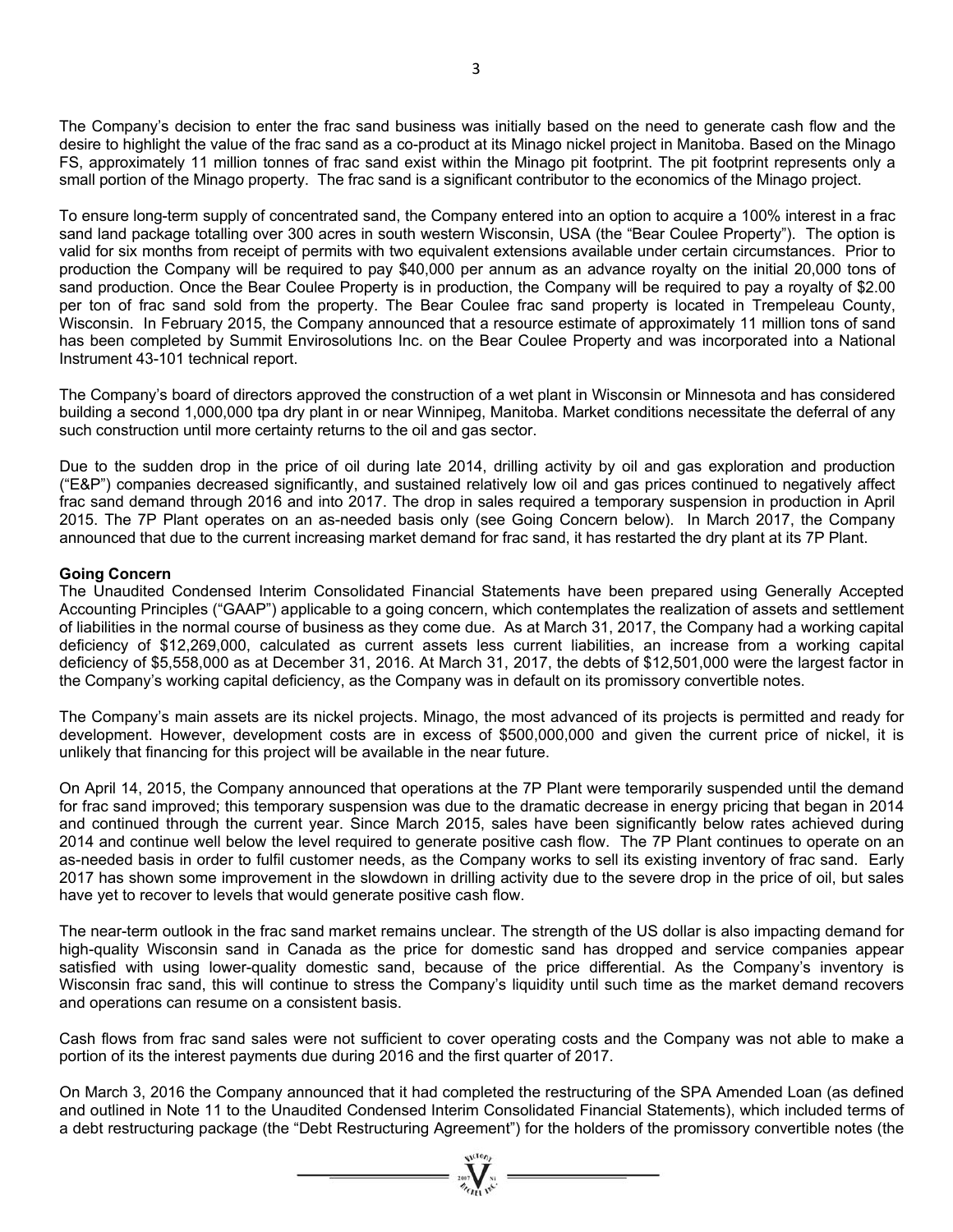"Promissory Convertible Notes") and the Company's trade creditors. The SPA Amended Loan was increased to \$5,500,000 and the maturity date extended by 30 months to January 31, 2018 (the "Senior Secured Debt").

Pursuant to the terms of the Senior Secured Debt, the Company is prevented from making payments under outstanding unsecured debt until the Senior Secured Debt is repaid. Only a portion of the interest due under the Senior Secured Debt was paid in the first quarter of 2017. The lender of the Senior Secured Debt (the "Secured Lender") provided a forbearance agreement for the balance of the accrued interest and made short term advances to cover non-discretionary costs, such as equipment lease payments. All advances were included in trade payables and were paid during 2016. Barring a significant improvement in the sales of frac sand, the Company is unlikely to be able to repay the Senior Secured Debt in full when it matures in January 2018. The Company's ability to make the required interest payments in 2017 is also in doubt and dependent upon frac sand sales. To date, the Company's Secured Lender has communicated its commitment to ensuring the protection of the Company's core assets, including the advances noted above and the forbearance agreement. Should the support of the Secured Lender change, the going concern assumption would be in doubt.

All of the Promissory Convertible Note holders participated in the Debt Restructuring Agreement, except for one holder of a \$3,000,000 Promissory Convertible Note (the "Outstanding Note"). On March 27, 2016, the Company announced that it had received notice that the holder of the Outstanding Note had filed a statement of claim concerning non-payment of principal and interest. The Company has reviewed the statement of claim with legal counsel to assess its impact on the Company and has concluded that there is no significant impact on the status of the Company's debt. The Outstanding Note matured in July 2016 and the Company has been unable to repay the amounts owing and interest payments due, which has resulted in the Company defaulting on the note.

On March 7, 2016, March 31, 2016 and June 7, 2016, the Company announced that it had completed private placements with certain of its unsecured lenders, trade creditors and management in settlement of the Promissory Convertible Notes and debt owed, as per the terms of the Debt Restructuring Agreement, as described in Note 11 of the Unaudited Condensed Interim Consolidated Financial Statements. The Company has not paid interest payments due on its New Promissory Convertible Notes (as defined below), which has resulted in the Company defaulting on its New Promissory Convertible Notes.

The ability of the Company to continue as a going concern is heavily dependent on the frac sand market improving, both in demand and in price, and the Company's ability to resume operations at its 7P Plant. In addition to the liquidity and solvency uncertainties described above, the ability to resume full operations at the 7P Plant will require additional financing. In order to resume purchasing and shipping supplies of frac sand and full operations at the 7P Plant, the Company will require additional working capital. As noted, the Company's Secured Lender has been supportive to date. However, there are no assurances that the Company will be able to obtain the working capital to resume operations at the level sufficient to generate cash flows to repay its outstanding obligations.

The Company has cut non-essential costs in an effort to reduce operating losses and has deferred payments wherever possible. During 2016, the Company, with the agreement of its Secured Lender, sold non-core assets, including marketable securities and its interest in a general partnership agreement (the "Partnership"), to provide operating funds. However, without an injection of capital and/or until the demand for frac sand returns to pre-2015 levels, the Company will not be able to meet its outstanding obligations or any new obligations as they become due. The defaults on the Company's existing obligations add to the challenge of obtaining additional capital.

There can be no assurance that the Company will be able to restructure its debt further and/or recapitalize, and there is no certainty as to what further steps, if any, the secured and unsecured lenders may take. The date, the Secured Lender has been supportive and has provided limited working capital needed to protect the Company's core assets, and management and the board of directors have reduced and/or deferred salaries and director fees until business recovers, but there is no certainty that this will continue.

In addition to the above liquidity issues, the Company is subject to the risks and challenges experienced by other companies at a comparable stage. These risks include, but are not limited to, continuing losses, a continued prolonged slowdown in the frac sand market which would limit the Company's ability to generate cash flow from the 7P Plant, dependence on key individuals and the ability to secure adequate financing or to complete corporate transactions to meet the minimum capital required to successfully fund its projects and operating expenses.

=  $\sum_{y=0}^{y=0}$  =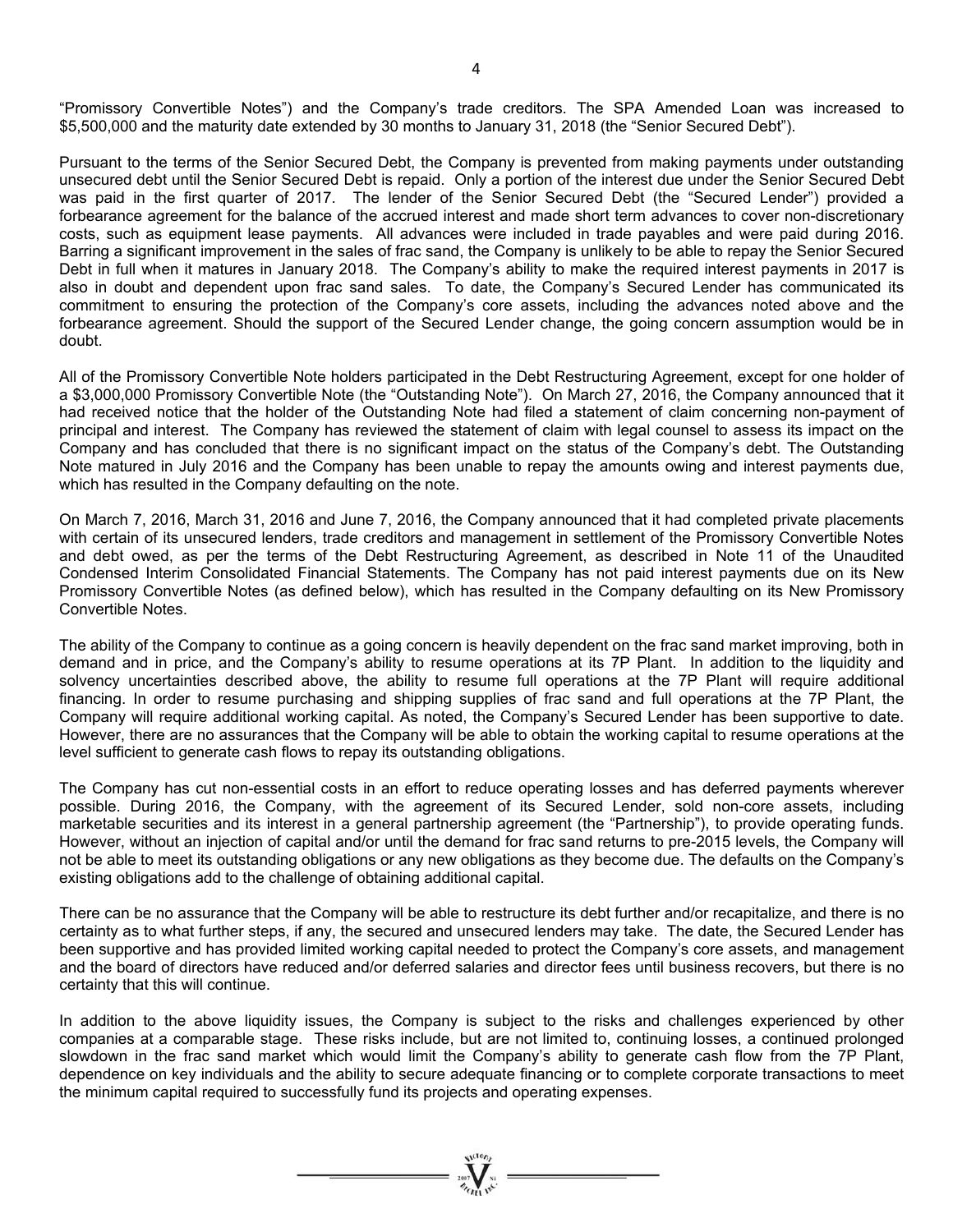None of the Company's mining projects have commenced commercial production and, accordingly, the Company is dependent upon debt or equity financings, the optioning and/or sale of resource or resource-related assets or interests, exploration results which have the potential for the discovery of economically-recoverable reserves and resources, and/or the ability to generate sufficient cash flow from its other operating activities for its funding. Development of the Company's current nickel mining projects to the production stage will require significant financing. Given the current economic climate, including the low nickel price, and the Company's existing liquidity challenges, the ability to raise sufficient funds will be difficult.

Should the Company not be able to overcome the risks described in this section, the carrying value of the Company's assets would be subject to material adjustment and, in addition, other adjustments may be necessary to the Unaudited Condensed Interim Consolidated Financial Statements should such adverse events impair the Company's ability to continue as a going concern as contemplated under GAAP. There is no certainty that the Company will be able to generate sufficient cash to fund its activities including debt servicing, project expenditures and corporate costs. These conditions indicate the existence of a material uncertainty that may cast significant doubt about the Company's ability to continue as a going concern. Failure to continue as a going concern would require that the Company's assets and liabilities be restated on a liquidation basis, which would differ significantly from the going concern basis.

## **OUTLOOK**

As a typical junior resource company with little access to financial and capital markets necessary to move mineral projects forward, the Company had to find an alternative to generate cash flow. Waiting for the resource markets, more specifically the nickel markets, to turn around was not considered to be an acceptable option.

### *Frac Sand*

In 2012, the Company announced its intention to enter the frac sand business with a plan that was certainly considered very aggressive and a vision at best. That vision became a reality in 2014 when the Company completed construction and commissioning of its Seven Persons frac sand plant in Alberta.

Choosing to enter the frac sand business was not without reason. The strong market fundamentals for frac sand suggested continuing growth of the industry and new public information and strong peer group valuations indicated the availability of near-term cash flow. With an entry fee of approximately \$6,000,000 to build a frac sand processing facility, the risk was considered acceptable based on expected cash flows. Soon after commissioning, toward the end of 2014 and apparently to everyone's surprise, the bottom fell out of the oil industry and the price of oil crashed from in excess of \$100 per barrel to below \$30 per barrel of oil. Except for a few short signs of recovery, the price of oil has remained around the \$40 to \$50 level. Whether this is an indication of bottoming out with a gradual recovery is uncertain. The price decrease is similar for natural gas.

As a result, drill rig utilization decreased substantially from the first quarter of 2015 to the first quarter of 2016. However, over the last several months, there have been signs of improvement in drill rig utilization. As a direct response to the declining utilization, E&P companies reduced, cancelled or deferred capital programs. All of this led to an unprecedented decline in the pricing of drilling and well completions and the resulting pressure on the price of frac sand. Since January 2016, North American rig count has increased by 24%. This combined with an increase in the quantity of sand used per well, indicated that the price of frac sand is also increasing.

The frac sand pricing index prepared by New York based investment bank Cowen and Company shows sequential growth in the US land rig count of 24% in the first quarter of 2017. The price of oil necessary to create a resurgence of demand and a return to drilling activity is yet to be understood. This period of declining activity and price decreases has necessitated that the industry step back and evaluate ways of reducing costs. Such cost reduction measures include lengthening of both lateral and horizontal drilling, increasing the number of stages per foot and using more sand per stage. All of these changes has increased sand intensity, using more sand per well, to increase the oil flow and thereby improve the economics. This trend bodes well for frac sand consumption even in a quiet drilling environment.

After two-plus years of low or declining commodity prices and low rig utilization, the frac sand market has begun to recover, initially in the US. The demand for US proppant is projected to rebound to 50 million tons in 2017, from approximately 30 million tons in 2016.

Higher frac sand demand drove US frac sand pricing up by 20%-25% in the fourth quarter of 2016. A further 5%-10% improvement is expected during 2017, due to forecast of higher oil prices, OPEC's agreement late in 2016 to reduce

 $=\sqrt[n]{\frac{1}{\sqrt[n]{\frac{1}{\sqrt[n]{\frac{1}{\sqrt[n]{\frac{1}{\sqrt{\frac{1}{\sqrt{\frac{1}{\sqrt{\frac{1}{\sqrt{\frac{1}{\sqrt{\frac{1}{\sqrt{\frac{1}{\sqrt{\frac{1}{\sqrt{\frac{1}{\sqrt{\frac{1}{\sqrt{\frac{1}{\sqrt{\frac{1}{\sqrt{\frac{1}{\sqrt{\frac{1}{\sqrt{\frac{1}{\sqrt{\frac{1}{\sqrt{\frac{1}{\sqrt{\frac{1}{\sqrt{\frac{1}{\sqrt{\frac{1}{\sqrt{\frac{1}{\sqrt{\frac{1}{\sqrt{\frac{1}{\sqrt{\frac{1}{\sqrt{\frac{1}{\sqrt{\frac{1}{1\sqrt{1\sqrt{1$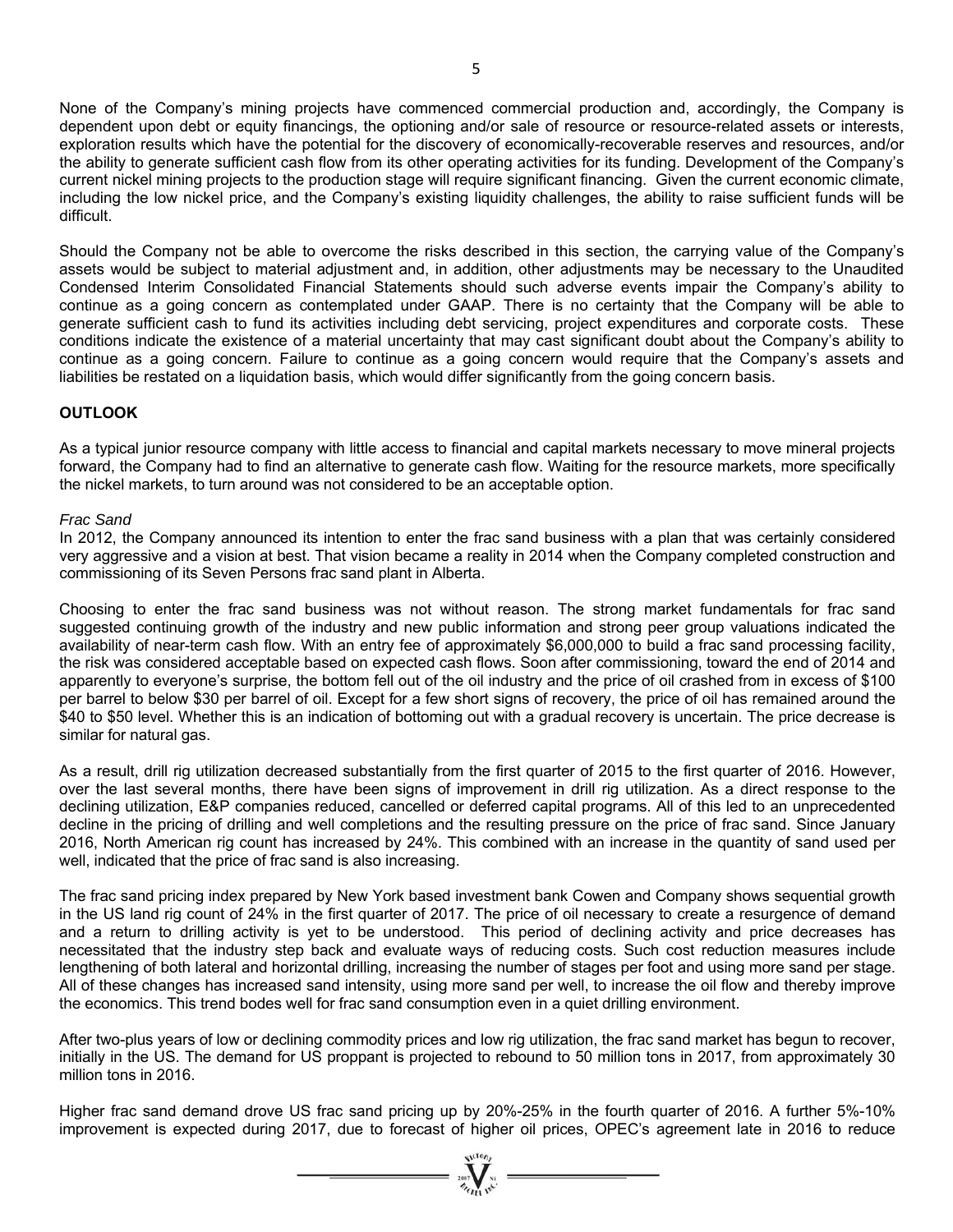output, increased high-intensity fracking that uses very large volumes of sand in a well completion, E&P companies completing wells that were drilled and capped during the oil industry downturn and the US presidential election result that favours the oil and gas industry.

The downturn in oil pricing led to declines in rig counts, frac sand demand and the availability of capital. As a result, company valuations have evaporated and loan amounts remain outstanding, leading to restructurings and bankruptcy filings throughout the frac sand sector. This has created opportunities to acquire frac sand production assets at a fraction of their capital cost.

Major suppliers of frac sand have said that the long-term fundamental trends for sand demand remain favourable and that the price discounts are not sustainable in the long term. Indications are that uncompleted wells could represent a significant pent up demand for frac sand. With all of the cut backs in capital spending and development of projects, a case can be made for a potential and very sudden and significant increase in demand for sand while the industry catches up to increase supply. The exact timing of this is difficult to predict but this has been seen in the past as industry overreacts on the downside and gets into a catch-up situation when business improves.

The sudden negative turn of events could not have come at a more crucial time in Victory Nickel's development and entry into the frac sand industry. Production was ramping up and could not keep up with demand but the sudden slowdown in demand required that the Company temporarily suspend production at its 7P Plant. As demand returns, the Company has inventory of sand at various stages of completion to enable it to immediately respond to customer needs. In March 2017, the Company announced that due to the current increasing market demand for frac sand, it has restarted the dry plant of its 7P Plant.

Having completed phase one of the Company's three-phase business plan, the Board of Directors approved moving forward to phase two in November 2014. With the overall decline in demand caused by the drop in the price of oil, phase two will be difficult to finance in the current market. However, phase two is a desirable next step which would not only make the Company more competitive but also provide significant flexibility to target certain markets which often require different grades of sand.

Phase two is to build a wash plant on a Wisconsin sand resource. Frac sand production is a two-stage process: the wet stage and the dry stage. The Company has historically contracted out the wet stage in Wisconsin prior to shipping the wet sand to its plant in Alberta. The wet stage removes the fines and clays, allowing transport of only the coarser fractions. The dry stage, where the sand is dried and separated into several products of different sizes, is completed at the Company's 7P Plant a 500,000 tpa dry processing facility. The Company having its own wash plant is of great advantage in maintaining the high quality of the sand.

Phase three of the business plan is to build a second dry processing facility in or around Winnipeg, Manitoba capable of producing 1,000,000 tpa. The Company is targeting a site which is serviced by multiple rail carriers. This gives the Company more flexibility in accessing only the highest quality sand from the Wisconsin/Minnesota region. The ultimate plan is to provide customers with a variety of qualities which would include domestic sand, possibly from the Company's Minago project in Manitoba, which has been permitted and is ready for development when the price of nickel recovers. The Minago project is a nickel project overlain by overburden, which includes sand meeting the tier two frac sand specs. The Winnipeg formation sand located at Minago is the highest-quality domestic sand and would be a welcome addition to the Company's mix of products. Not all of the Company's customers' applications require Wisconsin sand.

### *Nickel*

The Minago FS completed in 2009 indicated that the frac sand component of the Minago open pit contributed approximately \$2.90 per pound of nickel; a very significant co-product. The sand resource at Minago is not restricted to the footprint of the open pit but extends beyond the pit limit such that it is not unreasonable to expect that there is sufficient sand to last in excess of 100 years at the million ton per year rate of extraction; this would be a new industry for Manitoba.

The Minago FS was based on an open pit mining project with a nickel reserve of approximately 30 million tonnes to be mined over about eight years. Beneath the proposed pit exists another potential 30 million tonnes for potential future mining. Immediately to the north of the pit, the Company has identified an additional potential 30 million tonnes. The Minago project was permitted in 2011 and is shovel-ready. With the frac sand co-product credit, the C1 cost to produce a pound of nickel is projected to be \$2.20 per pound. The price of nickel has dropped significantly since the preparation of the Minago FS and recently recovered to the \$5.32 per pound level in 2016. The price has since drifted back to the \$4.21 per pound level. A third party long-term forecasted price is \$7.40 per pound of nickel. Using this price at an exchange rate

=  $\sum_{y \in \mathcal{Y}_{\text{GUT}}}^{y \in \text{GUT}}$  =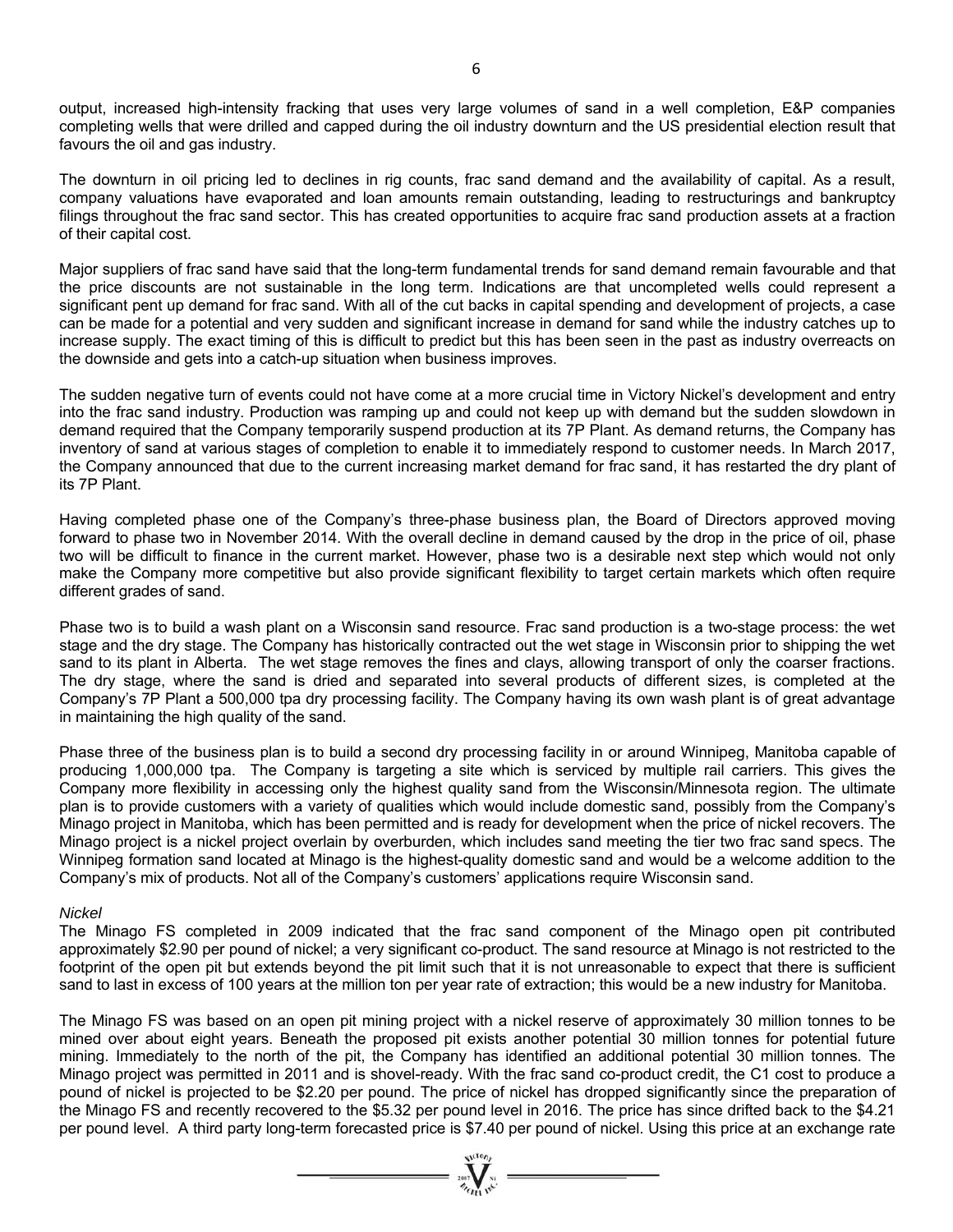of US\$0.731:CAD\$1.00 and other metal prices at forecasted prices, the Minago project IRR of return based on the Minago FS is 19.03%. Based on metal prices and the exchange rate as of the date of this MD&A, the IRR is 7.20%, compared to the 22.9% reflected in the Minago FS.

### *Debt Restructuring*

We cannot change the market. All we can do is work with it and within it. The restructuring was designed to strengthen the balance sheet and defer cash requirements until operations can resume generating cash flow to repay the debt. Management would like to thank the Company's creditors for their participation in their participation in the restructuring plan.

Management is now developing plans to implement strategies based on what we have learned since getting into the frac sand business and having dealt with the downturn in the oil and gas industry. In addition, we remain confident that sulphide nickel demand will improve such that not only the Minago nickel project can be developed but that the Company's other nickel projects, Mel and Lac Rocher, can be advanced as potential producers.

The Company plans to participate in the turnaround in not only the oil and gas industry but also the nickel industry and we thank our shareholders, lenders and suppliers for their continued patience and support.

### **RESULTS OF OPERATIONS**

|                                               | <b>Exploration and</b> |             |                  |           | March 31, |  |
|-----------------------------------------------|------------------------|-------------|------------------|-----------|-----------|--|
| Period ended March 31, 2017                   | Corporate              | Development | <b>Frac Sand</b> | Total     | 2016      |  |
| <b>Revenues</b>                               | \$                     | \$          | 249<br>\$        | 249<br>\$ | \$<br>65  |  |
| Cost of goods sold                            |                        |             | (241)            | (241)     | (85)      |  |
| Gross margin                                  |                        |             | 8                | 8         | (20)      |  |
| <b>Operating expenses</b>                     |                        |             |                  |           |           |  |
| General and administrative                    | (95)                   |             | (44)             | (139)     | (329)     |  |
| Share-based payments:                         |                        |             |                  |           |           |  |
| Options                                       | (304)                  |             |                  | (304)     |           |  |
| Amortization of property, plant and equipment | (1)                    |             | (132)            | (133)     | (189)     |  |
| <b>Operating loss</b>                         | (400)                  |             | (168)            | (568)     | (538)     |  |
| Finance income                                | 28                     |             |                  | 28        | 1,877     |  |
| Finance costs                                 | (801)                  |             |                  | (801)     | (278)     |  |
| Net finance (costs) income                    | (773)                  |             |                  | (773)     | 1,599     |  |
| (Loss) Income before income taxes             | (1, 173)               |             | (168)            | (1, 341)  | 1,061     |  |
| Income tax recovery                           | 433                    |             |                  | 433       |           |  |
| Net (loss) income for the period              | \$<br>$(740)$ \$       | ٠           | $(168)$ \$<br>\$ | (908)     | 1,061     |  |

### **Overall**

For the three months ended March 31, 2017, the Company had a net loss of \$908,000 or a loss of \$0.01 per share (March 31, 2016 – net income of \$1,061,000 or income of \$0.02 per share). The following narrative discussed the relevant operations of the Frac Sand and Exploration and Development segments first, and then addresses the corporate segment.

### **Frac Sand Segment**

Due to the decline in the price of oil beginning in 2014, demand for frac sand in the Company's target markets was under pressure throughout 2016 and into 2017. The Company accumulated inventory of in excess of 37,000 tons as at March 31, 2017 at various stages of the process and made sales of 2,965 tons of various grades of frac sand during the three months ended March 31, 2017 (March 31, 2016 – 834 tons) by drawing down inventories, generating a gross margin of \$8,000 (March 31, 2016 – negative gross margin of \$20,000). During the first quarter of 2017, the Company sold most of its finished goods inventory requiring the start-up of the 7P Plant to replenish finished goods, in anticipation of a continued improvement in sales.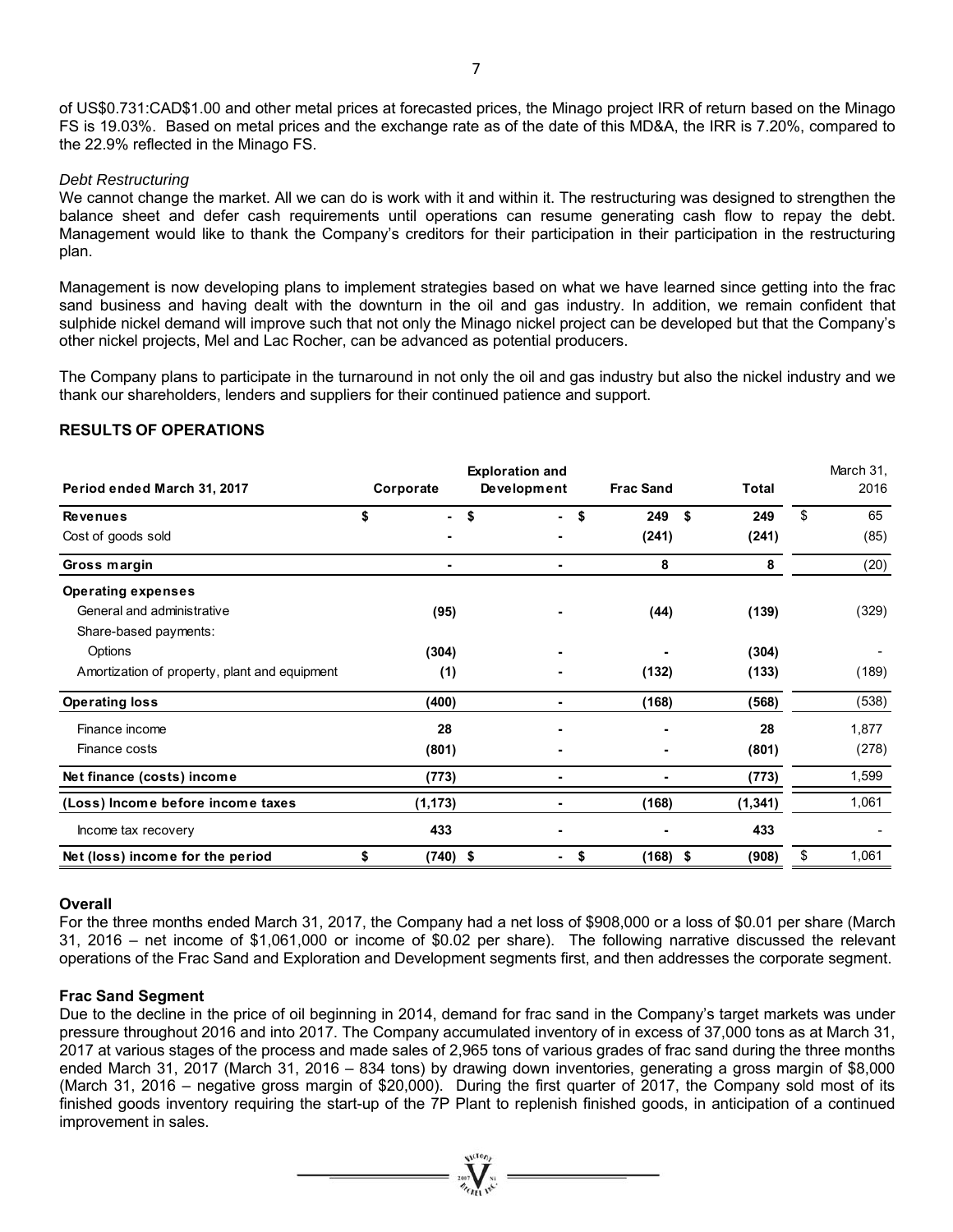### *Revenues*

The Company recognized revenue on frac sand sales during the three months ended March 31, 2017 aggregating \$249,000, or \$84 per ton, on sales of 2,965 tons (March 31, 2016 - \$65,000, or \$78 per ton, on sales of 834 tons). Revenue includes periodic freight for sales delivered to customers. While sales and pricing are showing signs of improvement, the market has not improved sufficiently in the Company's target areas where it can generate positive cash flow.

### *Cost of goods sold*

The cost of goods sold includes the cost of concentrated sand purchased in Wisconsin, the cost of delivery to the 7P Plant including handling and trans-loading costs and the operating cost to dry and screen the concentrated sand into four main dry products. These costs are capitalized as a component of inventory on a normalized basis and are charged to cost of goods sold when title to the product passes to the customer. Cost of goods sold also includes any write-down of inventory values to the lower of cost or net realizable value.

The cost of goods sold was \$241,000 during the three months ended March 31, 2017 (March 31, 2016 - \$85,000). The 7P Plant continues to operate on an as needed basis, resulting in higher operating costs per ton of product produced than what is expected on a continuous operating basis. The Company has reduced manpower to a skeleton crew sufficient to start production as demand returns on a consistent basis.

Costs per ton are per dry ton, unless otherwise stated.

Concentrated wet sand is purchased through long-term supply agreements with third parties at specified prices per ton. For the three months ended March 31, 2017, the cost of washed concentrated sand delivered to rail and included as a component of inventory was \$31.86 per ton (March 31, 2016 - \$31.86 per ton). Transportation costs including freight charges and fuel surcharges when transporting sand from Wisconsin to the 7P Plant, transload costs at the source and at the 7P Plant, as well as railcar lease payments were \$64.73 per ton for the three months ended March 31, 2017 (March 31, 2016 - \$56.61 per ton). Other elements of cost of goods sold were \$27.09 per ton during the three months ended March 31, 2017 and were primarily operating expenditures at the plant and mobile equipment lease payments (March 31, 2017 – \$33.54 per ton). This adds to a finished goods inventory cost of \$123.68 per ton at March 31, 2017 (March 31, 2016 - \$127.36 per ton). Finished goods inventory was written-down to a net realizable value of \$75.48 per ton to reflect market conditions at December 31, 2016. Finished goods inventory does not include freight for sales sold delivered to the customer.

The Company suspended deliveries of concentrated sand in the first quarter of 2015 and will resume deliveries once demand is sufficient to utilize existing inventories at the 7P Plant.

### *Gross margin*

The 7P Plant generated a gross margin of \$8,000 for the three months ended March 31, 2017 (March 31, 2016 – negative gross margin of \$20,000). The gross margin was affected by a combination of price reductions and cost increases due to the low production level during the respective years.

### *General and administrative and other costs*

General and administrative ("G&A") costs for the frac segment amounted to \$44,000 for the three months ended March 31, 2017 (March 31, 2016 - \$53,000). These costs include Victory Silica administration, marketing and logistics management. The Company reduced manpower to a skeleton crew and overhead sufficient to operate the 7P Plant as demand requires.

Amortization of property, plant and equipment of \$132,000 was recorded for the three months ended March 31, 2017 (March 31, 2016 - \$187,000), for items in use at the 7P Plant including owned and leased equipment.

### *Net loss*

All of the above items combined to produce a net loss for the frac sand segment of \$168,000 for the three months ended March 31, 2017 (March 31, 2016 – \$260,000).

### **Exploration and Development Segment**

During the three months ended March 31, 2017 and 2016, there were no pre-exploration expenditures.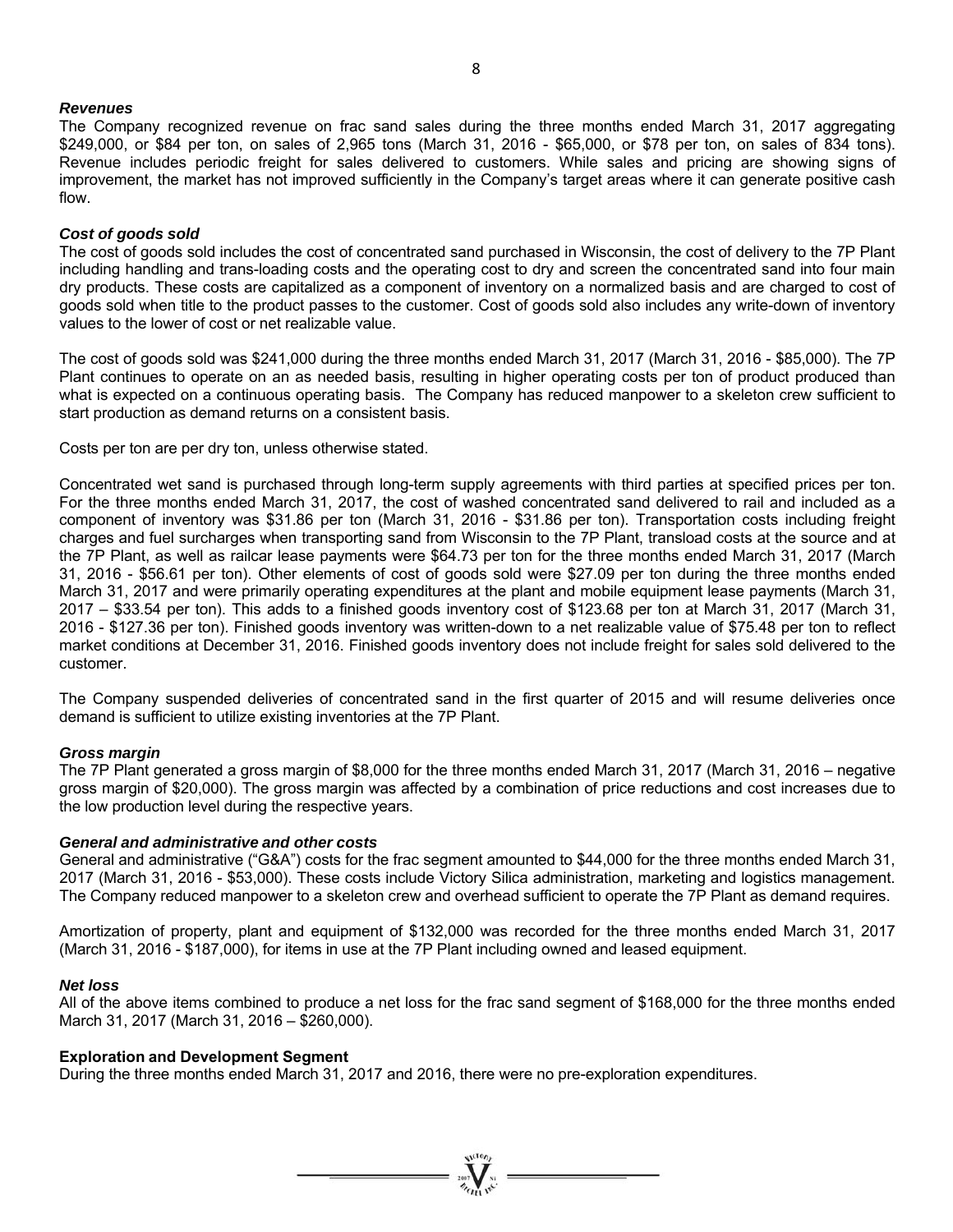### **Corporate Segment**

The corporate component of net loss for the three months ended March 31, 2017 was \$740,000 (March 31, 2016 – net income of \$1,345,000), including operating expenses of \$400,000 (March 31, 2016 - \$254,000), net finance costs of \$773,000 (March 31, 2017 – net finance income of \$1,599,000) and an income tax recovery of \$433,000 (March 31, 2016  $-$  \$nil).

G&A expenses were \$95,000 during the three months ended March 31, 2017, as the Company has reduced its overhead due to the slowdown in the market for frac sands, as compared with \$253,000 in the prior year comparable period. These costs include statutory costs incurred as a public company, general investor relations expenses, consulting, travel, health benefits and director costs.

### *Net finance income (costs)*

For the three months ended March 31, 2017, net finance costs was \$773,000 (March 31, 2016 – net finance income of \$1,599,000). The Company considers financing activities, other than those related to equipment leased in the frac sand segment, to be part of the Corporate segment.

The finance income during the three months ended March 31, 2017 of \$28,000 (March 31, 2016 - \$1,877,000) was related to foreign exchange gains. During the comparable period in the prior year, finance income was mainly due to the gain on the Debt Restructuring Agreement of \$1,766,000.

Finance costs during the three months ended March 31, 2017 of \$801,000 (March 31, 2016 - \$278,000) was related to interest accrued of \$407,000 (March 31, 2016 - \$278,000) and the change in the value of embedded derivatives of \$318,000 (March 31, 2016 – \$59,000 recorded in finance income). The increase in interest expense during the three months ended March 31, 2017 was mainly related to the compounding of interest outstanding on various debts.

During 2016, the Company issued several tranches of New Promissory Convertible Notes (as defined below). There are several elements of finance costs associated with these notes: accrued and cash-settled interest expense, non-cash amortization of loan fees, non-cash amortization of the embedded derivatives related to the value of the convertibility feature at inception and the non-cash amortization of the present value discount on the New Promissory Convertible Notes. All amortizable elements are calculated using the effective interest rate method. At March 31, 2017, the amortization of the embedded derivatives on the New Promissory Convertible Notes amounted to \$63,000 (March 31, 2016 - \$nil).

The embedded derivatives are calculated using the Black-Scholes option-pricing methodology and are a function of share price, the conversion price, risk-free interest rate, length of time to expiry and share price volatility as well as the US dollar exchange rate for loans denominated in US dollars, but convertible using a Canadian dollar price. All other things being equal, one would expect the value of the option to decline as time approaches the expiry date. However, because of the volatility of exchange rates and the Company's share price, this may not always be the case. The Secured Senior Debt does not contain an embedded derivative feature; however, the warrants which were issued therewith may be exercised on a cashless basis. The value of the warrants is considered to be debt rather than equity and changes in the fair value of the warrants is also recorded through net finance income.

### *Income tax expense (recovery)*

The Company does not allocate income taxes between segments. In the three months ended March 31, 2017, the Company recorded a tax recovery as a result of applying carry-forward non-capital losses against the significant taxable income generated on the sale of the Partnership during 2016. Certain components of finance income and finance costs are not taxable and their volatility has an apparent effect on the effective income tax rate.

### *Other comprehensive income*

Other comprehensive income ("OCI") for the three months ended March 31, 2017 relates to an increase of \$72,000 in the market value of the Company's financial assets at fair value through OCI (March 31, 2016 – \$139,000), along with an income tax loss recorded through OCI of \$nil (March 31, 2016 – \$21,000). There were no sales of marketable securities during the period. Foreign exchange loss in OCI of \$3,000 was incurred in the three months ended March 31, 2017, compared with \$33,000 in the comparative period of the prior year, due to the translation of the Company's subsidiaries' functional currency of CAD\$ to the Company's functional currency of US\$.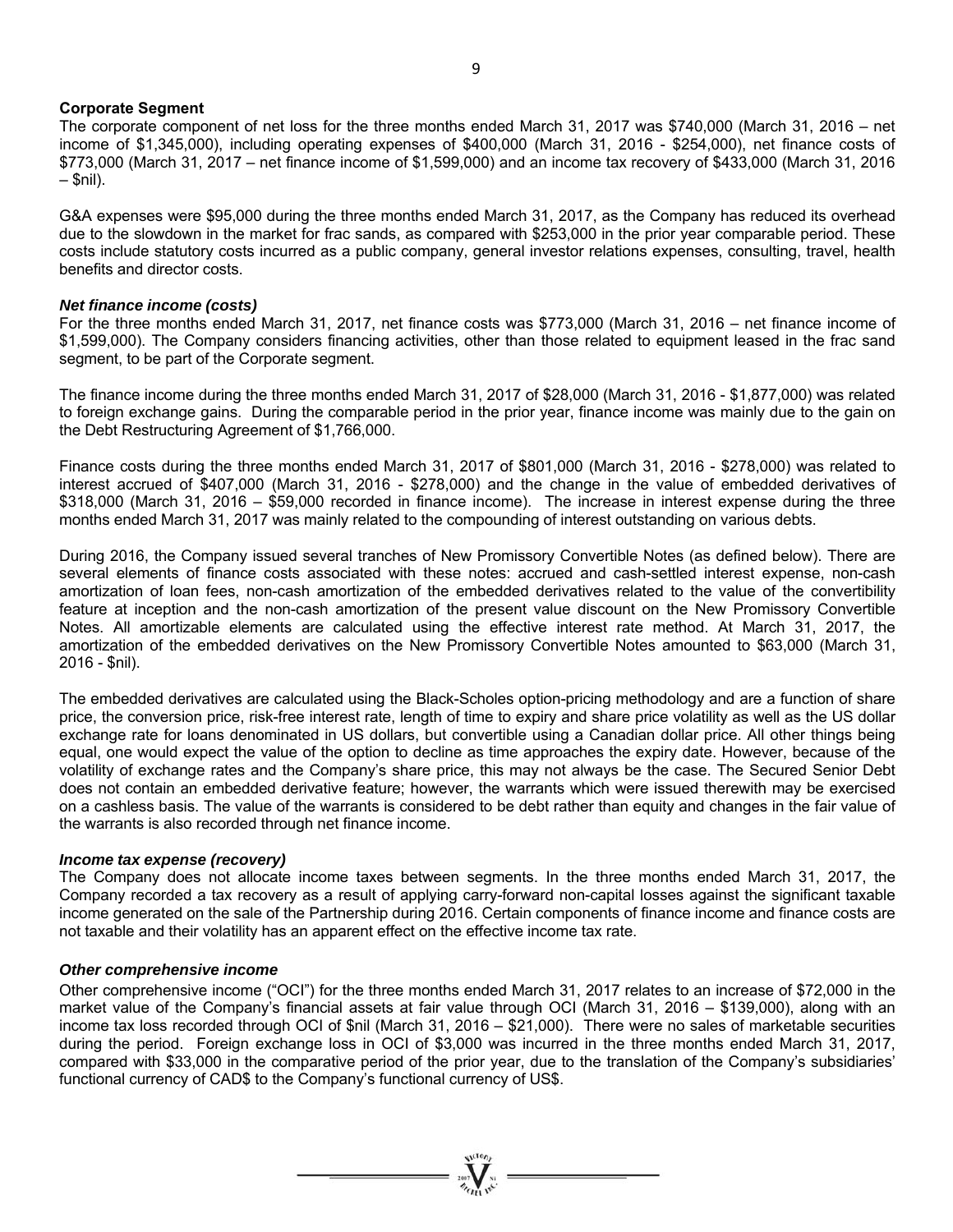### *Deferred tax liability*

Deferred income tax assets and liabilities are recognized for temporary differences between the carrying value of the balance sheet items and their corresponding tax values, as well as for the benefit of losses available to be carried forward to future years for tax purposes that are considered probable to be realized. The deferred tax amount reflects a rate of 27% (March 31, 2016 – 27%).

During the second quarter of 2016, the Partnership generated income for tax purposes significantly in excess of its accounting income and a significant capital tax loss on the sale of the Partnership. As a result, the Company utilized the majority of its non-capital tax losses carried forward from prior years and recorded a deferred tax liability. The deferred tax liability is partly offset against deferred tax assets from non-capital tax losses carried forward, resulting in a net deferred tax liability of \$3,376,000 as at March 31, 2017.

## **SUMMARY OF QUARTERLY RESULTS**

Selected financial information for each of the last eight quarters ended March 31, 2017 were as follows:

|                                               | Q1 2017 |         | Q4 2016        |    | Q3 2016 |    | Q2 2016  |  |
|-----------------------------------------------|---------|---------|----------------|----|---------|----|----------|--|
| Revenue                                       |         | 249     | 31             |    | -       |    |          |  |
| Gross margin                                  |         | 8       | (640)          | \$ |         |    | 116      |  |
| Net finance (costs) income                    |         | (773)   | \$<br>(1,067)  | \$ | (560)   | \$ | 1,920    |  |
| Net loss                                      |         | (908)   | \$<br>(7,647)  | \$ | (924)   | \$ | (1, 117) |  |
| Total comprehensive loss                      |         | (839)   | \$<br>(7, 598) | \$ | (853)   | \$ | (1,047)  |  |
| Loss per share - basic and diluted            |         | (0.01)  | \$<br>(0.10)   | \$ | (0.01)  | \$ | (0.01)   |  |
|                                               |         | Q1 2016 | Q4 2015        |    | Q3 2015 |    | Q2 2015  |  |
| Revenue                                       |         | 65      | 518            | S  | 325     |    | 631      |  |
| Gross margin                                  |         | (20)    | \$<br>(189)    | \$ | (563)   |    | 76       |  |
| Net finance income (costs)                    |         | 1,599   | \$<br>(760)    | \$ | (570)   | \$ | (794)    |  |
| Net income (loss)                             |         | 1.061   | \$<br>(2,336)  | \$ | (1,599) | \$ | (906)    |  |
| Total comprehensive income (loss)             |         | 1.146   | (2, 296)       | \$ | (1,679) | \$ | (945)    |  |
| Earnings (loss) per share - basic and diluted |         | 0.02    | (0.04)         | \$ | (0.03)  |    | (0.02)   |  |

Revenues from the sales of frac sand declined during 2015, 2016 and into 2017, as mentioned earlier. The gross margin includes cost of goods sold, which contain operating costs for a full period despite production being at less-than-full capacity. In addition, the decrease in the market value of frac sand required a writedown of inventory values to the lower of cost or net realizable value. Net finance income and costs have fluctuated period over period, due to the change in the fair value of the embedded derivatives and warrants related to the Debt Restructuring Agreement, change in the fair value of the Participating Interest (defined below), gains on the Debt Restructuring Agreement during 2016 and amortization of embedded derivatives and loan fees on the New Promissory Convertible Notes (as defined below).

## **LIQUIDITY AND CAPITAL RESOURCES**

As at March 31, 2017, the Company had a working capital deficiency of \$12,269,000, compared with a working capital deficiency of \$5,558,000 as at December 31, 2016. The increase in the working capital deficiency resulted from the debts of \$12,501,000 in the Company's working capital at March 31, 2017, as the Company was in default on its New Promissory Convertible Notes (as defined below).

### **Participating Interest**

Pursuant to a participating interest loan (the "Participating Interest") with Nuinsco Resources Limited (or the "Lender"), the Lender has the right to convert the outstanding balance into a limited participating interest (the "Conversion"), whereby the Lender is entitled to receive a share of cash flows earned from the sale of frac sand from the 7P Plant. On April 22, 2014, the Lender exercised the Conversion. The Conversion constituted payment of the loan in full. This obligation will be settled through a 52.16% participation in net operating cash flows from the frac sand business after recoupment of capital costs for phase one and pre-operating expenses. The participation is capped at CAD\$7,667,124 provided the Company proceeds with phase two, otherwise the cap is approximately CAD\$10,222,831. Distributions under the Participating Interest terms are calculated based on operating cash flow after recovery of capital and pre-operating costs and take into account working capital. The continuing uncertainty surrounding the oil and gas industry and the related use of frac sand has made the determination of the timing of the first payment under the Participating Interest highly unlikely to occur in the next couple of years. As a result, at March 31, 2017, the carrying value of the Participating Interest was \$933,000

 $\sum_{m=1}^{\infty} \sum_{k=1}^{\infty} \sum_{k=1}^{n} k_k$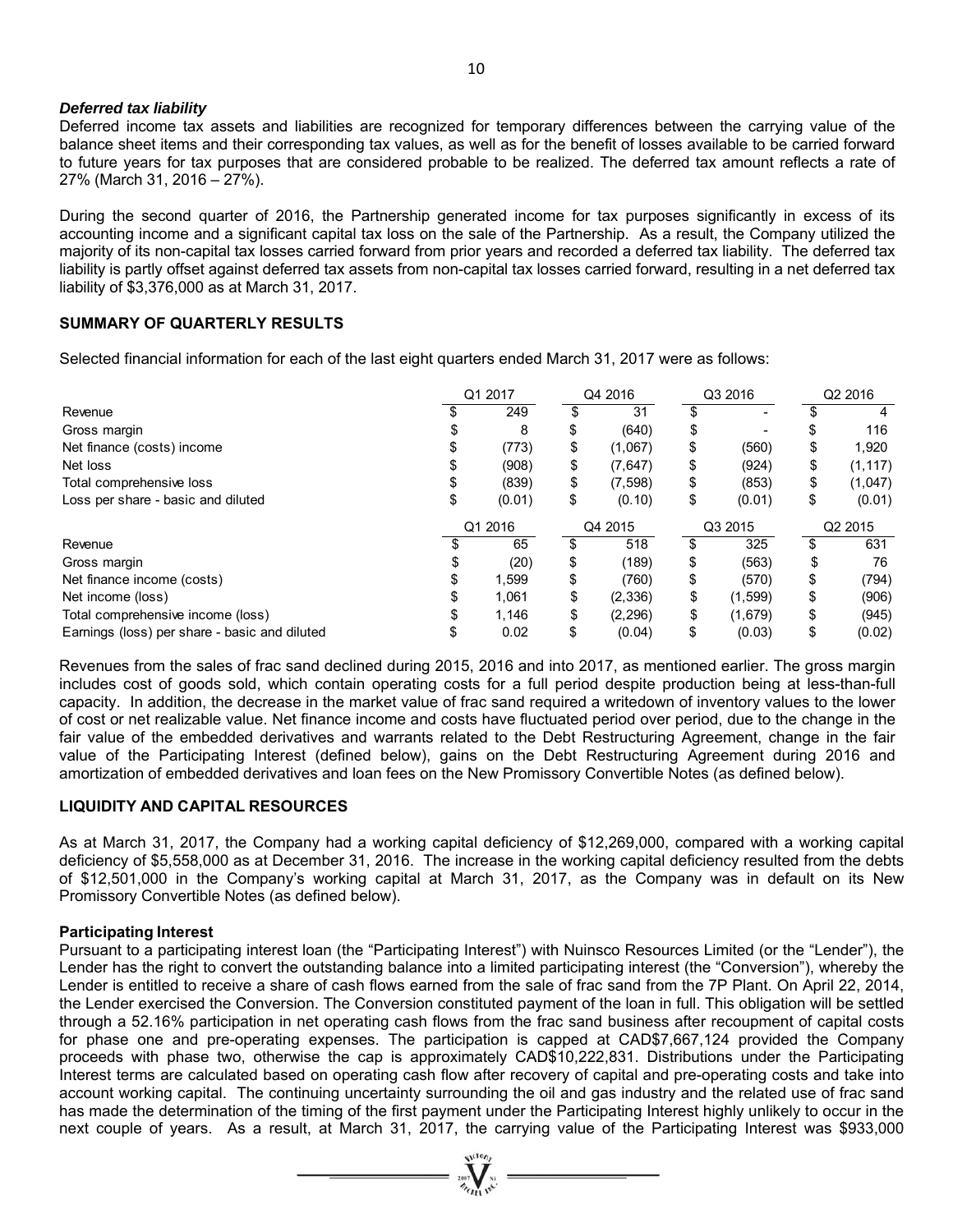(December 31, 2016 - \$933,000). Any change in value is recorded through Finance Income in the statement of operations. The Company will continue to reassess the carrying value of the Participating Interest as circumstances warrant.

### **Senior Secured Debt**

In May 2014, the Company announced that it had executed the SPA Loan ("SPA Loan"), to issue and sell to the purchaser senior secured 14.8% notes in the aggregate principal amount of \$4,000,000. In June 2015, the Company announced it had entered into an amending agreement (the "SPA Amended Loan") with respect to the SPA Loan. On March 3, 2016 the Company announced that it had completed the restructuring of the SPA Amended Loan per the terms of the Debt Restructuring Agreement. The SPA Amended Loan was increased to \$5,500,000 and the maturity date extended by 30 months to January 31, 2018.

The interest rate on the Senior Secured Debt remained unchanged at 14.8% with interest payable in arrears. The Senior Secured Debt will be due in full on the date of maturity, subject to a cash sweep of 75% of free cash flow ("Free Cash Flow") payable within 45 days following the end of each fiscal quarter and 90 days from each fiscal year end. Free Cash Flow will be calculated based on the Company's quarterly unaudited and annually audited consolidated statement of cash flows, as net cash from operating and investing activities, plus interest and lease payments from financing activities. Allowable investing activities must be approved in advance by the Secured Lender.

### *Warrants issued to the Secured Lender*

Under the terms of the SPA Loan, the Company issued 2,000,000 common share purchase warrants. The number of warrants is subject to an increase from 500,000 to 1,000,000 warrants for each \$1,000,000 note issued under the SPA Loan, if any of the notes are prepaid and the closing price of the Company's share price is CAD\$2.00 or lower on the trading day preceding the date of such prepayment (the "Original Warrants"). Given that there are costs associated with the prepayment right, the Company has valued the prepayment right at \$nil. Each original warrant entitled the holder to purchase one common share of the Company at an exercise price of CAD\$1.00 for a period of 36 months from the initial closing date.

Pursuant to the terms under SPA Amended Loan, the Original Warrants were amended to reduce the exercise price to CAD\$0.50 and to extend the expiry date to June 3, 2017. Additionally, as partial consideration for entering into the SPA Amended Loan, the Company issued an additional 575,000 common share purchase warrants on the same terms, including the amended pre-payment terms, as the Original Warrants (together with the Original Warrants, the "Warrants").

Under the terms of the Senior Secured Debt, the Warrants were amended to reduce the exercise price to CAD\$0.25 and to extend the expiry date to January 31, 2018. Additionally, as partial consideration for entering into the Senior Secured Debt, the Company issued an additional 175,000 common share purchase warrants on the same terms, including the amended pre-payment terms, as the Warrants (together with the Warrants, the "New Warrants").

The New Warrants are subject to a cashless exercise provision and are considered a component of debt rather than equity; the fair value at inception of the Senior Secured Debt was calculated at \$26,000 and was revalued at December 31, 2016 to \$6,000, with the change in fair value of \$20,000 being recorded in finance income.

### **Promissory Convertible Notes**

In November 2013 and during 2014, the Company entered into several unsecured Promissory Convertible Notes and incurred interest payable quarterly at 14.8% and were convertible at the option of the holder into the Company's common shares at CAD\$1.00. All Promissory Convertible Notes had a two-year term.

On March 6, 2016, March 31, 2016 and June 7, 2016, the Company announced that it had completed restructuring a portion of its debt through private placements of common shares and unsecured promissory convertible notes (the "New Promissory Convertible Notes") in settlement of current indebtedness to certain of its unsecured lenders and trade creditors (collectively the "Unsecured Debt Restructuring"). Completion of the Unsecured Debt Restructuring represented 50% of the value owed to the Promissory Convertible Note Holders and Trade Creditors. The Unsecured Debt Restructuring included issuing 27,698,443 common shares of the Company and issuing New Promissory Convertible Notes of USD\$1,481,000 and CAD\$933,000.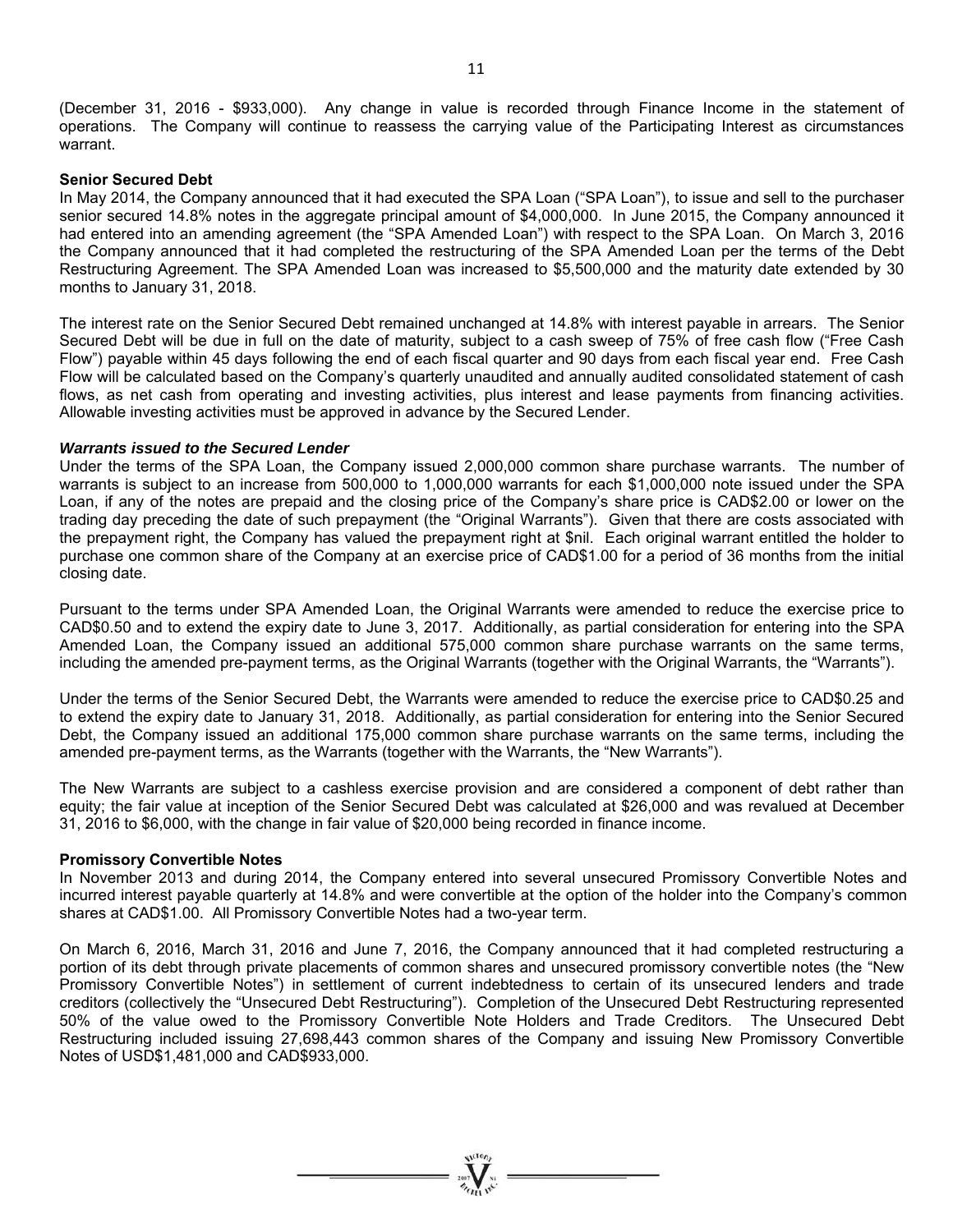### *Promissory Convertible Note Holders*

Debt of \$2,750,000 and CAD\$265,000 held by the Promissory Convertible Note holders was repaid under the following terms:

- 1) 50% of the value of the Promissory Convertible Notes issued between November 2013 and July 2014, with an interest rate of 14.8% per annum, was converted to 8,876,350 of common shares of the Company.
- 2) The remaining 50% of the value of the Promissory Convertible Notes were replaced with the New Promissory Convertible Notes, having the following terms:
	- A maturity date of July 31, 2018;
	- An interest rate of 7% per annum, payable annually or at any time in cash or in common shares valued at market, at the option of the Company;
	- Convertible at CAD\$0.25 per share; and
	- Holders of the New Promissory Convertible Notes will also receive one common share purchase warrant for every four common shares acquired upon conversion of the New Promissory Convertible Notes, with an exercise price of CAD\$0.50 per share, exercisable for a five year period from the date of conversion.

All of the Promissory Convertible Note holders participated in the Debt Restructuring Agreement, except for one holder of the \$3,000,000 Outstanding Note. On March 27, 2016, the Company announced that it had received notice that the holder of the Outstanding Note had filed a statement of claim concerning non-payment of principal and interest. The Company has reviewed the statement of claim with legal counsel to assess its impact on the Company and has concluded that there is no significant impact on the status of the Company's debt. Pursuant to the terms of the Senior Secured Debt, the Company is prevented from making payments under outstanding unsecured debt until the Senior Secured Debt is repaid. As a result, the Company has not paid interest accrued on the Outstanding Note. The Outstanding Note matured in July 2016 and the Company has been unable to repay the amounts owing and interest payments due. This has resulted in the Company defaulting on the Outstanding Note.

## *Trade Creditors*

Restructuring of debt owed to certain trade creditors, directors and management of \$211,000 and CAD\$1,600,000 was repaid under the following terms:

- 1) 50% of debt owed to trade creditors, directors and management, was converted to 18,822,093 of common shares of the Company.
- 2) The remaining 50% of the debt owed to trade creditors was paid with the New Promissory Convertible Notes, having the same terms as outlined above in the section 'Promissory Convertible Note Holders'.
- 3) The remaining 50% of debt owed to directors and management will be deferred for payment no sooner than January 31, 2018.

The Company has not made interest payments due on its New Promissory Convertible Notes, which has resulted in the Company defaulting on these New Promissory Convertible Notes.

### **Cash flows in the year**

Cash and cash equivalents as at March 31, 2017 were held with major Canadian banks. The Company has a policy of investing its available cash in Canadian government instruments and certificates of deposit or other direct obligations of major Canadian banks, unless otherwise specifically approved by the Board.

For the three months ended March 31, 2017, the Company used cash in operating activities of \$51,000, compared with cash generated of \$6,000 during the comparable period in the prior year. There continues to be limited revenues due to the slowdown in operating activity during the period as mentioned earlier.

During the three months ended March 31, 2017, net cash used by investing activities was \$10,000, compared to \$nil during the comparable period in the prior year. Amounts used in investing activities include minimal costs incurred to advance the Company's exploration, evaluation and development projects.

The Company used \$55,000 in financing activities during the three months ended March 31, 2017, compared with \$1,000 during the comparable period in the prior year. Financing activities were mainly related to payments of interest and lease obligations. During the three months ended March 31, 2016, \$36,000 of restricted cash held in a term deposit matured.

 $=\prod_{\alpha\in\mathcal{N}_{\text{eff}}}^{\text{val}}\sum_{\alpha\in\mathcal{N}_{\text{eff}}}$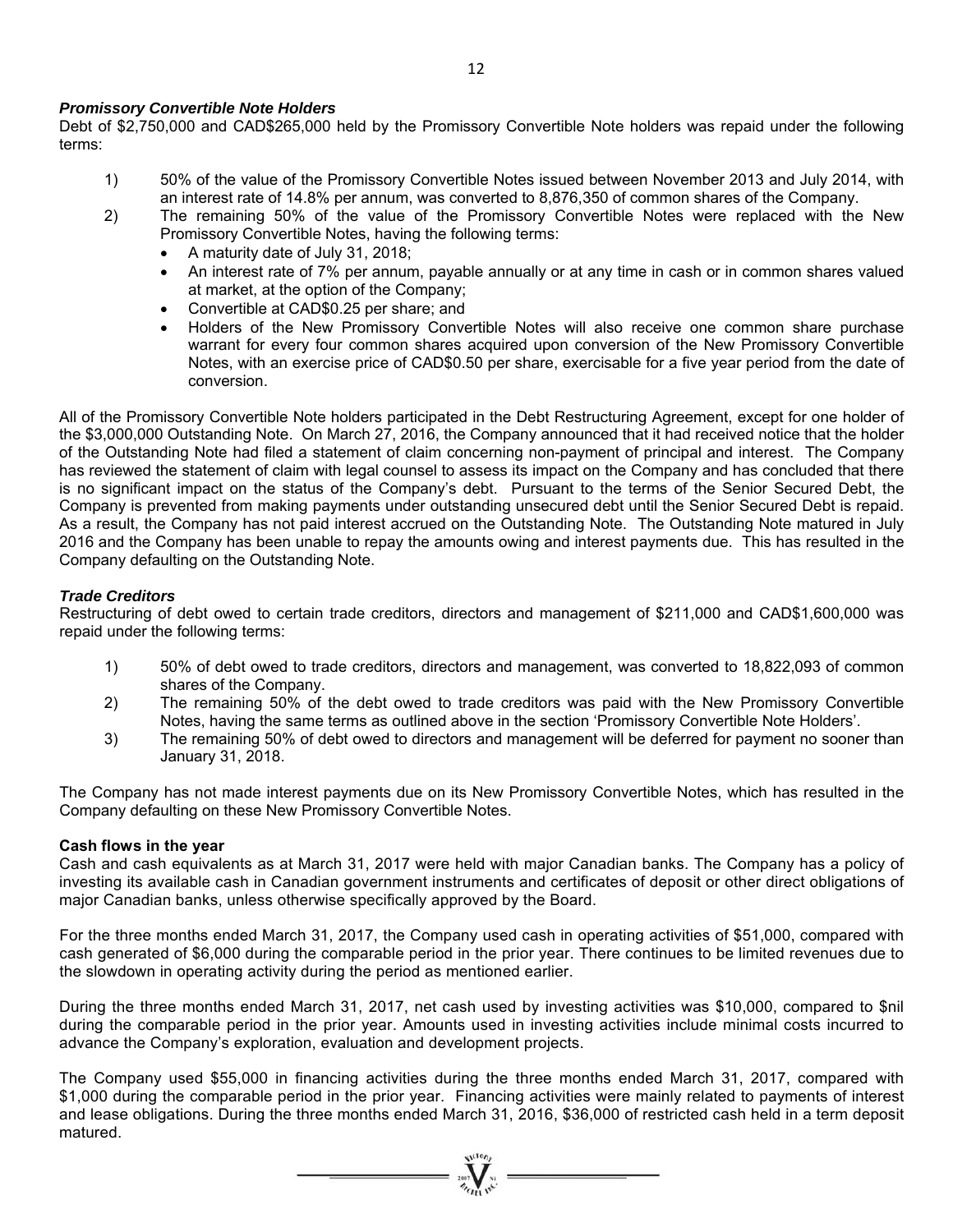The Company's activities during the three months ended March 31, 2017 used cash and cash equivalents of \$116,000, increased by a foreign exchange effect of \$3,000.

#### **Other potential sources of cash flow**

The aggregate market value of the Company's marketable securities held in public company shares is approximately \$270,000 as at the date of this MD&A.

As at May 23, 2017, the Company had options and warrants outstanding that could bring in additional funds. All of those instruments are not "in-the-money", with the exception of 8,200,000 exercisable options with an aggregate value of CAD\$410,000. However, the receipt of such funds cannot be relied upon.

The Company's title to its projects is in good-standing and will continue to maintain the projects in good-standing.

The Company has approximately 37,000 tons of sand in inventory at March 31, 2017. The Company has eliminated all discretionary costs that should not have a negative impact on its ability to resume production. Staffing, salaries and director fees have been reduced or accrued and deferred where possible.

### **BUSINESS UPDATE**

#### **Reporting Segment**

The Company is engaged in the exploration, evaluation and development of properties for the mining and production of nickel and associated products. The Company also produces frac sand for the oil and gas industry in Canada and the northern US. The Company has three reporting segments: Corporate, Exploration and Development, and Frac Sand. The Corporate segment supports all of the Company's activities.

Senior management makes decisions with respect to Exploration and Development by considering exploration and development potential and results on a project basis. The exploration and development projects are all located in Canada.

The Frac Sand segment is managed and operated by Victory Silica's executives and employees although the business and operating assets are part of Victory Nickel. The segment is located in Canada although sand as raw material is imported from the United States.

The following table provides additional information on the Company's total segment assets:

|                                    | March 31,<br>2017 | December 31,<br>2016 |
|------------------------------------|-------------------|----------------------|
| Canada                             |                   |                      |
| Corporate                          | \$<br>$1,877$ \$  | 1,863                |
| <b>Exploration and Development</b> | 43,702            | 43,692               |
| Frac Sand                          | 5,658             | 5,803                |
| Intersegment elimination           | (1, 443)          | (1, 443)             |
| <b>Total Assets</b>                | - \$<br>49,794    | 49,915               |

### **EXPLORATION AND DEVELOPMENT ACTIVITIES**

Paul Jones is a "qualified person" as defined under NI-43-101 and has approved the preparation of the information *relating to the material mineral projects of the Company described herein.* 

### **MINE PROPERTY AND DEVELOPMENT ACTIVITIES**

### **Minago Project**

During the three months ended March 31, 2017, \$4,000 was incurred on the Minago project (March 31, 2016 - \$nil).

 $=\sum_{\alpha}$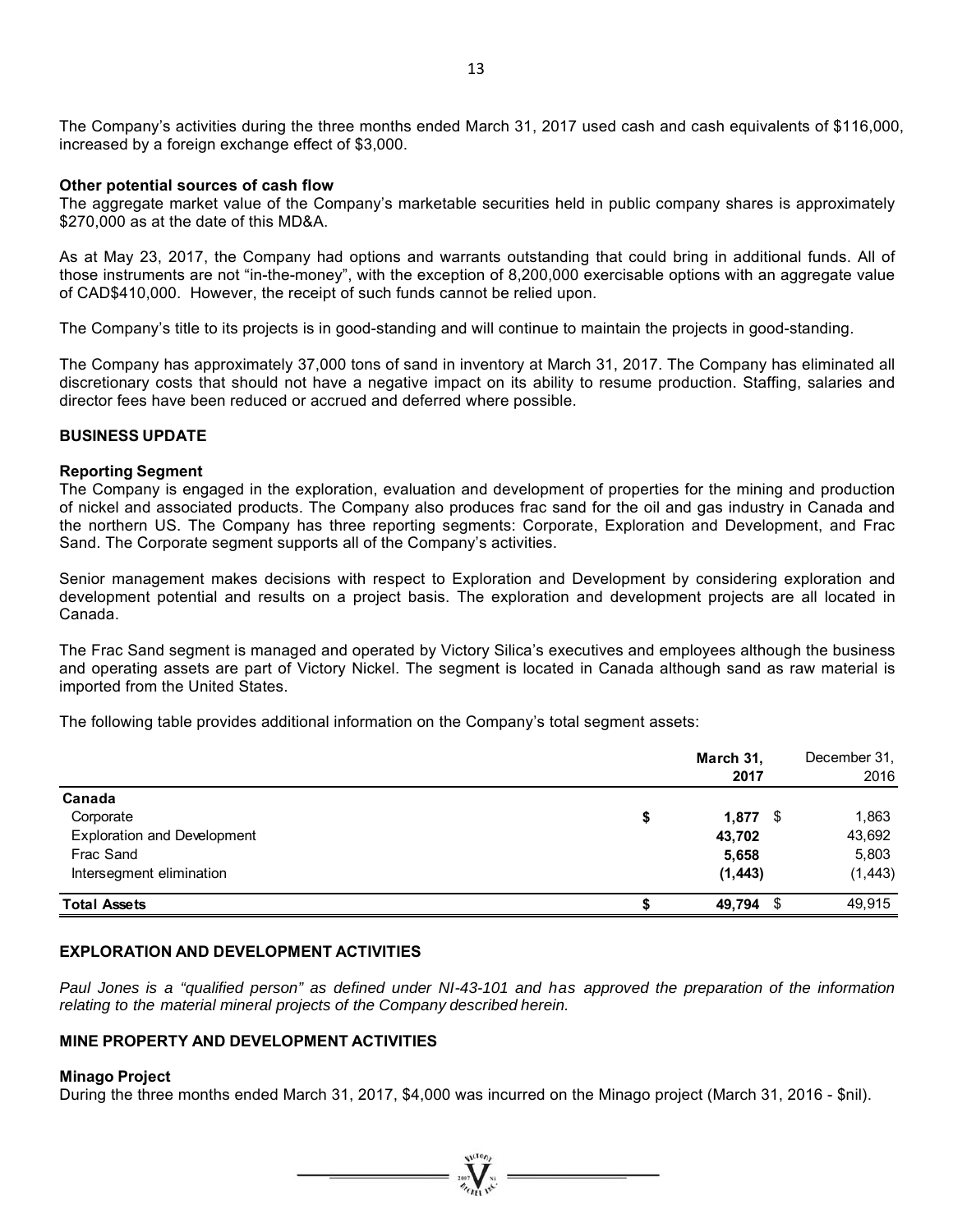The Company's 100%-owned Minago project is a permitted project ready for development. It is located on the unexposed southern part of the Thompson Nickel Belt in Manitoba, and is one of Canada's largest undeveloped sulphide nickel deposits. Minago has been shown to be capable of producing a nickel concentrate grading from 22.3% up to 35.0%, making it reportedly the world's highest grade nickel concentrate. In addition to metal by-products such as copper, cobalt, gold, platinum, palladium, silver and rhodium, a layer of silica sand averaging approximately nine metres thick overlies the nickel mineralization within the open pit. Approximately 84% of the sand is marketable as frac sand. The frac sand forms part of the overburden that must be removed prior to mining the nickel ore. According to the Minago FS, production of frac sand could begin 20 months after the start of mine development.

The analytical data and geological interpretations obtained from a work program in 2010 were incorporated into an updated geological model and resource estimate. The updated resource incorporates a 24% increase (over the previous resource estimate) in the NI 43-101 compliant measured and indicated and pit-constrained sulphide nickel resource used in the Minago FS. The Minago FS is available at www.sedar.com. Note that all resources are contained in the Nose Deposit and the update below does not include the results of the 2011 drilling program.

|                  | <b>April 2011 Pit-Constrained</b><br>Resource <sup>1</sup> |              | March 2010 In-Pit Resource <sup>2</sup> |          |                   | Increase (Decrease) in<br><b>Contained Metal</b> |            |        |
|------------------|------------------------------------------------------------|--------------|-----------------------------------------|----------|-------------------|--------------------------------------------------|------------|--------|
|                  | Tonnes                                                     | Grade        | <b>Ni Content</b>                       | Tonnes   | Grade             | Ni Content                                       | Ni Content | Change |
| Category         | <b>Millions</b>                                            | $%$ Ni $S^3$ | <b>MLb</b>                              | Millions | %NiS <sup>3</sup> | M Lb                                             | <b>MLb</b> | %      |
| <b>Measured</b>  | 8.2                                                        | 0.473        | 85.0                                    | 6.6      | 0.488             | 71.4                                             | 13.7       | 19.2   |
| <b>Indicated</b> | 22.8                                                       | 0.432        | 217.2                                   | 19.1     | 0.410             | 172.6                                            | 44.6       | 25.9   |
| M&I              | 31.0                                                       | 0.443        | 302.2                                   | 25.7     | 0.430             | 243.9                                            | 58.3       | 23.9   |
| <b>Inferred</b>  | 0.2                                                        | 0.380        | 1.4                                     | 1.4      | 0.402             | 12.2                                             | (10.8)     | (88.4) |

<sup>1</sup> Lerch-Grossman pit optimization shell  $2$  Whittle pit optimization shell  $3$  Nickel in sulphide form

A winter work program was conducted at Minago in 2011 and comprised 8,793m of diamond drilling in 20 drill holes with associated ground and borehole electromagnetic geophysics. A total of 15 holes were collared to intersect the "North Limb", a domain of nickel-bearing ultramafic rock extending at least 1.5km north from the Nose Deposit.

A 3,500m winter work program was conducted in early 2012 to test a number of targets around the property that have been identified in previous work programs as well as areas that are scheduled for Minago mine infrastructure development. In part, the drilling evaluated the nickel-bearing Ospwagan Group/Pipe Formation rocks in the vicinity of the Minago Nose Deposit.

Importantly, two holes of the 2012 program tested known nickel-bearing serpentinite that underlies mining lease ML-003 approximately 5km south of the Nose Deposit. Thirteen historic drill holes are known to have been drilled by previous operators in the area between 1968 and 1971. Ten of the thirteen holes intersected serpentinized ultramafic rock, while seven of these holes obtained significant intersections of nickel-mineralized serpentinite from within a body interpreted to be >2 km long. The most extensive intersection, in MXB-70-60, was 605m grading 0.3% Ni from 154m down hole. DDHs V-12-07 and V-12-09 completed in the winter of 2012 both intersected significant widths of serpentinite and obtained analytical results consistent with historic results.

No fieldwork has been conducted on the project subsequent to the winter 2012 work program; current work is related to reporting and evaluation of existing results as well as gathering additional geochemical information from existing drill core. An application to renew the Minago mining leases ML-002 and ML-003 was successful and both leases have been renewed for a 21-year term.

On August 23, 2011, the Manitoba Government issued Victory Nickel's final EAL for the Minago project. The licence was to expire on August 22, 2014 unless the Company completes a certain amount of work to move the project forward. During 2014, the Company complied with the conditions of the EAL and, in December 2014, filed an Environmental Act Proposal ("EAP") to amend the EAL to relocate the proposed tailings and waste rock management facility. The construction of drainage ditches installed to lower down the water table within the pit shell limits, the installation of Flow Gauging and Telemetry systems and the implementation of a comprehensive environmental monitoring program are considered part of the site development necessary to maintain the EAL. Consultations with First Nations by the government of Manitoba continue. On completion, the government is expected to issue the amendment to the existing EAL, which continues to be valid.

 $\sum_{\substack{n=1\\ \text{if } n\in \mathbb{N}}}$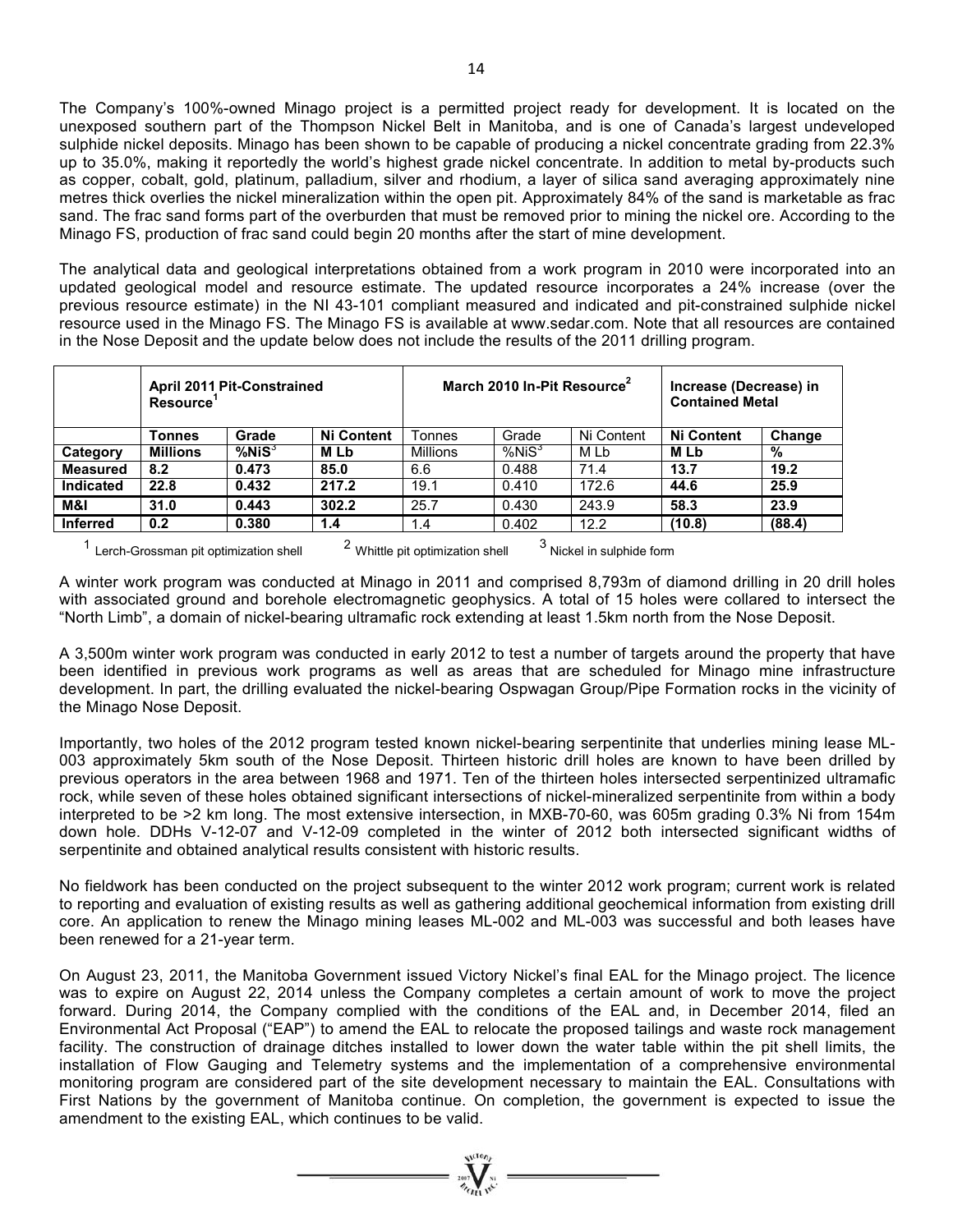### *Minago Frac Sand*

An indicated resource of 15 million tonnes of sandstone has been estimated to occur within the current Minago pit shell. The frac sand component of this resource of approximately 11 million tonnes is a significant contributor to the positive economics at Minago. As part of the FS, Outotec produced a feasibility-level design for a frac sand plant complete with capital and operating costs to produce 1,140,000 tonnes of frac sand annually for a ten-year period. Considerable potential exists to expand the resource beyond the limits of the current pit.

### **EXPLORATION AND EVALUATION ACTIVITIES**

For the three months ended March 31, 2017, the Company incurred exploration expenditures on its E&E projects of \$6,000 for (March 31, 2016 – \$nil). Expenditures have been minimal due to the tight equity markets and management's focus on Victory Silica and the frac sand business.

### **Frac Sand**

### *Bear Coulee Property*

In October 2014, the Company entered into an option to acquire a 100% interest in a frac sand land package totaling over 300 acres in Trempeleau County Wisconsin, USA (the "Bear Coulee Property"). The option agreement provides for a cash payment of \$10,000 on signing of the agreement (and paid in 2014), a second cash payment on delivery of permits (which has not yet been completed) and a third cash payment on exercise of the option. The option is valid for six months following receipt of permits with two equivalent extensions available under certain circumstances. Prior to production, the Company will be required to pay \$40,000 per annum as advance royalties on the initial 20,000 tons of sand production. Once the Bear Coulee Property is in production, the Company will be required to pay a royalty of \$2.00 per ton of frac sand sold from the property.

In February 2015, the Company announced the completion of a National Instrument 43-101 technical report describing a resource estimate of approximately 11 million tons of frac sand on the Bear Coulee Property.

### **Nickel**

*Lac Rocher* 

Lac Rocher, with year round access, is located in northwestern Québec and has measured (0.29 million tonnes grading 1.23% Ni) and indicated (0.51 million tonnes grading 1.05% Ni) resources of 0.80 million tonnes grading 1.12% nickel, at a 0.5% nickel cutoff, for approximately 20 million pounds of in-situ nickel located between surface and 125 vertical metres. Additional inferred resources total 0.44 million tonnes grading 0.65% Ni. Mineralization remains open to the southwest. The breakeven price of nickel per pound in the Lac Rocher PEA was US\$9.74 with copper at US\$3.65 with an exchange of CAD\$0.95 / US\$1.00.

The Lac Rocher property is subject to a discovery incentive plan (the "DIP") to reward certain individuals involved in the discovery of Lac Rocher with a 2% net smelter royalty ("NSR") for mines that were discovered on certain properties prior to the expiry of the DIP. The NSR is payable only on revenues earned after recovery of all development costs for any mine on the property. The terms of the DIP provide the Company with a right of first refusal on any proposed disposition of the NSR. In addition, the DIP contains put/call provisions under which the Company may be required to purchase, or may exercise an option to purchase, the NSR at the value of its discounted cash flows, as defined therein. The Lac Rocher property is the only property subject to the DIP. As the Lac Rocher property is not yet in production, no royalties are currently payable. No work has been conducted on site since December 2009.

### *Mel Project*

The 100% owned Mel project is located on the Thompson Nickel Belt, just north of Thompson, Manitoba, and remains underexplored.

Mel has an indicated resource of 4.3 million tonnes grading 0.88% nickel (approximately 83 million pounds in-situ nickel) and an additional inferred resource of one million tonnes grading 0.84% nickel (approximately 19 million pounds in-situ nickel) and offers significant exploration upside as well as near-term production potential.

The re-evaluation of the Mel dataset has been completed for both the drill hole data on the Mel deposit and the considerable drilling (111 drill holes) conducted of the claims portion of the property. The study has included reinterpretation of the geological context in order to evaluate new or under-tested target areas for future work and that can be incorporated into further, more refined, modelling of the Mel resource. No fieldwork was conducted since 2011. An application to renew Mel mining lease ML-007 was successful and the lease has been renewed for a 21-year term.

 $\sum_{\alpha_{\ell m}}$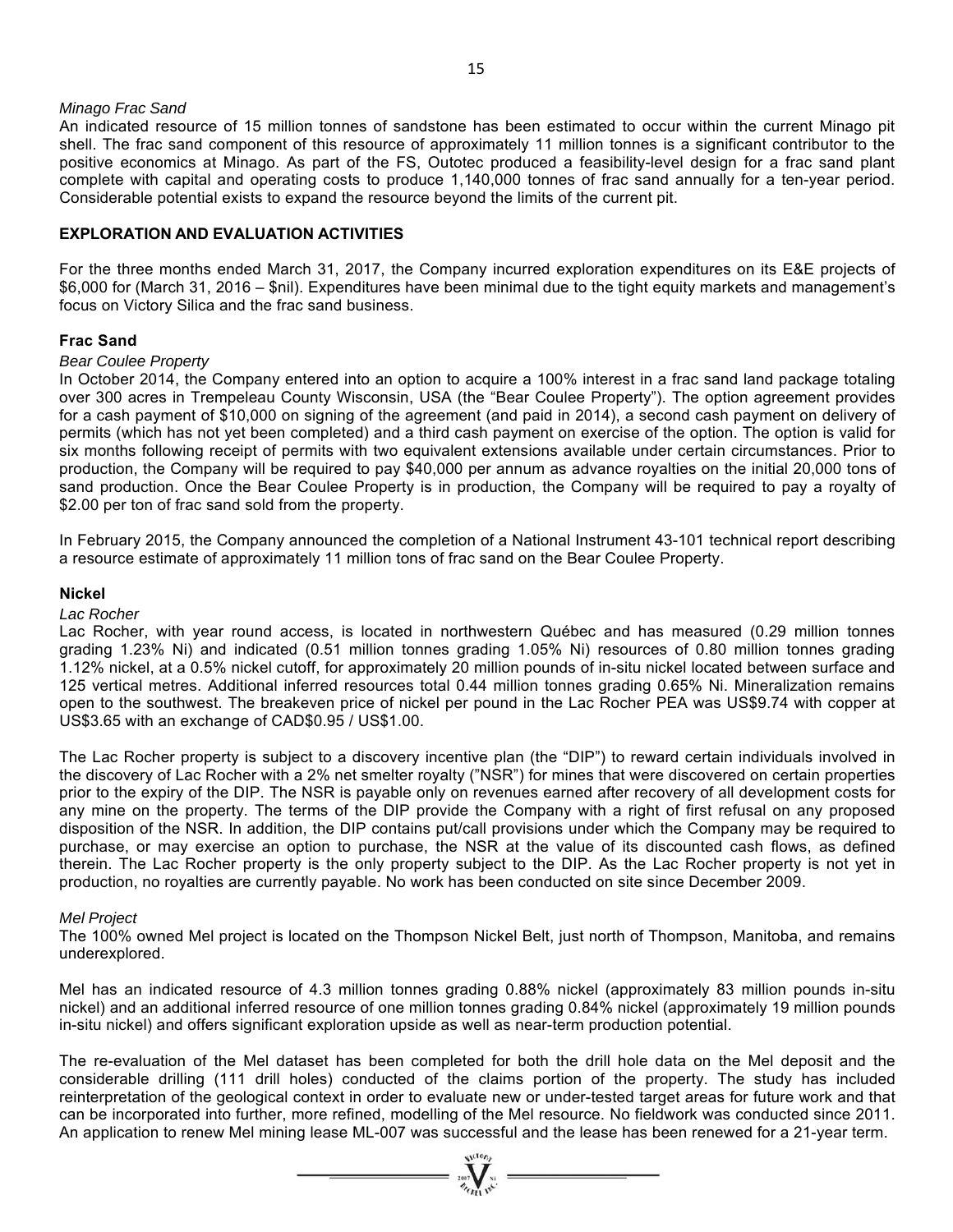Under the terms of the Mel option agreement with Vale, Vale must mill ore from the Mel project at cash costs plus 5% subject to capacity availability and metallurgy – this is unaffected by Vale's decision not to exercise its back-in right. Furthermore, in accordance with the terms of the agreement with Vale, they now are entitled to a 10% royalty on "distributable earnings" as defined in the agreement. Distributable earnings is defined as net revenue less operating expenses, before federal and provincial income taxes, after provincial mining taxes and less aggregate pre-production capital but before depreciation.

### *Lynn Lake*

The Lynn Lake property is located in the historic mining town of Lynn Lake in northern Manitoba, about 320km by road northwest of the Thompson mining camp. The property is the former Sherritt Gordon Mines Limited ("Sherritt") mine site known as the Lynn Lake A Mine and Farley Mine, comprised of 13 mining claims, 14 mining claim leases and 2 mineral leases covering an area of 2,170.26 hectares. The property was operated by Sherritt from 1953 to 1976 with reported production of 22.2 million tons at an average grade of 1.023% nickel and 0.535% copper.

On November 4, 2014, the Company announced that it had optioned the Lynn Lake project to Corazon, an Australian listed public company with assets in the Lynn Lake area. Under the terms of the agreement, Corazon can acquire a 100% interest in Lynn Lake by issuing 40,000,000 Corazon shares to the Company upon closing and incurring AU\$3,500,000 in exploration expenditures or in payments (in cash or Corazon shares at Corazon's option) to Victory Nickel over five years. In addition, Victory Nickel will retain a 1.5% net smelter royalty on production from the Lynn Lake nickel project, and receive a payment of AU\$1,000,000 (in cash or Corazon shares at Corazon's option) within 30 days of the commencement of ore processing activities at the Lynn Lake nickel project. On April 6, 2015 Corazon issued 40,000,000 Corazon shares to Victory Nickel as part of the terms of the option agreement between the two companies.

### **Frac Sand Segment**

As explained above, the Frac Sand segment is managed and operated by Victory Silica, although the business and operating assets are part of Victory Nickel. The segment is located in Canada although sand as raw material is currently imported from the United States. The plan is to eventually produce both domestic and imported sand.

The Company completed phase one of its three phase business plan. Phase one provided for the refurbishment and upgrading of the 7P Plant to a capacity of 500,000 tpa of high-quality frac sand. The 7P Plant was completed in March 2014 followed by commissioning until early August.

Successful completion of phase one was expected to lead to phase two which provides for the building of a wash plant in Wisconsin, USA, followed by phase three which provides for the construction of a second dry processing facility in Manitoba with a capacity of approximately 1,000,000 tpa. With the completion of phase one, the Board of Directors approved proceeding with phase two provided non-dilutive financing could be arranged. However, in February 2015, the Company announced that phase two had been deferred due to the uncertainty caused by the drop in the price of oil.

Sales decreased monthly from January to March 2015 and, as a result of commodity market uncertainty and longer than expected spring break-up conditions, the Company temporarily suspended the frac sand operations on April 14, 2015. In May 2015, spot sales of frac sand from the 7P Plant resumed and the 7P Plant continues to operate on an asneeded basis only. Frac sand sales typically slow down during spring break-up due to road restrictions in Alberta. During 2015, the spring break-up slowdown was more pronounced than in prior years as the majority of E&P companies to conserve capital by postponing drilling activity to less costly periods after spring break-up. Since that time, due to continued uncertainty in the oil price, E&P companies reduced capital expenditure programs. The market uncertainty is placing pressure on Victory Nickel's oilfield service company customers to reduce E&P company drilling costs.

These companies, in turn, look to their suppliers, including frac sand producers, to help lower their costs. Accordingly, frac sand prices in Canada have decreased to levels that do not appear to be sustainable over the long term. The weakness of the Canadian dollar has made domestic sand more competitive over this period and is taking some of the market previously available for imported sand.

During the first quarter of 2017, the Company sold most of its finished goods inventory requiring the start-up of the 7P Plant to replenish finished goods, in anticipation of a continued improvement in sales.

 $\sum_{n \in \mathbb{N}}$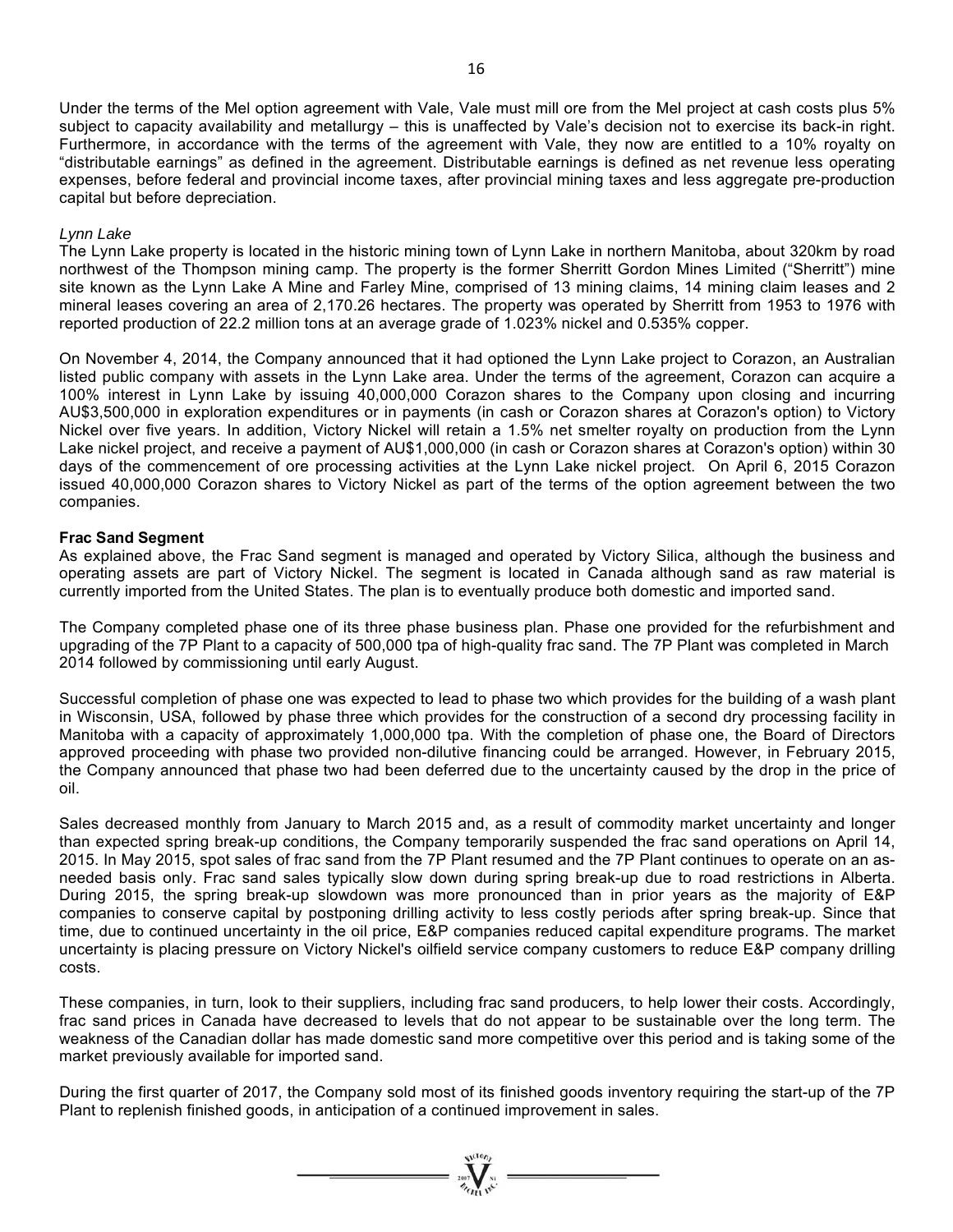## **TRANSACTIONS WITH RELATED PARTIES**

### **Related Party Balances and Transactions for Services**

Short-term employee benefits provided by the Company to key management personnel include salaries, directors' fees, statutory contributions, paid annual vacation and paid sick leave as well as non-monetary benefits such as medical care. In addition to short-term employee benefits, the Company may also issue options and shares as part of the stock option plan and share bonus plan. Payables to key management personnel generally relate to directors' fees, consulting fees and expense reimbursements.

Balances and transactions with related parties for the periods ended are shown in the following tables:

|                                                | March 31, |  | December 31, |  |
|------------------------------------------------|-----------|--|--------------|--|
|                                                | 2017      |  | 2016         |  |
| <b>Balances Outstanding</b>                    |           |  |              |  |
| Debt due to key management personnel           | 280       |  | 280          |  |
| Other payables due to key management personnel | 438       |  | 440          |  |
|                                                | 718       |  | 720          |  |

Key management personnel compensation is comprised of:

|                              | Three months ended |  |                               |  |
|------------------------------|--------------------|--|-------------------------------|--|
|                              |                    |  | March 31, 2017 March 31, 2016 |  |
| Short-term employee benefits | 64                 |  | 84                            |  |
|                              | 64                 |  | 84                            |  |

## **SUBSEQUENT EVENT**

### **Appointment of Chief Financial Officer**

On May 23, 2017, the Company announced the appointment of Ms. Margaret Lai, CPA, CA, to the position of Chief Financial Officer, effective immediately. In connection with the appointment, the Company announced the grant to Ms. Lai of 500,000 stock options at an exercise price of \$0.06 per share.

### **OUTSTANDING SHARE DATA**

As at May 23, 2017, the Company had 92,370,968 common shares issued and outstanding. In addition, there were 13,603,000 stock options and 2,750,000 warrants outstanding. Of the options outstanding, 11,400,000 options were "in-the-money" and only 8,200,000 are exercisable at CAD\$0.05 per share. All warrants outstanding are exercisable, but none are "in-the-money".

### **CONTROLS AND PROCEDURES**

### *Evaluation of Disclosure Controls and Procedures*

The Company's Chief Executive Officer and Chief Financial Officer (collectively, the "Certifying Officers"), is responsible for designing a system of disclosure controls and procedures, or causing them to be designed under their supervision, to provide reasonable assurance that information required to be disclosed in reports filed with or submitted to, securities regulatory authorities is recorded, processed, summarized and reported within the time periods specified under Canadian securities laws and that material information relating to the Company is made known to them with respect to financial and operational conditions to allow timely decisions regarding required disclosure.

There has not been any change in the Company's disclosure controls and procedures that occurred during the three months ended March 31, 2017 that has materially affected, or is reasonably likely to materially affect, the Company's disclosure controls and procedures. Such controls are facilitated by the small size of the Company's senior management team and their access to material information.